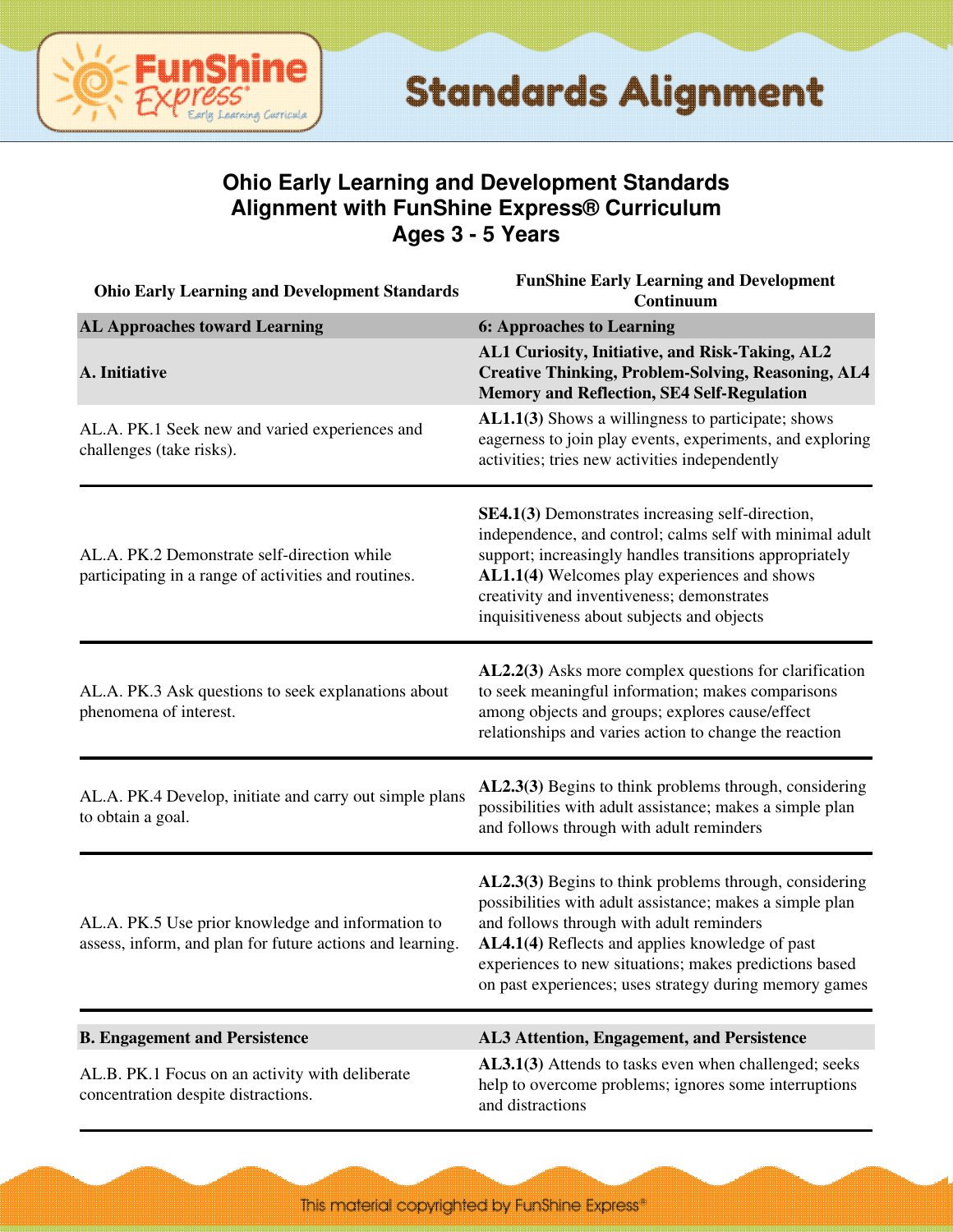

| AL.B. PK.2 Carry out tasks, activities, projects or<br>experiences from beginning to end.                                     | AL3.1(4) Works at a task despite problems, distractions,<br>or interruptions; completes reasonable tasks or stays<br>engaged; works independently and seeks help when<br>needed                                                                                                                                                                                                   |
|-------------------------------------------------------------------------------------------------------------------------------|-----------------------------------------------------------------------------------------------------------------------------------------------------------------------------------------------------------------------------------------------------------------------------------------------------------------------------------------------------------------------------------|
| AL.B. PK.3 Focus on the task at hand even when<br>frustrated or challenged.                                                   | AL3.1(3) Attends to tasks even when challenged; seeks<br>help to overcome problems; ignores some interruptions<br>and distractions                                                                                                                                                                                                                                                |
| C. Creativity                                                                                                                 | AL2 Creative Thinking, Problem-Solving, Reasoning,<br>AL3 Attention, Engagement, and Persistence, CA1<br><b>Visual Arts, CA4 Dramatic Play and Imagination</b>                                                                                                                                                                                                                    |
| AL.C. PK.1 Use imagination and creativity to interact<br>with objects and materials.                                          | CA1.1(3) Creates art with different types of materials<br>and techniques across learning domains<br>CA4.1(4) Shows growing creativity and imagination in<br>assuming different roles in play situations across learning<br>domains; demonstrates understanding of difference<br>between pretend and reality                                                                       |
| AL.C. PK.2 Use creative and flexible thinking to solve<br>problems.                                                           | AL2.3(4) Uses new strategies to solve a problem;<br>generates ideas and selects/explains best solution; makes<br>a plan before beginning a task and follows through                                                                                                                                                                                                               |
| AL.C. PK.3 Engage in inventive social play.                                                                                   | AL1.1(4) Welcomes play experiences and shows<br>creativity and inventiveness; demonstrates<br>inquisitiveness about subjects and objects<br>CA4.1(3) Participates in creative dramatic play and<br>make believe across learning domains<br>CA4.2(3) Uses or makes props to represent another<br>object (pretends a box is a boat); acts out familiar roles<br>(teachers, doctors) |
| AL.C. PK.4 Express individuality, life experiences, and<br>what he/she knows and is able to do through a variety of<br>media. | CA1.1(4) Creates art using various art media,<br>techniques, colors, textures, and shapes across learning<br>domains; responds to literature, depicts experiences, or<br>demonstrates feelings via art experiences                                                                                                                                                                |
| AL.C. PK.5 Express interest in and show appreciation<br>for the creative work of others.                                      | CA1.2(3) Shows interest in others' art; may comment on<br>the works of others with prompting<br>CA1.2(4) Appreciates artistic creations of others and art<br>events; shares opinions about likes and dislikes                                                                                                                                                                     |
| <b>CD Cognition and General Knowledge</b>                                                                                     | 2: Math, 3: Science, 4: Social Studies, 8: Creative<br><b>Arts</b>                                                                                                                                                                                                                                                                                                                |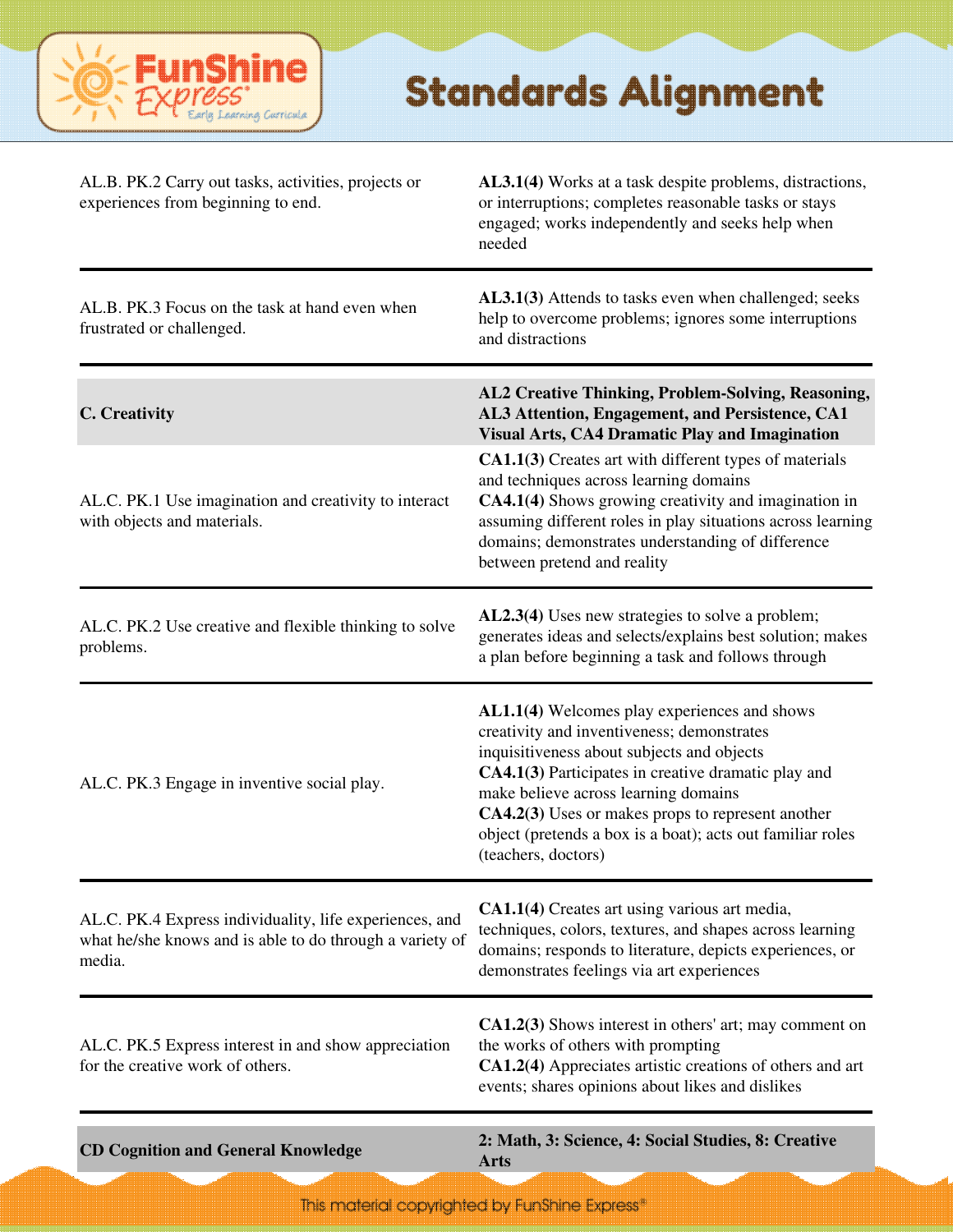| A. Cognitive Skills                                                                                                                                     | AL1 Curiosity, Initiative, and Risk-Taking, AL2<br><b>Creative Thinking, Problem-Solving, Reasoning, AL4</b><br>Memory and Reflection, CA4 Dramatic Play and<br><b>Imagination, L3 Foundational Reading, M1 Number</b><br>Sense, Quantity, and Operations, SS1 History and<br><b>Events, SS2 Geography and Symbolic Representation</b>                                                                                                                                                                                                                                           |
|---------------------------------------------------------------------------------------------------------------------------------------------------------|----------------------------------------------------------------------------------------------------------------------------------------------------------------------------------------------------------------------------------------------------------------------------------------------------------------------------------------------------------------------------------------------------------------------------------------------------------------------------------------------------------------------------------------------------------------------------------|
| CD.A. PK.1 Communicate about past events and<br>anticipate what comes next during familiar routines and<br>experiences.                                 | <b>SS1.1(3)</b> Shows awareness of concepts of time/sequence<br>of events and sequence of routines (bedtime, lunchtime,<br>morning, night); uses terms such as time of day,<br>yesterday, today, tomorrow; begins to understand change<br>over time when applied to self (own growth)<br>SS1.2(3) Describes recent past events; identifies annual<br>holidays, birthdays, and cultural celebrations                                                                                                                                                                              |
| CD.A. PK.2 With modeling and support remember and<br>use information for a variety of purposes.                                                         | AL4.1(4) Reflects and applies knowledge of past<br>experiences to new situations; makes predictions based<br>on past experiences; uses strategy during memory games                                                                                                                                                                                                                                                                                                                                                                                                              |
| CD.A. PK.3 Recreate complex ideas, events/situations<br>with personal adaptations.                                                                      | AL4.1(3) Recalls and applies routine knowledge (looks<br>for seatbelt in vehicle, expects ball to come back when<br>bounced); plays memory games<br>AL4.1(4) Reflects and applies knowledge of past<br>experiences to new situations; makes predictions based<br>on past experiences; uses strategy during memory games                                                                                                                                                                                                                                                          |
| CD.A. PK.4 Demonstrate understanding that symbols<br>carry meaning and use symbols to represent thinking<br>(e.g., drawings, construction or movement). | L3.4(4) Demonstrates growing alphabetic knowledge<br>(recites alphabet; names and recognizes most letters and<br>sounds); shows awareness of the uses and functions of<br>environmental print, symbols, and other forms of print to<br>convey meaning; recognizes that different text forms are<br>used for different purposes.<br>SS2.1(4) Describes geography of places (home, school,<br>community); identifies familiar symbols and landmarks<br>(US flag, globe); creates drawings, makes simple maps,<br>and builds structures to represent people, places, and<br>things. |
| CD.A. PK.5 Participate cooperatively in complex<br>pretend play, involving assigned roles and an overall<br>plan.                                       | CA4.1(3) Participates in creative dramatic play and<br>make believe across learning domains<br>CA4.2(3) Uses or makes props to represent another<br>object (pretends a box is a boat); acts out familiar roles<br>(teachers, doctors)<br>CA4.1(4) Shows growing creativity and imagination in<br>assuming different roles in play situations across learning<br>domains; demonstrates understanding of difference<br>between pretend and reality.                                                                                                                                |

**FunShine** 

Learning Curricula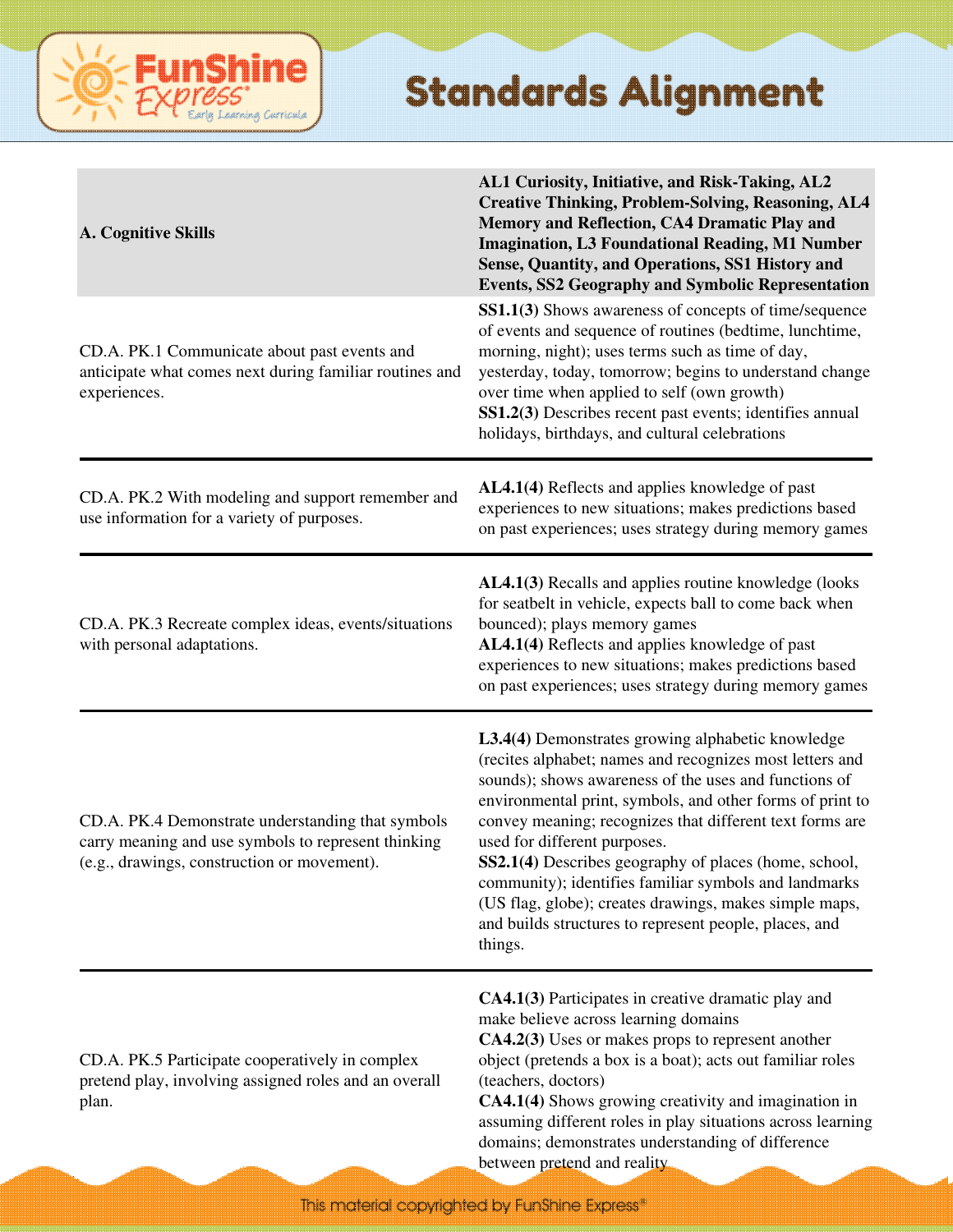

| CD.A. PK.6 Demonstrate ability to solve everyday<br>problems based upon past experience.                                                                     | AL2.3(3) Begins to think problems through, considering<br>possibilities with adult assistance; makes a simple plan<br>and follows through with adult reminders<br>AL2.3(4) Uses new strategies to solve a problem;<br>generates ideas and selects/explains best solution; makes<br>a plan before beginning a task and follows through                                                                                                                                                                              |
|--------------------------------------------------------------------------------------------------------------------------------------------------------------|--------------------------------------------------------------------------------------------------------------------------------------------------------------------------------------------------------------------------------------------------------------------------------------------------------------------------------------------------------------------------------------------------------------------------------------------------------------------------------------------------------------------|
| CD.A. PK.7 Solve problems by planning and carrying<br>out a sequence of actions.                                                                             | AL2.3(3) Begins to think problems through, considering<br>possibilities with adult assistance; makes a simple plan<br>and follows through with adult reminders<br>AL2.3(4) Uses new strategies to solve a problem;<br>generates ideas and selects/explains best solution; makes<br>a plan before beginning a task and follows through                                                                                                                                                                              |
| CD.A. PK.8 Seek more than one solution to a question,<br>problem or task.                                                                                    | AL2.3(3) Begins to think problems through, considering<br>possibilities with adult assistance; makes a simple plan<br>and follows through with adult reminders<br>AL2.3(4) Uses new strategies to solve a problem;<br>generates ideas and selects/explains best solution; makes<br>a plan before beginning a task and follows through                                                                                                                                                                              |
| CD.A. PK.9 Explain reasoning for the solution selected.                                                                                                      | AL2.3(4) Uses new strategies to solve a problem;<br>generates ideas and selects/explains best solution; makes<br>a plan before beginning a task and follows through                                                                                                                                                                                                                                                                                                                                                |
| <b>B. Number Sense</b>                                                                                                                                       | M1 Number Sense, Quantity, and Operations, M3<br><b>Measurement and Data</b>                                                                                                                                                                                                                                                                                                                                                                                                                                       |
| CD.B. PK.5 Understand that the last number spoken tells<br>the number of objects counted.                                                                    | M1.1(4) Grows in rote counting and sequencing of<br>numbers to 20 and beyond; identifies written numerals to<br>at least 20; compares quantities in sets and identifies<br>more/less/equal; subitizes (recognizes small number of<br>objects in a set without counting - three blocks, dots on a<br>die); understands and uses ordinal terms (1st, 2nd, 3rd,<br>etc.).                                                                                                                                             |
| CD.B. PK.6 Identify whether the number of objects in<br>one group is greater than, less than or equal to the<br>number of objects in another group up to 10. | $M1.1(3)$ Grows in rote counting and sequencing of<br>numbers to 10 and beyond; identifies some written<br>numerals in everyday environment; begins to understand<br>one-to-one correspondence; compares quantities and<br>identifies more/less; begins to subitize (recognizes<br>number of objects in a small set without counting - two<br>blocks); understands ordinal terms (1st, 2nd, etc.).<br>M1.1(4) Grows in rote counting and sequencing of<br>numbers to 20 and beyond; identifies written numerals to |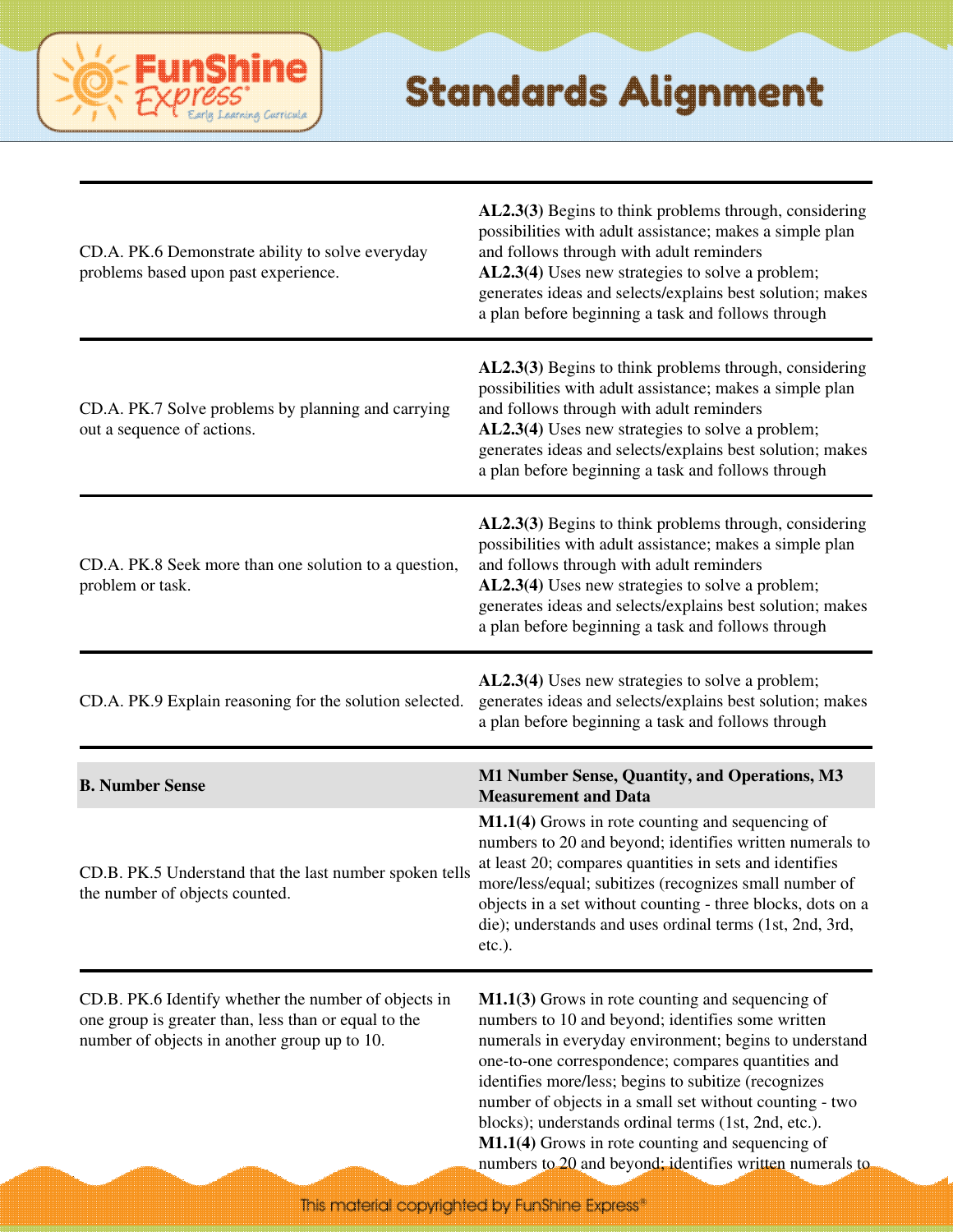

at least 20; compares quantities in sets and identifies more/less/equal; subitizes (recognizes small number of objects in a set without counting - three blocks, dots on a die); understands and uses ordinal terms (1st, 2nd, 3rd, etc.).

| CD.B. PK.1 Count to 20 by ones with increasing<br>accuracy.                                                                                | M1.1(4) Grows in rote counting and sequencing of<br>numbers to 20 and beyond; identifies written numerals to<br>at least 20; compares quantities in sets and identifies<br>more/less/equal; subitizes (recognizes small number of<br>objects in a set without counting - three blocks, dots on a<br>die); understands and uses ordinal terms (1st, 2nd, 3rd,<br>$etc.$ ).                                                                                                                                                                                                                                                                                                                                                                                                  |
|--------------------------------------------------------------------------------------------------------------------------------------------|----------------------------------------------------------------------------------------------------------------------------------------------------------------------------------------------------------------------------------------------------------------------------------------------------------------------------------------------------------------------------------------------------------------------------------------------------------------------------------------------------------------------------------------------------------------------------------------------------------------------------------------------------------------------------------------------------------------------------------------------------------------------------|
| CD.B. PK.2 Identify and name numerals 1-9.                                                                                                 | M1.1(3) Grows in rote counting and sequencing of<br>numbers to 10 and beyond; identifies some written<br>numerals in everyday environment; begins to understand<br>one-to-one correspondence; compares quantities and<br>identifies more/less; begins to subitize (recognizes<br>number of objects in a small set without counting - two<br>blocks); understands ordinal terms (1st, 2nd, etc.).<br>M1.1(4) Grows in rote counting and sequencing of<br>numbers to 20 and beyond; identifies written numerals to<br>at least 20; compares quantities in sets and identifies<br>more/less/equal; subitizes (recognizes small number of<br>objects in a set without counting - three blocks, dots on a<br>die); understands and uses ordinal terms (1st, 2nd, 3rd,<br>etc.). |
| CD.B. PK.3 Identify without counting small quantities of blocks); understands ordinal terms (1st, 2nd, etc.).<br>up to 3 items. (Subitize) | M1.1(3) Grows in rote counting and sequencing of<br>numbers to 10 and beyond; identifies some written<br>numerals in everyday environment; begins to understand<br>one-to-one correspondence; compares quantities and<br>identifies more/less; begins to subitize (recognizes<br>number of objects in a small set without counting - two<br>M1.1(4) Grows in rote counting and sequencing of<br>numbers to 20 and beyond; identifies written numerals to<br>at least 20; compares quantities in sets and identifies<br>more/less/equal; subitizes (recognizes small number of<br>objects in a set without counting - three blocks, dots on a<br>die); understands and uses ordinal terms (1st, 2nd, 3rd,<br>$etc.$ ).                                                      |

CD.B. PK.4 Demonstrate one-to-one correspondence when counting objects up to 10.

**M1.1(3)** Grows in rote counting and sequencing of numbers to 10 and beyond; identifies some written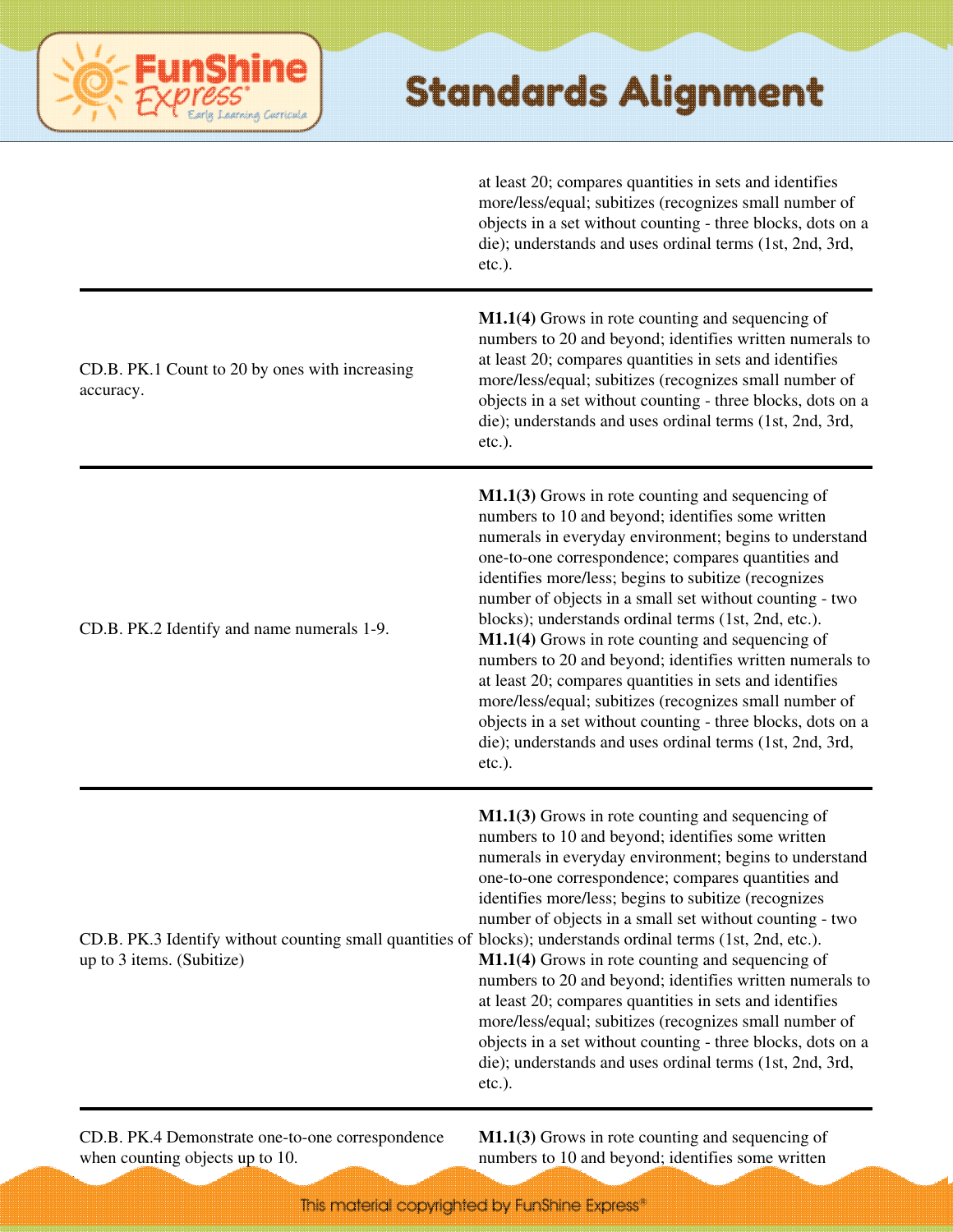# ning Curricula

#### **Standards Alignment**

numerals in everyday environment; begins to understand one-to-one correspondence; compares quantities and identifies more/less; begins to subitize (recognizes number of objects in a small set without counting - two blocks); understands ordinal terms (1st, 2nd, etc.).

| <b>C. Number Relationships and Operations</b>                                                                                | M1 Number Sense, Quantity, and Operations, M3<br><b>Measurement and Data</b>                                                                                                                                                                                                                                                                                                |
|------------------------------------------------------------------------------------------------------------------------------|-----------------------------------------------------------------------------------------------------------------------------------------------------------------------------------------------------------------------------------------------------------------------------------------------------------------------------------------------------------------------------|
| CD.C. PK.1 Count to solve simple addition and<br>subtraction problems with totals smaller than 8, using<br>concrete objects. | M1.2(3) Understands adding objects to a group makes it<br>larger and taking away objects from a group makes it<br>smaller.<br>M1.2(4) Understands adding and subtracting from a set;<br>begins to understand dividing sets into parts up to<br>fourths.                                                                                                                     |
| D. Algebra                                                                                                                   | M1 Number Sense, Quantity, and Operations, M3<br><b>Measurement and Data, M4 Patterns,</b><br><b>Sorting/Classifying, Reasoning</b>                                                                                                                                                                                                                                         |
| CD.D. PK.1 Sort and classify objects by one or more<br>attributes (e.g., size, shape).                                       | M4.2(4) Matches/sorts/classifies by color, size, shape,<br>texture; describes sorting rules; classifies by more than<br>one attribute into two or more groups across learning<br>domains.<br>M4.2(3) Shows increasing ability to match/sort/classify<br>by color, size, shape; classifies by one attribute and<br>makes comparisons across learning domains.                |
| CD.D. PK.2 Recognize, duplicate and extend simple<br>patterns using attributes such as color, shape or size.                 | M4.1(3) Recognizes patterns telling what comes next;<br>duplicates simple patterns; identifies pattern groups;<br>seriates a group of like objects (small, medium, large;<br>light, dark).<br>M4.1(4) Duplicates/extends simple patterns; creates new<br>patterns; seriates a group of like objects in more than one<br>way (lighter to darker; smallest to largest, etc.). |
| CD.D. PK.3 Create patterns.                                                                                                  | M4.1(4) Duplicates/extends simple patterns; creates new<br>patterns; seriates a group of like objects in more than one<br>way (lighter to darker; smallest to largest, etc.).                                                                                                                                                                                               |
|                                                                                                                              |                                                                                                                                                                                                                                                                                                                                                                             |
| <b>E. Measurement and Data</b>                                                                                               | <b>M3 Measurement and Data</b>                                                                                                                                                                                                                                                                                                                                              |
| CD.E. PK.1 Describe and compare objects using<br>measureable attributes (e.g., length, size, capacity and<br>weight).        | M3.1(4) Uses words to describe and compare<br>measurable attributes (quantity, length, weight, time,<br>capacity) between two or more groups across learning<br>domains; uses standard and non-standard units of<br>measure (paper clips, ruler, scale, measuring cups, etc.)                                                                                               |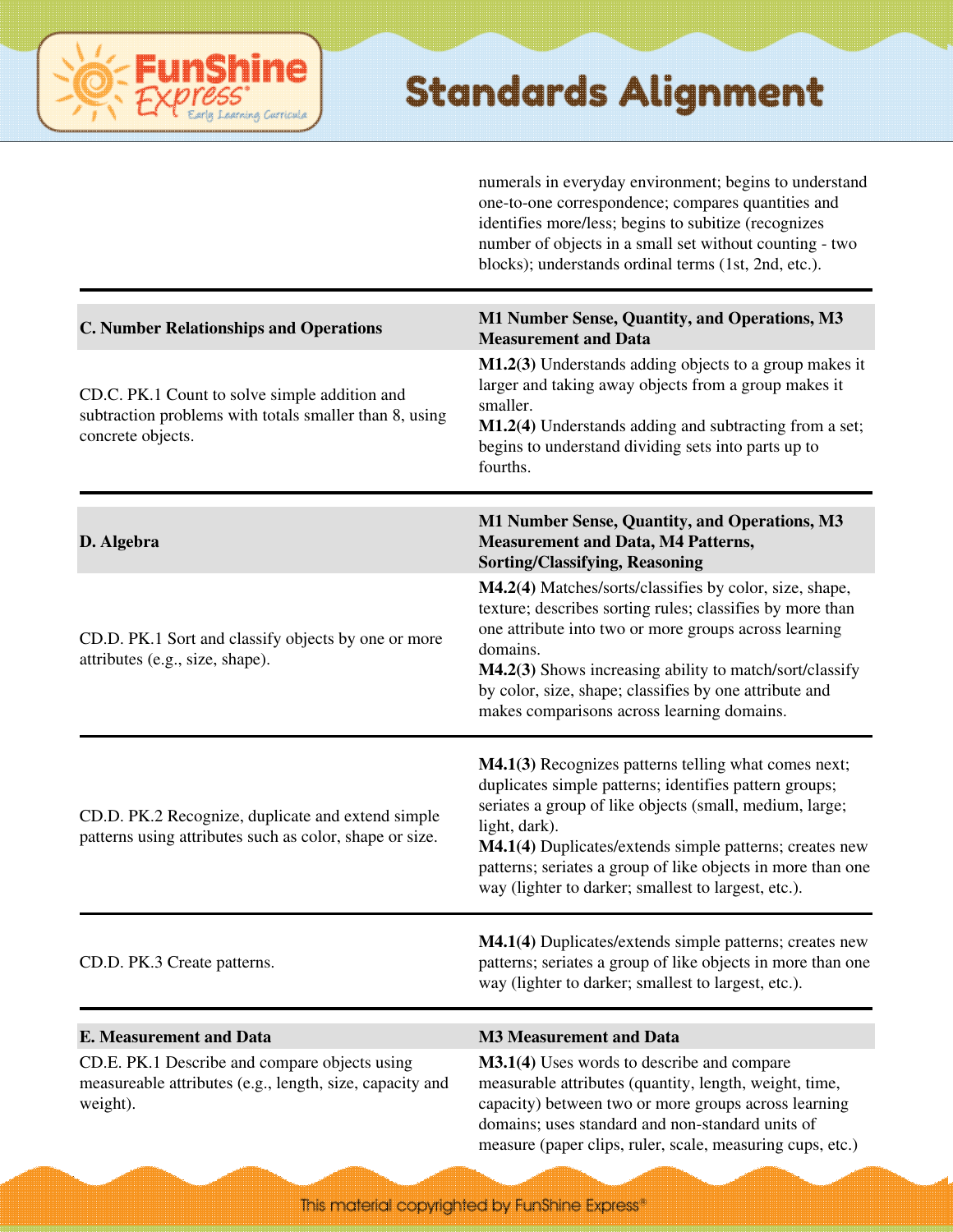| in activities and discusses findings; arranges objects  |  |
|---------------------------------------------------------|--|
| according to one or more attributes (longer, shorter,   |  |
| same); begins to understand time concepts (one minute   |  |
| vs. ten minutes) and tools (clocks, timers, calendars). |  |

| CD.E. PK.2 Order objects by measureable attribute (e.g.,<br>biggest to smallest, etc.).                                                                                                                  | M3.1(4) Uses words to describe and compare<br>measurable attributes (quantity, length, weight, time,<br>capacity) between two or more groups across learning<br>domains; uses standard and non-standard units of<br>measure (paper clips, ruler, scale, measuring cups, etc.)<br>in activities and discusses findings; arranges objects<br>according to one or more attributes (longer, shorter,<br>same); begins to understand time concepts (one minute<br>vs. ten minutes) and tools (clocks, timers, calendars).                                                                                                                                                                                                                                                                                                                                                                                                                     |
|----------------------------------------------------------------------------------------------------------------------------------------------------------------------------------------------------------|------------------------------------------------------------------------------------------------------------------------------------------------------------------------------------------------------------------------------------------------------------------------------------------------------------------------------------------------------------------------------------------------------------------------------------------------------------------------------------------------------------------------------------------------------------------------------------------------------------------------------------------------------------------------------------------------------------------------------------------------------------------------------------------------------------------------------------------------------------------------------------------------------------------------------------------|
| CD.E. PK.3 Measure length and volume (capacity) using<br>non-standard or standard measurement tools.                                                                                                     | <b>M3.1(3)</b> Uses words to describe measurable attributes<br>(quantity, length, weight); observes and explores ways to<br>use tools to measure objects; identifies/names/uses<br>standard and non-standard units/tools of measure (paper<br>clips, ruler, scale, measuring cups, etc.) in activities with<br>adult support across learning domains; arranges objects<br>according to one measurable attribute.<br>M3.1(4) Uses words to describe and compare<br>measurable attributes (quantity, length, weight, time,<br>capacity) between two or more groups across learning<br>domains; uses standard and non-standard units of<br>measure (paper clips, ruler, scale, measuring cups, etc.)<br>in activities and discusses findings; arranges objects<br>according to one or more attributes (longer, shorter,<br>same); begins to understand time concepts (one minute<br>vs. ten minutes) and tools (clocks, timers, calendars). |
| CD.E. PK.4 Collect data by categories to answer simple<br>questions.                                                                                                                                     | M3.2(3) With adult support, collects and records<br>information in different ways across learning domain<br>(discussion, maps, charts).<br>M3.2(4) Develops growing abilities to collect, describe,<br>and record information to answer simple questions across<br>learning domains.                                                                                                                                                                                                                                                                                                                                                                                                                                                                                                                                                                                                                                                     |
| F. Geometry                                                                                                                                                                                              | <b>M2 Geometry and Spatial Sense</b>                                                                                                                                                                                                                                                                                                                                                                                                                                                                                                                                                                                                                                                                                                                                                                                                                                                                                                     |
| CD.F. PK.1 Demonstrate understanding of the relative<br>position of objects using terms such as in/on/under,<br>up/down, inside/outside, above/below, beside/between,<br>in front of/behind and next to. | M2.2(3) Uses simple positional words (top/bottom,<br>up/down, in/out, on/off, etc.) to describe location across<br>learning domains; uses simple directions to move from<br>place to place.<br>M2.2(4) Uses positional and relational words<br>(above/below front/behind near/far beside next to                                                                                                                                                                                                                                                                                                                                                                                                                                                                                                                                                                                                                                         |

**FunShine** 

Learning Curricula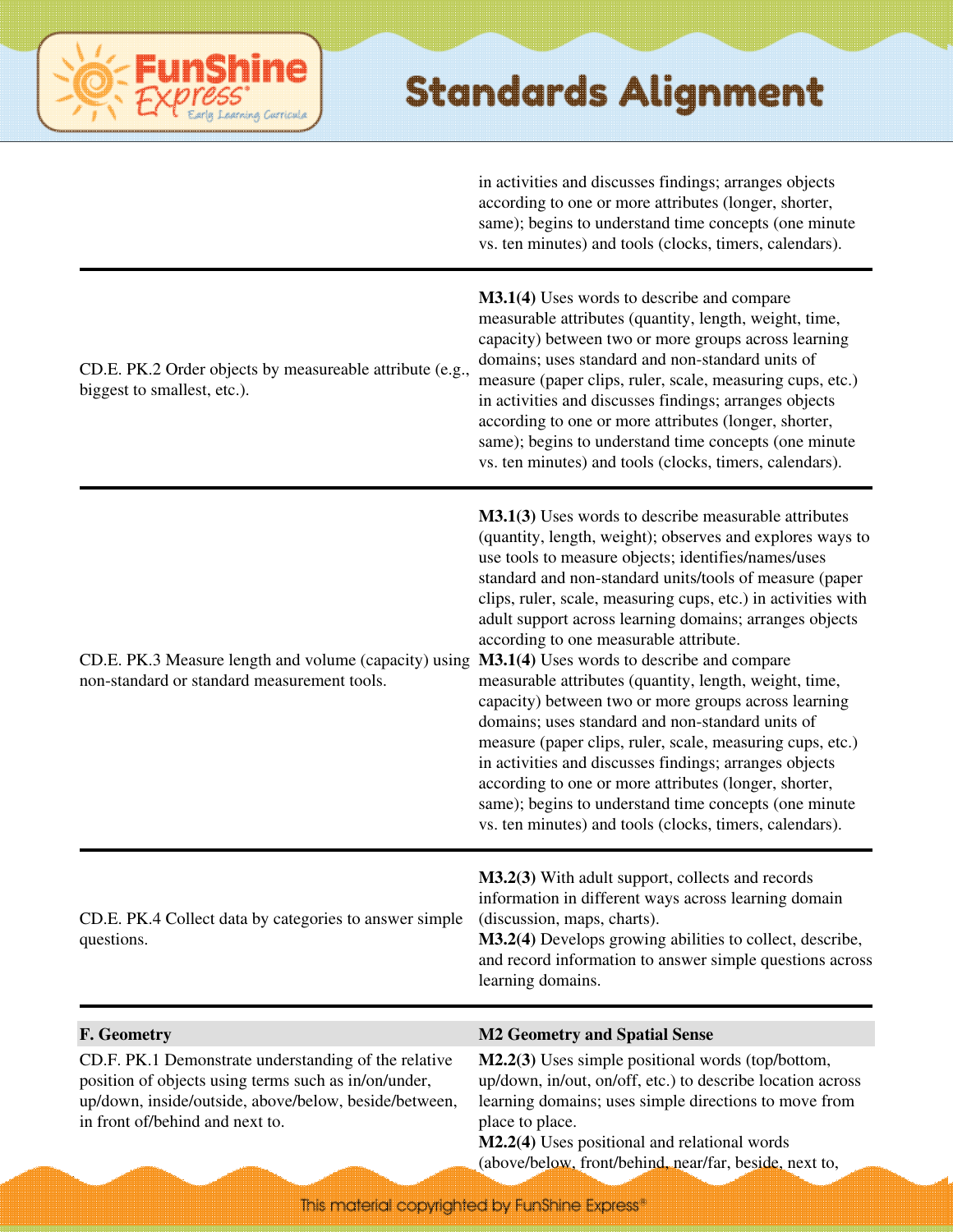

between, etc.) to describe location across learning domains; uses increasingly complex directions to move from place to place; begins to distinguish between right and left.

| CD.F. PK.2 Understand and use names of shapes when<br>identifying objects.                                                                                         | M2.1(3) Locates and names different sizes and<br>orientations of shapes in the environment; describes<br>attributes of shapes; uses 2D and 3D shapes to create<br>pictures or structures; decomposes shapes.<br>M2.1(4) Names 2D shapes no matter the size or<br>orientation; describes and compares attributes of 2D and<br>3D shapes of different sizes and orientations noting<br>similarities and differences; uses 2D and 3D shapes to<br>create real-world representations of objects; begins to<br>understand symmetry; composes and decomposes<br>shapes; copies/draws simple shapes independently.   |
|--------------------------------------------------------------------------------------------------------------------------------------------------------------------|---------------------------------------------------------------------------------------------------------------------------------------------------------------------------------------------------------------------------------------------------------------------------------------------------------------------------------------------------------------------------------------------------------------------------------------------------------------------------------------------------------------------------------------------------------------------------------------------------------------|
| CD.F. PK.3 Name three-dimensional objects using<br>informal, descriptive vocabulary (e.g., "cube" for box,<br>"ice cream cone" for cone, "ball" for sphere, etc.). | $M2.1(4)$ Names 2D shapes no matter the size or<br>orientation; describes and compares attributes of 2D and<br>3D shapes of different sizes and orientations noting<br>similarities and differences; uses 2D and 3D shapes to<br>create real-world representations of objects; begins to<br>understand symmetry; composes and decomposes<br>shapes; copies/draws simple shapes independently.                                                                                                                                                                                                                 |
| CD.F. PK.4 Compare two-dimensional shapes, in<br>different sizes and orientations, using informal language.                                                        | $M2.1(4)$ Names 2D shapes no matter the size or<br>orientation; describes and compares attributes of 2D and<br>3D shapes of different sizes and orientations noting<br>similarities and differences; uses 2D and 3D shapes to<br>create real-world representations of objects; begins to<br>understand symmetry; composes and decomposes<br>shapes; copies/draws simple shapes independently.                                                                                                                                                                                                                 |
| CD.F. PK.5 Create shapes during play by building,<br>drawing, etc.                                                                                                 | M2.1(3) Locates and names different sizes and<br>orientations of shapes in the environment; describes<br>attributes of shapes; uses 2D and 3D shapes to create<br>pictures or structures; decomposes shapes.<br>$M2.1(4)$ Names 2D shapes no matter the size or<br>orientation; describes and compares attributes of 2D and<br>3D shapes of different sizes and orientations noting<br>similarities and differences; uses 2D and 3D shapes to<br>create real-world representations of objects; begins to<br>understand symmetry; composes and decomposes<br>shapes; copies/draws simple shapes independently. |

This material copyrighted by FunShine Express"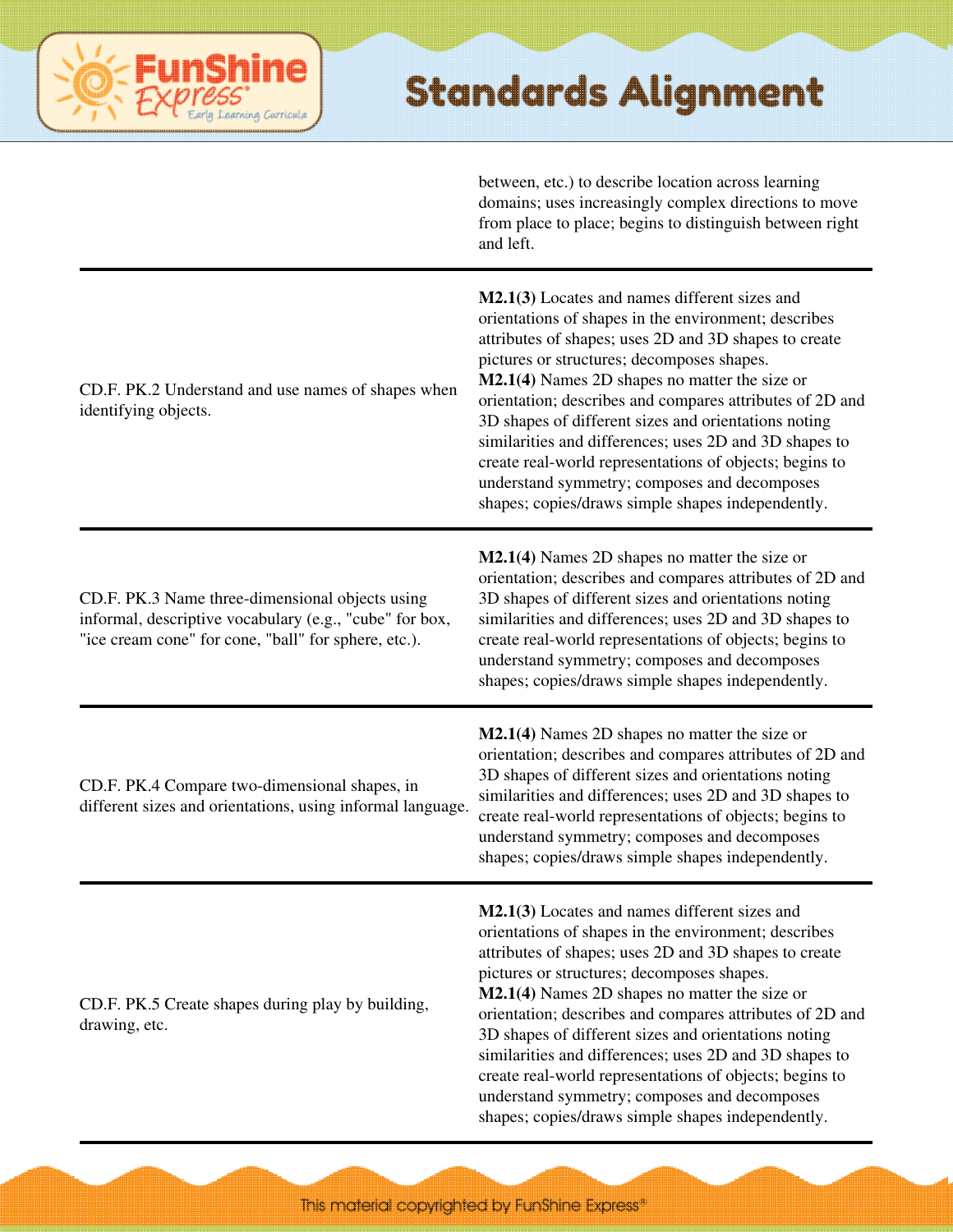

| CD.F. PK.6 Combine simple shapes to form larger<br>shapes.                                       | M2.1(4) Names 2D shapes no matter the size or<br>orientation; describes and compares attributes of 2D and<br>3D shapes of different sizes and orientations noting<br>similarities and differences; uses 2D and 3D shapes to<br>create real-world representations of objects; begins to<br>understand symmetry; composes and decomposes<br>shapes; copies/draws simple shapes independently.                                                                                                                  |
|--------------------------------------------------------------------------------------------------|--------------------------------------------------------------------------------------------------------------------------------------------------------------------------------------------------------------------------------------------------------------------------------------------------------------------------------------------------------------------------------------------------------------------------------------------------------------------------------------------------------------|
| G. Self                                                                                          | AL1 Curiosity, Initiative, and Risk-Taking, SE1<br><b>Self-Awareness and Self-Concept, SE4</b><br><b>Self-Regulation</b>                                                                                                                                                                                                                                                                                                                                                                                     |
| H. History                                                                                       | SS1 History and Events, SS3 Culture, Family, and<br><b>Community</b>                                                                                                                                                                                                                                                                                                                                                                                                                                         |
| CD.H. PK.1 Demonstrate an understanding of time in the<br>context of daily experiences.          | SS1.1(3) Shows awareness of concepts of time/sequence<br>of events and sequence of routines (bedtime, lunchtime,<br>morning, night); uses terms such as time of day,<br>yesterday, today, tomorrow; begins to understand change<br>over time when applied to self (own growth)<br>SS1.1(4) Follows, predicts, and explains time/sequence<br>of events (past, present, future); notices simple changes<br>over a period of time (seasons); interacts with calendars<br>and creates simple timelines of events |
| CD.H. PK.2 Develop an awareness of his/her personal<br>history.                                  | SS1.1(3) Shows awareness of concepts of time/sequence<br>of events and sequence of routines (bedtime, lunchtime,<br>morning, night); uses terms such as time of day,<br>yesterday, today, tomorrow; begins to understand change<br>over time when applied to self (own growth)<br>SS1.2(3) Describes recent past events; identifies annual<br>holidays, birthdays, and cultural celebrations                                                                                                                 |
| CD.H. PK.3 Develop an awareness and appreciation of<br>family cultural stories and traditions.   | SS3.1(3) Shows awareness of and appreciation for<br>family and cultural stories, music, and rhymes; identifies<br>cultural characteristics of self, family, and community                                                                                                                                                                                                                                                                                                                                    |
| I. Geography                                                                                     | SS2 Geography and Symbolic Representation, SS3<br><b>Culture, Family, and Community</b>                                                                                                                                                                                                                                                                                                                                                                                                                      |
| CD.I. PK.1 Demonstrate a beginning understanding of<br>maps as actual representations of places. | SS2.1(4) Describes geography of places (home, school,<br>community); identifies familiar symbols and landmarks<br>(US flag, globe); creates drawings, makes simple maps,<br>and builds structures to represent people, places, and<br>things.                                                                                                                                                                                                                                                                |

CD.I. PK.2 Identify similarities and differences of **SS3.1(3)** Shows awareness of and appreciation for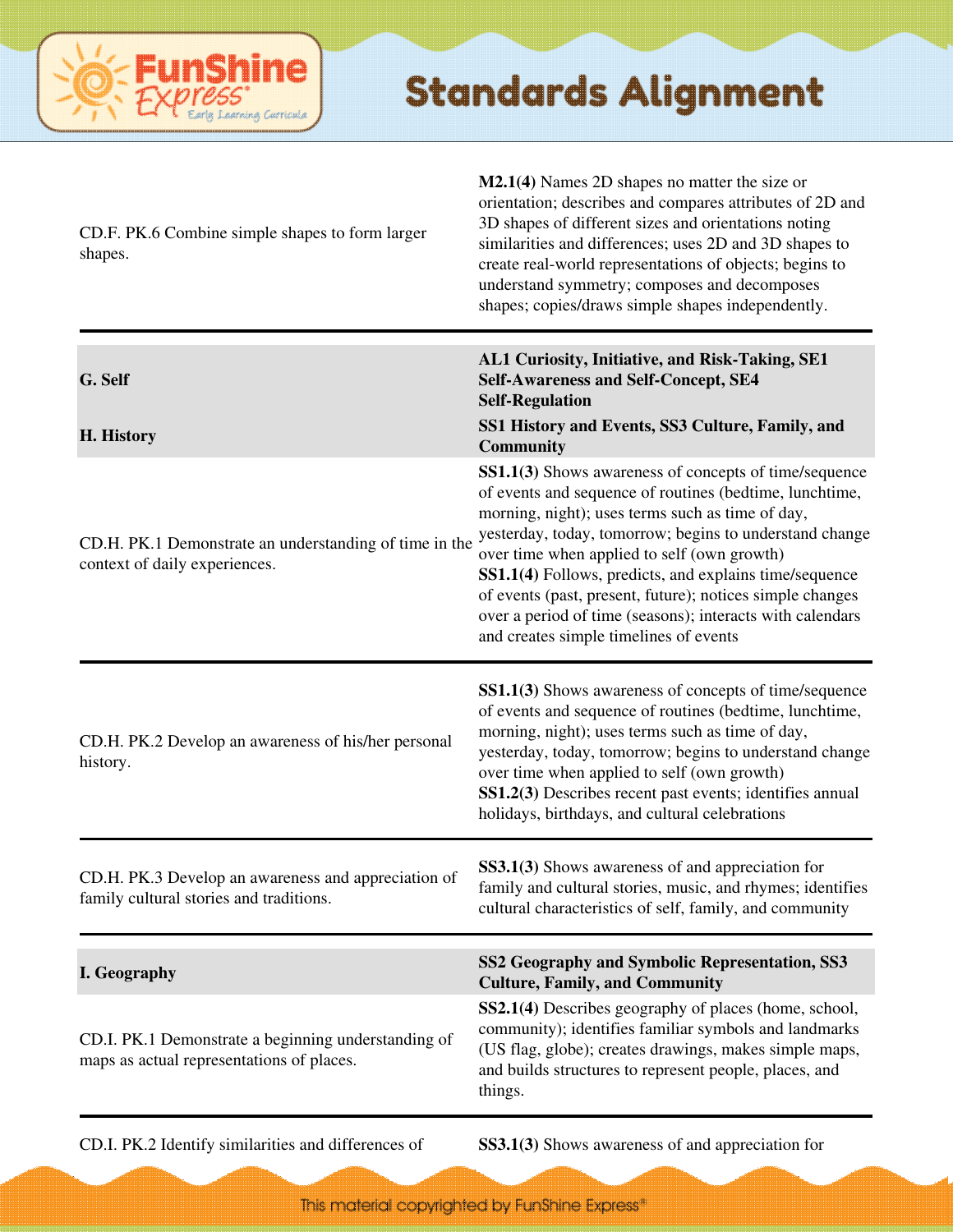#### **FunShine** saming Curricula

#### **Standards Alignment**

| others.                                                                                       | personal, family and cultural characteristics, and those of family and cultural stories, music, and rhymes; identifies<br>cultural characteristics of self, family, and community<br>SS3.1(4) Shows awareness of diverse backgrounds<br>among the cultural characteristics of people, families,<br>and communities; demonstrates an appreciation for arts,<br>music, and world culture                                                                                                                                                                                                                                                          |
|-----------------------------------------------------------------------------------------------|-------------------------------------------------------------------------------------------------------------------------------------------------------------------------------------------------------------------------------------------------------------------------------------------------------------------------------------------------------------------------------------------------------------------------------------------------------------------------------------------------------------------------------------------------------------------------------------------------------------------------------------------------|
| J. Government                                                                                 | SE2 Trust and Relationships, SS4 Government,<br><b>Economics, and Technology</b>                                                                                                                                                                                                                                                                                                                                                                                                                                                                                                                                                                |
| CD.J. PK.1 Understand that everyone has rights and<br>responsibilities within a group.        | SS4.1(4) Recognizes classroom and community rules;<br>follows established rules and talks about importance of<br>rules/consequences, rights of self and others; begins to<br>understand fairness and personal responsibilities; carries<br>out classroom responsibilities with reminders;<br>demonstrates growing awareness of governance,<br>democracy                                                                                                                                                                                                                                                                                         |
| CD.J. PK.2 Demonstrate cooperative behaviors and<br>fairness in social interactions.          | SS4.1(4) Recognizes classroom and community rules;<br>follows established rules and talks about importance of<br>rules/consequences, rights of self and others; begins to<br>understand fairness and personal responsibilities; carries<br>out classroom responsibilities with reminders;<br>demonstrates growing awareness of governance,<br>democracy<br>SE2.2(4) Begins to participate as a member of a group;<br>takes turns and shares; sustains interaction by helping,<br>cooperating, expressing interest; plays cooperatively<br>with others; resolves some conflicts, uses constructive<br>language; offers and seeks help from peers |
| CD.J. PK.3 With modeling and support, negotiate to<br>solve social conflicts with peers.      | SE2.2(3) Interacts with one or more children; develops<br>special friendships; participates in group song, dance,<br>acting/role-play; uses play to explore and practice social<br>roles and relationships; seeks and accepts adult help to<br>solve conflicts with peers<br>SE2.2(4) Begins to participate as a member of a group;<br>takes turns and shares; sustains interaction by helping,<br>cooperating, expressing interest; plays cooperatively<br>with others; resolves some conflicts, uses constructive<br>language; offers and seeks help from peers                                                                               |
| CD.J. PK.4 With modeling and support, demonstrate an<br>awareness of the outcomes of choices. | SS4.1(4) Recognizes classroom and community rules;<br>follows established rules and talks about importance of<br>rules/consequences, rights of self and others; begins to<br>understand fairness and personal responsibilities; carries                                                                                                                                                                                                                                                                                                                                                                                                         |

out classroom responsibilities with reminders;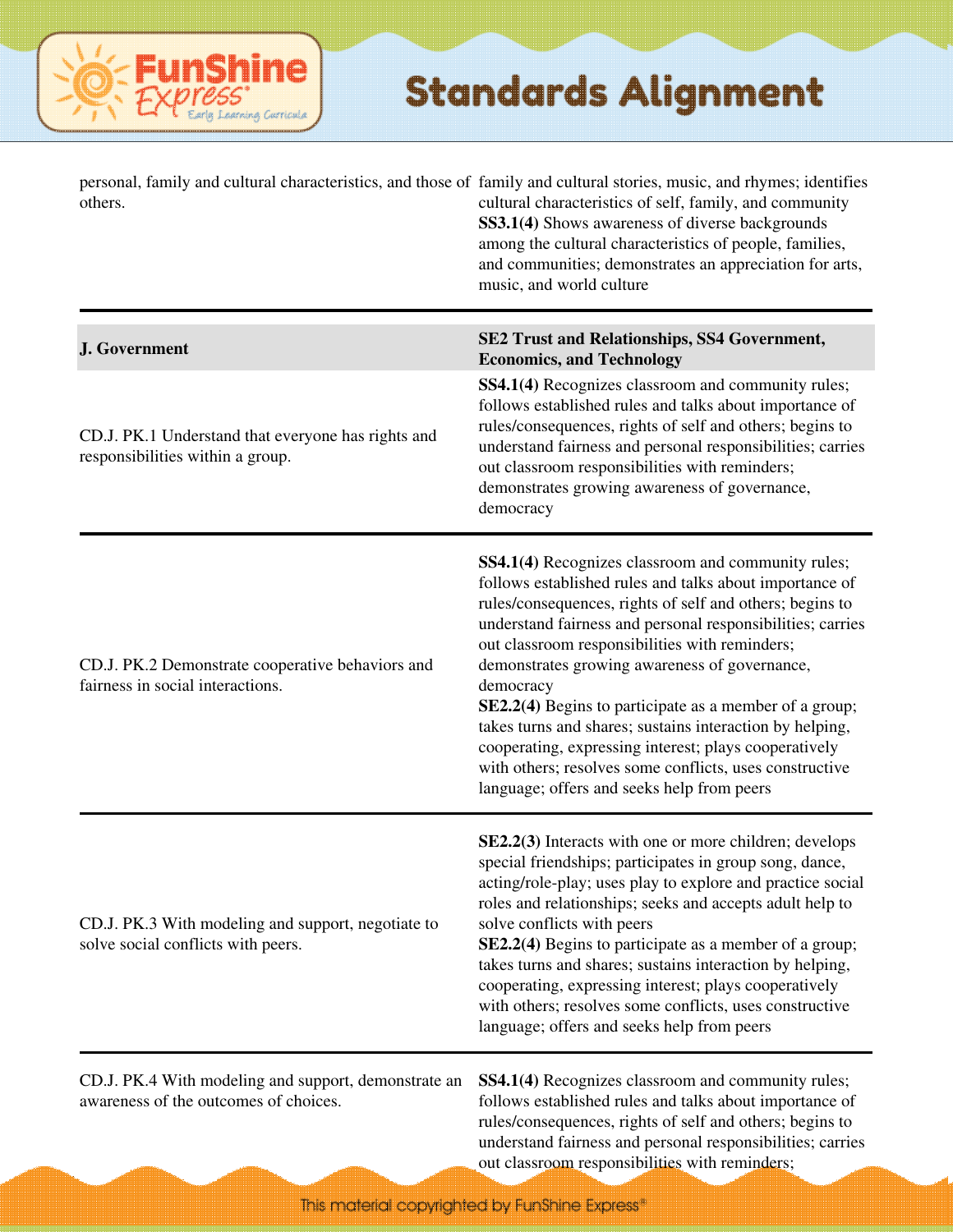demonstrates growing awareness of governance,

|                                                                                                                                                                                               | democracy                                                                                                                                                                                                                                                                                                                                                                                                                                                                                                                                                                                                                 |
|-----------------------------------------------------------------------------------------------------------------------------------------------------------------------------------------------|---------------------------------------------------------------------------------------------------------------------------------------------------------------------------------------------------------------------------------------------------------------------------------------------------------------------------------------------------------------------------------------------------------------------------------------------------------------------------------------------------------------------------------------------------------------------------------------------------------------------------|
| CD.J. PK.5 With modeling and support, demonstrate<br>understanding that rules play an important role in<br>promoting safety and protecting fairness.                                          | SS4.1(3) Demonstrates growing awareness of and<br>follows classroom, home, and community rules with<br>adult reminders; tells why rules are important<br>SS4.1(4) Recognizes classroom and community rules;<br>follows established rules and talks about importance of<br>rules/consequences, rights of self and others; begins to<br>understand fairness and personal responsibilities; carries<br>out classroom responsibilities with reminders;<br>demonstrates growing awareness of governance,<br>democracy                                                                                                          |
| <b>K.</b> Economics<br>CD.K. PK.1 With modeling and support, recognize that<br>people have wants and must make choices to satisfy<br>those wants because resources and materials are limited. | <b>SS4 Government, Economics, and Technology</b><br>SS4.2(3) Understands that adults must work to earn<br>money and that money is used to pay for goods and<br>services; develops awareness of difference between<br>needs and wants and identifies ways to fulfill them<br>through conversation and dramatic play<br>SS4.2(4) Understands payment for goods and services<br>comes in different forms; differentiates between needs<br>and wants and explains how to fulfill them                                                                                                                                         |
| CD.K. PK.2 With modeling and support, demonstrate<br>understanding of where goods and services originate and<br>how they are acquired.                                                        | SS4.2(2) Recognizes that money/payment is needed to<br>purchase materials; recognizes that people have basic<br>needs; understands businesses in the community provide<br>goods/services<br>SS4.2(3) Understands that adults must work to earn<br>money and that money is used to pay for goods and<br>services; develops awareness of difference between<br>needs and wants and identifies ways to fulfill them<br>through conversation and dramatic play<br>SS4.2(4) Understands payment for goods and services<br>comes in different forms; differentiates between needs<br>and wants and explains how to fulfill them |
| CD.K. PK.3 With modeling and support, demonstrate<br>responsible consumption and conservation of resources.                                                                                   | SC4.2(4) Engages in caring for the environment and<br>conservation.<br>SS4.2(4) Understands payment for goods and services<br>comes in different forms; differentiates between needs<br>and wants and explains how to fulfill them                                                                                                                                                                                                                                                                                                                                                                                        |
|                                                                                                                                                                                               | $1 \, \mathrm{D}$ $\sim$ $\sim$ $\,$ $\alpha$ $\sim$ $\alpha$ $\alpha$ $\sim$                                                                                                                                                                                                                                                                                                                                                                                                                                                                                                                                             |

ine

erning Carricula

**L. Science Inquiry and Application M3 Measurement and Data, SC1 Observation and Inquiry**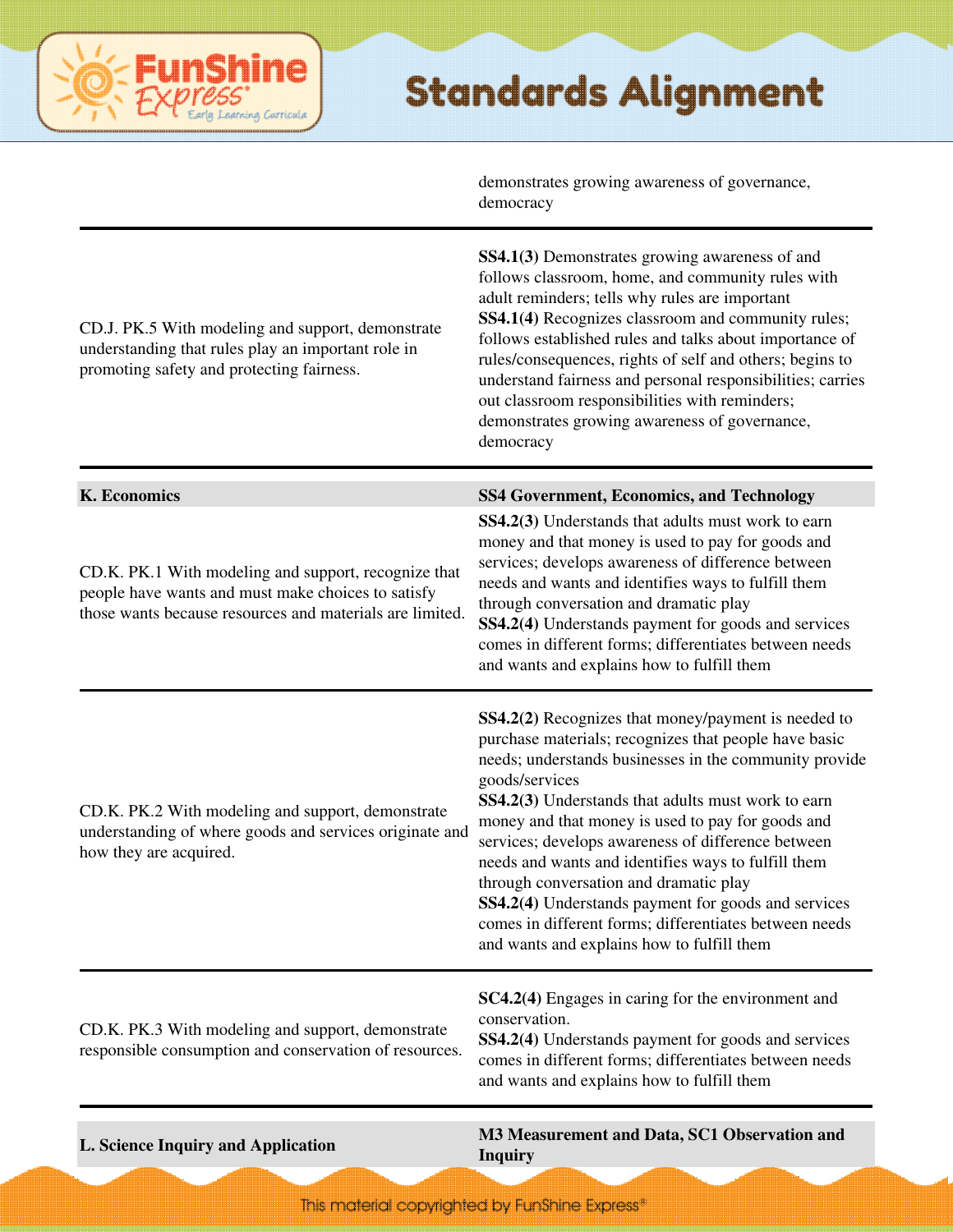| CD.L. PK.1 Explore objects, materials and events in the<br>environment.  | SC1.1(3) Uses senses to make increasingly complex<br>observations in the environment; makes simple<br>predictions and plans to carry out investigations;<br>describes observations.<br>SC1.1(4) Uses steps of the scientific inquiry process and<br>all five senses to purposely explore materials; asks<br>questions (why, where, when, how, what) and seeks<br>answers through exploration; makes and explains<br>observations, makes predictions based on observations<br>and past experiences, and draws conclusions; classifies<br>objects by function.        |
|--------------------------------------------------------------------------|---------------------------------------------------------------------------------------------------------------------------------------------------------------------------------------------------------------------------------------------------------------------------------------------------------------------------------------------------------------------------------------------------------------------------------------------------------------------------------------------------------------------------------------------------------------------|
| CD.L. PK.2 Make careful observations.                                    | <b>SC1.1(4)</b> Uses steps of the scientific inquiry process and<br>all five senses to purposely explore materials; asks<br>questions (why, where, when, how, what) and seeks<br>answers through exploration; makes and explains<br>observations, makes predictions based on observations<br>and past experiences, and draws conclusions; classifies<br>objects by function.                                                                                                                                                                                        |
| CD.L. PK.3 Pose questions about the physical and<br>natural environment. | SC1.1(3) Uses senses to make increasingly complex<br>observations in the environment; makes simple<br>predictions and plans to carry out investigations;<br>describes observations.                                                                                                                                                                                                                                                                                                                                                                                 |
| CD.L. PK.4 Engage in simple investigations.                              | SC1.1(3) Uses senses to make increasingly complex<br>observations in the environment; makes simple<br>predictions and plans to carry out investigations;<br>describes observations.<br><b>SC1.1(4)</b> Uses steps of the scientific inquiry process and<br>all five senses to purposely explore materials; asks<br>questions (why, where, when, how, what) and seeks<br>answers through exploration; makes and explains<br>observations, makes predictions based on observations<br>and past experiences, and draws conclusions; classifies<br>objects by function. |
| CD.L. PK.5 Describe, compare, sort, classify, and order.                 | <b>SC1.1(4)</b> Uses steps of the scientific inquiry process and<br>all five senses to purposely explore materials; asks<br>questions (why, where, when, how, what) and seeks<br>answers through exploration; makes and explains<br>observations, makes predictions based on observations<br>and past experiences, and draws conclusions; classifies<br>objects by function.                                                                                                                                                                                        |

**FunShine** 

Learning Curricula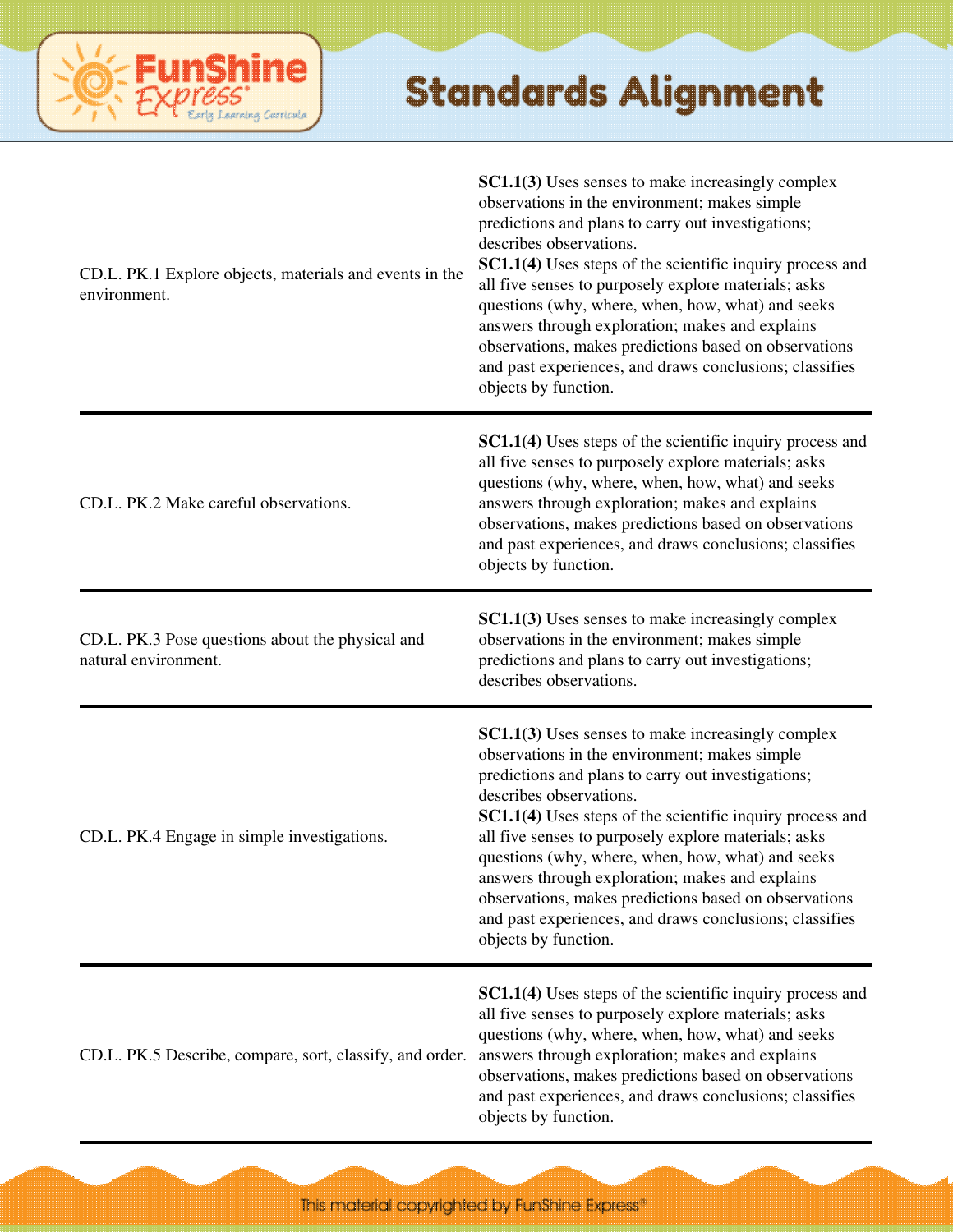

| CD.L. PK.6 Record observations using words, pictures,<br>charts, graphs, etc. | M3.2(3) With adult support, collects and records<br>information in different ways across learning domain<br>(discussion, maps, charts).<br>M3.2(4) Develops growing abilities to collect, describe,<br>and record information to answer simple questions across<br>learning domains.<br>SC1.2(4) Uses equipment and tools to gather information<br>and explains findings to aid in investigation (scale, map,<br>binoculars).                                                                                                                                                                                                                                                                                                                 |
|-------------------------------------------------------------------------------|-----------------------------------------------------------------------------------------------------------------------------------------------------------------------------------------------------------------------------------------------------------------------------------------------------------------------------------------------------------------------------------------------------------------------------------------------------------------------------------------------------------------------------------------------------------------------------------------------------------------------------------------------------------------------------------------------------------------------------------------------|
| CD.L. PK.7 Use simple tools to extend investigation.                          | <b>SC1.2(3)</b> Uses simple tools to investigate and gather<br>information (magnifying glass, scale, bug catcher);<br>groups materials according to observed features.<br>SC1.2(4) Uses equipment and tools to gather information<br>and explains findings to aid in investigation (scale, map,<br>binoculars).                                                                                                                                                                                                                                                                                                                                                                                                                               |
| CD.L. PK.8 Identify patterns and relationships.                               | <b>SC1.1(3)</b> Uses senses to make increasingly complex<br>observations in the environment; makes simple<br>predictions and plans to carry out investigations;<br>describes observations.<br>SC1.1(4) Uses steps of the scientific inquiry process and<br>all five senses to purposely explore materials; asks<br>questions (why, where, when, how, what) and seeks<br>answers through exploration; makes and explains<br>observations, makes predictions based on observations<br>and past experiences, and draws conclusions; classifies<br>objects by function.<br><b>SC1.2(3)</b> Uses simple tools to investigate and gather<br>information (magnifying glass, scale, bug catcher);<br>groups materials according to observed features. |
| CD.L. PK.9 Make predictions.                                                  | <b>SC1.1(3)</b> Uses senses to make increasingly complex<br>observations in the environment; makes simple<br>predictions and plans to carry out investigations;<br>describes observations.<br><b>SC1.1(4)</b> Uses steps of the scientific inquiry process and<br>all five senses to purposely explore materials; asks<br>questions (why, where, when, how, what) and seeks<br>answers through exploration; makes and explains<br>observations, makes predictions based on observations<br>and past experiences, and draws conclusions; classifies<br>objects by function.                                                                                                                                                                    |

CD.L.PK.10 Make inferences, generalizations and explanations based on evidence.

**SC1.1(4)** Uses steps of the scientific inquiry process and all five senses to purposely explore materials; asks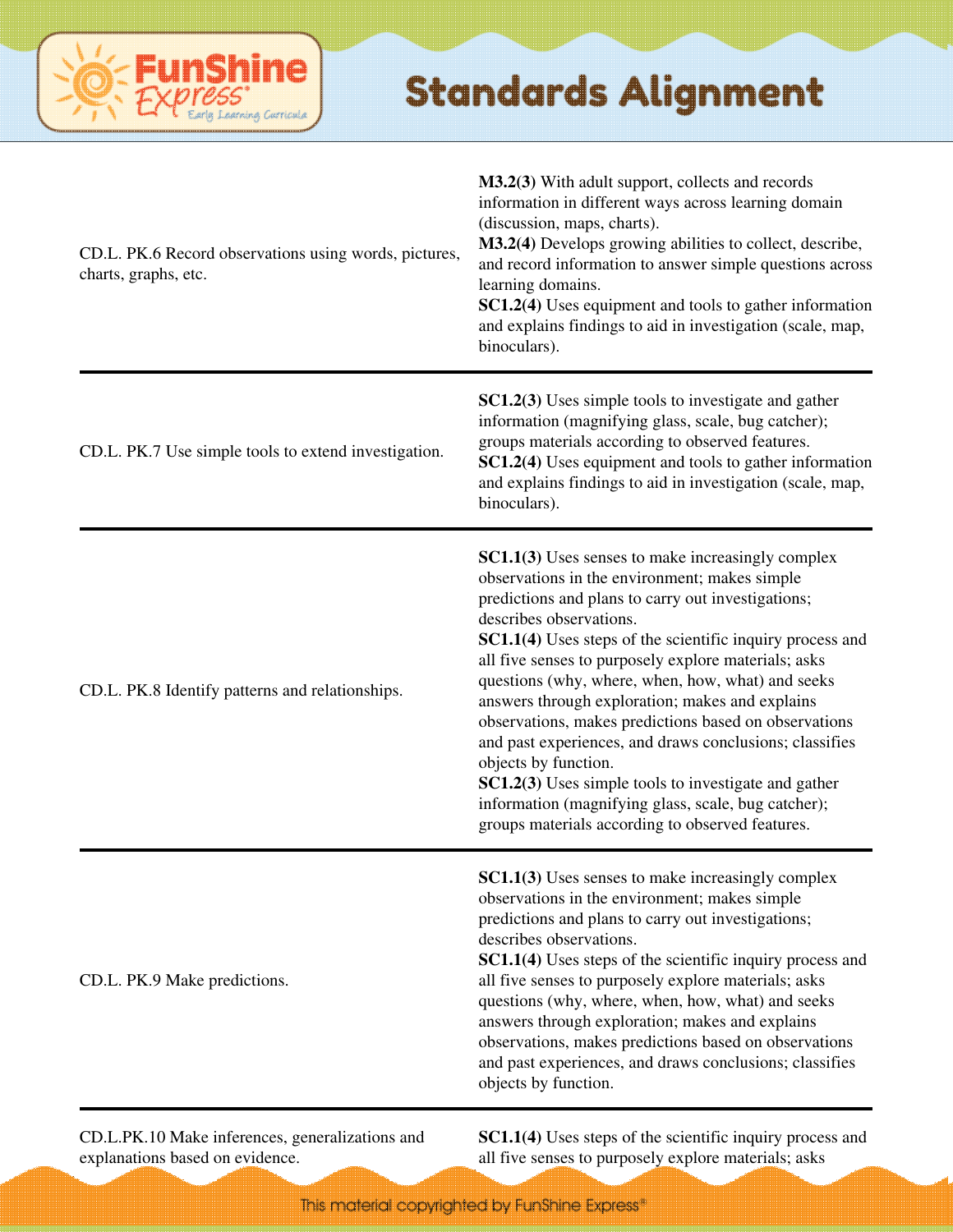

questions (why, where, when, how, what) and seeks answers through exploration; makes and explains observations, makes predictions based on observations and past experiences, and draws conclusions; classifies objects by function.

| CD.L.PK.11 Share findings, ideas and explanations (may<br>be correct or incorrect) through a variety of methods<br>(e.g., pictures, words, dramatization).                                                         | <b>SC1.1(3)</b> Uses senses to make increasingly complex<br>observations in the environment; makes simple<br>predictions and plans to carry out investigations;<br>describes observations.<br><b>SC1.1(4)</b> Uses steps of the scientific inquiry process and<br>all five senses to purposely explore materials; asks<br>questions (why, where, when, how, what) and seeks<br>answers through exploration; makes and explains<br>observations, makes predictions based on observations<br>and past experiences, and draws conclusions; classifies<br>objects by function.<br>SC1.2(4) Uses equipment and tools to gather information<br>and explains findings to aid in investigation (scale, map,<br>binoculars). |
|--------------------------------------------------------------------------------------------------------------------------------------------------------------------------------------------------------------------|---------------------------------------------------------------------------------------------------------------------------------------------------------------------------------------------------------------------------------------------------------------------------------------------------------------------------------------------------------------------------------------------------------------------------------------------------------------------------------------------------------------------------------------------------------------------------------------------------------------------------------------------------------------------------------------------------------------------|
| <b>M. Earth and Space Science</b>                                                                                                                                                                                  | <b>SC4 Earth Science and Environment</b>                                                                                                                                                                                                                                                                                                                                                                                                                                                                                                                                                                                                                                                                            |
| CD.M. PK.1 With modeling and support, recognize<br>familiar elements of the natural environment and<br>understand that these may change over time (e.g., soil,<br>weather, sun and moon).                          | <b>SC4.1(3)</b> Names objects seen in the sky and describes<br>features of the earth and sky and differences between day<br>and night; describes common weather conditions in<br>current season.<br>SC4.1(4) Compares seasons and describes current<br>weather conditions and how weather changes each day;<br>understands and describes the effects of sunlight;<br>specifies earth features.                                                                                                                                                                                                                                                                                                                      |
| CD.M. PK.2 With modeling and support, develop<br>understanding of the relationship between humans and<br>nature; recognizing the difference between helpful and<br>harmful actions toward the natural environment. | SC4.2(3) Begins to understand that people share the<br>environment with other people, animals, and plants, and<br>that we must take care of it.                                                                                                                                                                                                                                                                                                                                                                                                                                                                                                                                                                     |
| <b>N. Physical Science</b>                                                                                                                                                                                         | <b>SC2 Physical Science</b>                                                                                                                                                                                                                                                                                                                                                                                                                                                                                                                                                                                                                                                                                         |
| CD.N. PK.1 With modeling and support, explore the<br>properties of objects and materials (e.g., solids and<br>liquids).                                                                                            | SC2.1(3) With adult prompting and support, investigates<br>and describes how an object's speed and direction can be<br>changed by using different forces (kick, push, pull);<br>experiments with light and sound; identifies and<br>categorizes familiar sounds; experiments and observes<br>how properties of matter can transform or combine<br>(water + dirt; freezing water to ice).<br>SC2.1(4) With adult support, predicts and experiments                                                                                                                                                                                                                                                                   |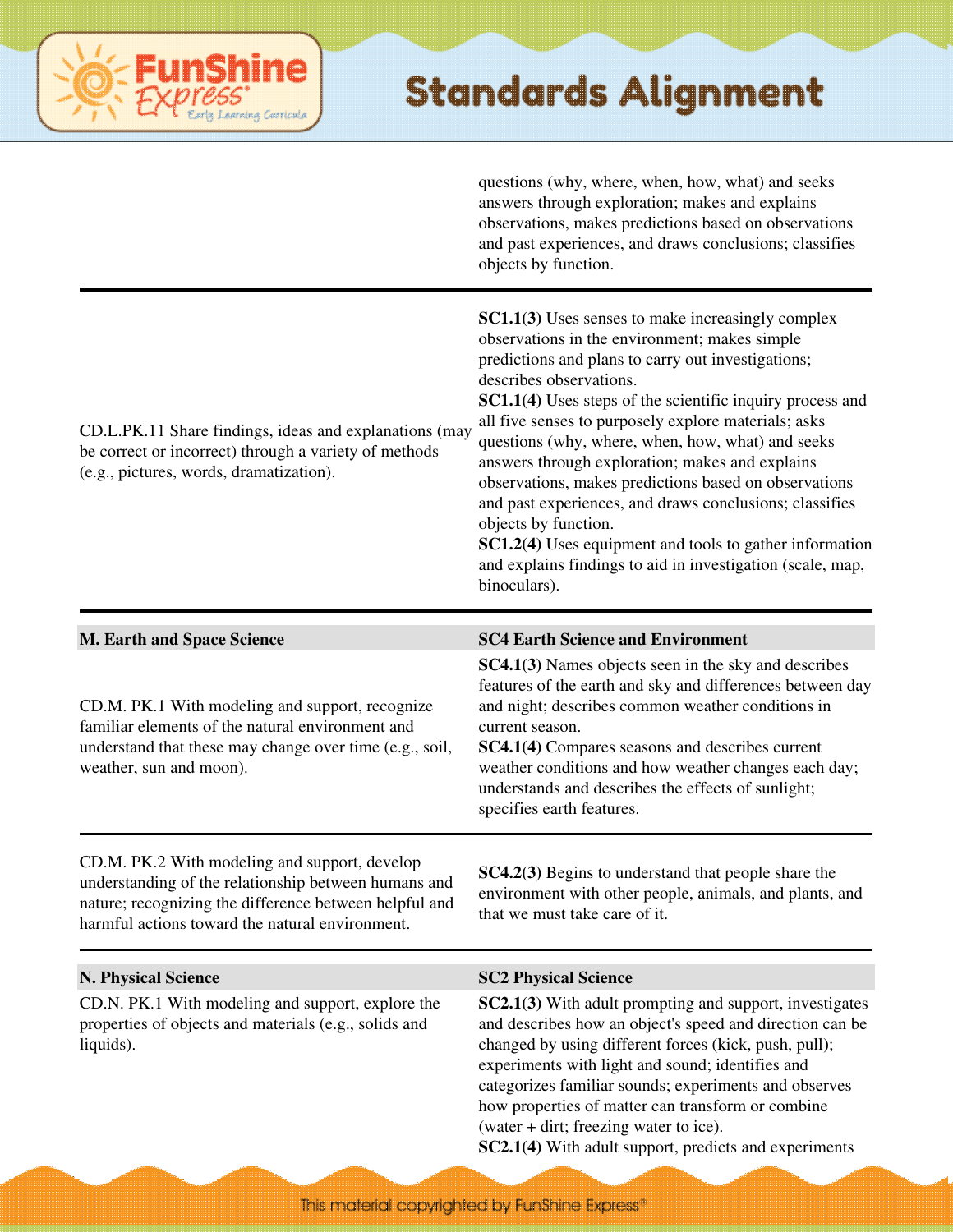# ning Carricula

#### **Standards Alignment**

with the movement of objects by changing direction and speed to see how far objects move; creates and describes different sounds; explores shadows and light; experiments, observes, and describes how matter can change from one form to another (solids, liquids, gases).

| CD.N. PK.2 With modeling and support, explore the<br>position and motion of objects.                                                                                        | SC2.1(3) With adult prompting and support, investigates<br>and describes how an object's speed and direction can be<br>changed by using different forces (kick, push, pull);<br>experiments with light and sound; identifies and<br>categorizes familiar sounds; experiments and observes<br>how properties of matter can transform or combine<br>(water + dirt; freezing water to ice).<br>SC2.1(4) With adult support, predicts and experiments<br>with the movement of objects by changing direction and<br>speed to see how far objects move; creates and describes<br>different sounds; explores shadows and light;<br>experiments, observes, and describes how matter can<br>change from one form to another (solids, liquids, gases). |
|-----------------------------------------------------------------------------------------------------------------------------------------------------------------------------|----------------------------------------------------------------------------------------------------------------------------------------------------------------------------------------------------------------------------------------------------------------------------------------------------------------------------------------------------------------------------------------------------------------------------------------------------------------------------------------------------------------------------------------------------------------------------------------------------------------------------------------------------------------------------------------------------------------------------------------------|
| CD.N. PK.3 With modeling and support, explore the<br>properties and characteristics of sound and light.                                                                     | SC2.1(3) With adult prompting and support, investigates<br>and describes how an object's speed and direction can be<br>changed by using different forces (kick, push, pull);<br>experiments with light and sound; identifies and<br>categorizes familiar sounds; experiments and observes<br>how properties of matter can transform or combine<br>(water + dirt; freezing water to ice).<br>SC2.1(4) With adult support, predicts and experiments<br>with the movement of objects by changing direction and<br>speed to see how far objects move; creates and describes<br>different sounds; explores shadows and light;<br>experiments, observes, and describes how matter can<br>change from one form to another (solids, liquids, gases). |
| O. Life Science                                                                                                                                                             | <b>SC3 Life Science</b>                                                                                                                                                                                                                                                                                                                                                                                                                                                                                                                                                                                                                                                                                                                      |
| CD.O. PK.1 With modeling and support, identify<br>physical characteristics and simple behaviors of living<br>things.                                                        | SC3.1(4) Groups and classifies living things by features;<br>investigates and compares living vs. non-living things;<br>shows understanding and describes life cycles; knows<br>and explains basic needs of living things (food chains,<br>energy from sun, habitats).                                                                                                                                                                                                                                                                                                                                                                                                                                                                       |
| CD.O. PK.2 With modeling and support, identify and<br>explore the relationship between living things and their<br>environments (e.g., habitats, food, eating habits, etc.). | SC3.1(3) Identifies and compares attributes and<br>properties of living vs. non-living things; recognizes<br>changes in living things over lifespans; distinguishes                                                                                                                                                                                                                                                                                                                                                                                                                                                                                                                                                                          |

between adults and offspring; understands needs of living things in order to live (water, food, sunlight,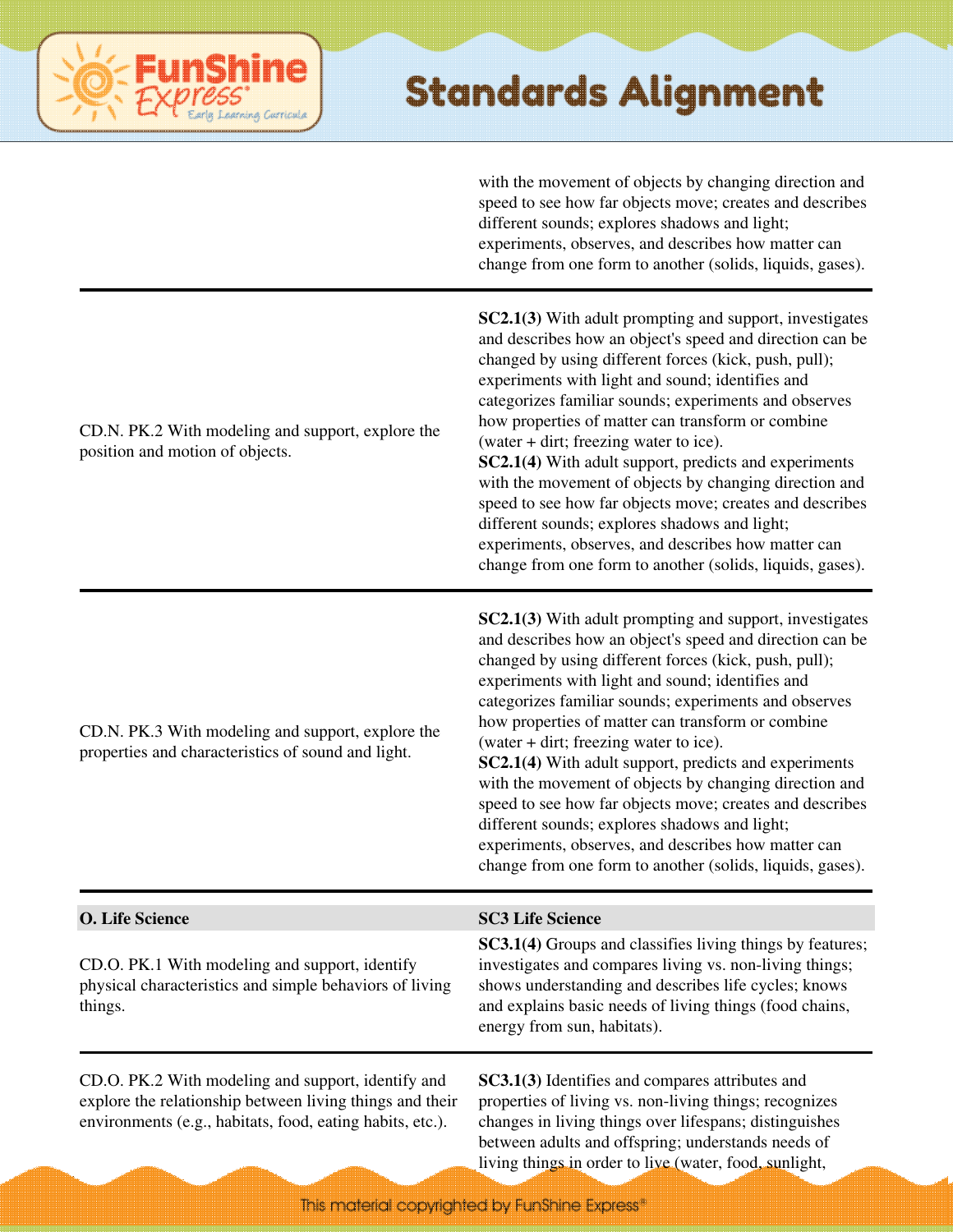

|                                                                                                                                                                                   | shelter).<br>SC3.1(4) Groups and classifies living things by features;<br>investigates and compares living vs. non-living things;<br>shows understanding and describes life cycles; knows<br>and explains basic needs of living things (food chains,<br>energy from sun, habitats).                                                                                                                                                                                                                                                                                        |
|-----------------------------------------------------------------------------------------------------------------------------------------------------------------------------------|----------------------------------------------------------------------------------------------------------------------------------------------------------------------------------------------------------------------------------------------------------------------------------------------------------------------------------------------------------------------------------------------------------------------------------------------------------------------------------------------------------------------------------------------------------------------------|
| CD.O. PK.3 With modeling and support, demonstrate<br>knowledge of body parts and bodily processes (e.g.,<br>eating, sleeping, breathing, walking) in humans and other<br>animals. | SC3.1(3) Identifies and compares attributes and<br>properties of living vs. non-living things; recognizes<br>changes in living things over lifespans; distinguishes<br>between adults and offspring; understands needs of<br>living things in order to live (water, food, sunlight,<br>shelter).<br>SC3.1(4) Groups and classifies living things by features;<br>investigates and compares living vs. non-living things;<br>shows understanding and describes life cycles; knows<br>and explains basic needs of living things (food chains,<br>energy from sun, habitats). |
| CD.O. PK.4 With modeling and support, demonstrate an<br>understanding that living things change over time (e.g.,<br>life cycle).                                                  | SC3.1(3) Identifies and compares attributes and<br>properties of living vs. non-living things; recognizes<br>changes in living things over lifespans; distinguishes<br>between adults and offspring; understands needs of<br>living things in order to live (water, food, sunlight,<br>shelter).                                                                                                                                                                                                                                                                           |
| CD.O. PK.5 With modeling and support, recognize<br>similarities and differences between people and other<br>living things.                                                        | SC3.1(3) Identifies and compares attributes and<br>properties of living vs. non-living things; recognizes<br>changes in living things over lifespans; distinguishes<br>between adults and offspring; understands needs of<br>living things in order to live (water, food, sunlight,<br>shelter).<br>SC3.1(4) Groups and classifies living things by features;<br>investigates and compares living vs. non-living things;<br>shows understanding and describes life cycles; knows<br>and explains basic needs of living things (food chains,<br>energy from sun, habitats). |
| LL Language and Literacy Development                                                                                                                                              | 1: Language/Literacy                                                                                                                                                                                                                                                                                                                                                                                                                                                                                                                                                       |
| A. Listening and Speaking                                                                                                                                                         | AL2 Creative Thinking, Problem-Solving, Reasoning,<br>L1 Receptive Language (Listening), L2 Expressive<br>Language (Speaking), M2 Geometry and Spatial<br><b>Sense</b>                                                                                                                                                                                                                                                                                                                                                                                                     |
| LL.A. PK.1 Demonstrate understanding of increasingly<br>complex concepts and longer sentences.                                                                                    | $L1.1(3)$ Follows two and three-step directions of<br>increasing complexity; listens and responds to simple                                                                                                                                                                                                                                                                                                                                                                                                                                                                |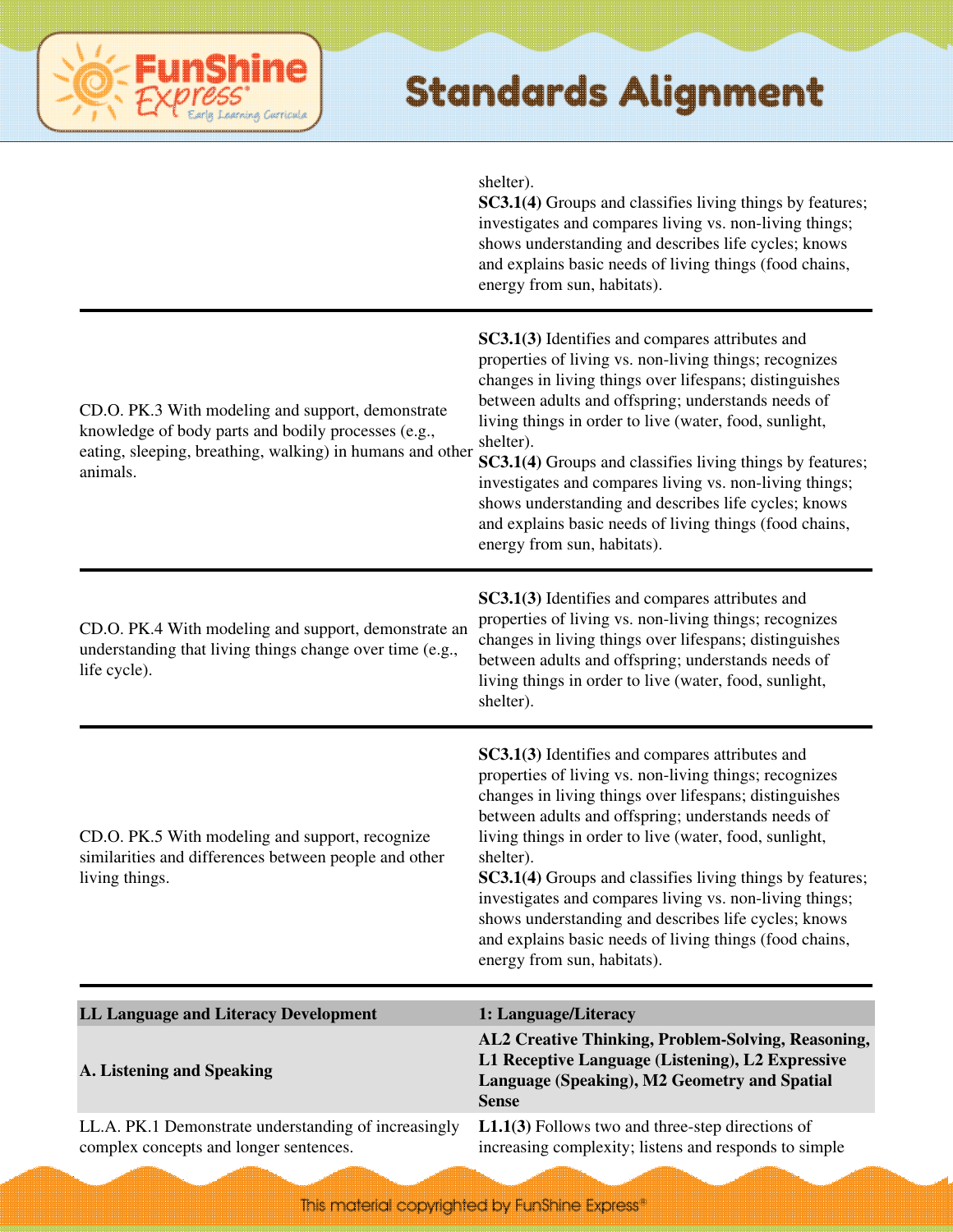|                                                                                                                                                                                                                            | rhymes and rhythms; gains meaning listening to stories,<br>informational texts, directions, and conversations with<br>adult support; understands verbal and nonverbal cues.<br>$L1.1(4)$ Follows multi-step directions of increasing<br>complexity; listens and responds to more complex<br>rhymes and rhythms; gains meaning listening to stories,<br>informational texts, directions, and conversations.<br>L2.2(3) Converses with a rapidly expanding vocabulary;<br>understands words and meanings from growing number<br>of topics and learning domains; demonstrates<br>understanding of some opposite concepts.<br>L2.2(4) Demonstrates understanding and use of rapidly<br>expanding vocabulary, including language of specific<br>learning domains and more abstract concepts; identifies<br>word pairs that describe opposite concepts. |
|----------------------------------------------------------------------------------------------------------------------------------------------------------------------------------------------------------------------------|---------------------------------------------------------------------------------------------------------------------------------------------------------------------------------------------------------------------------------------------------------------------------------------------------------------------------------------------------------------------------------------------------------------------------------------------------------------------------------------------------------------------------------------------------------------------------------------------------------------------------------------------------------------------------------------------------------------------------------------------------------------------------------------------------------------------------------------------------|
| LL.A. PK.2 Ask meaning of words.                                                                                                                                                                                           | AL2.2(3) Asks more complex questions for clarification<br>to seek meaningful information; makes comparisons<br>among objects and groups; explores cause/effect<br>relationships and varies action to change the reaction<br>AL2.2(4) Gathers information and asks complex<br>questions in order to understand a new or familiar<br>concept; makes and explains comparisons among objects<br>and groups and uses "if/then" and "cause/effect"<br>reasoning across learning domains                                                                                                                                                                                                                                                                                                                                                                 |
| LL.A. PK.3 Follow two-step directions or requests.                                                                                                                                                                         | $L1.1(3)$ Follows two and three-step directions of<br>increasing complexity; listens and responds to simple<br>rhymes and rhythms; gains meaning listening to stories,<br>informational texts, directions, and conversations with<br>adult support; understands verbal and nonverbal cues.                                                                                                                                                                                                                                                                                                                                                                                                                                                                                                                                                        |
| LL.A. PK.4 Use language to communicate in a variety of world languages and sign language.<br>ways with others to share observations, ideas and<br>experiences; problem-solve, reason, predict and seek<br>new information. | $L2.1(3)$ Speaks more clearly and is understood by most<br>familiar adults; asks simple questions to extend<br>conversation; begins to use some verbal and nonverbal<br>conversational rules; listens to and repeats words in<br>L2.1(4) Speaks clearly and is understood by most<br>familiar and unfamiliar adults; initiates asking questions<br>and responds in conversation with others; shares<br>opinions, experiences, and ideas with others; uses most<br>verbal and nonverbal conversational rules appropriately;<br>listens to, repeats, and recalls words expressed in world<br>languages and sign language.                                                                                                                                                                                                                           |

**FunShine** 

Early Learning Curricula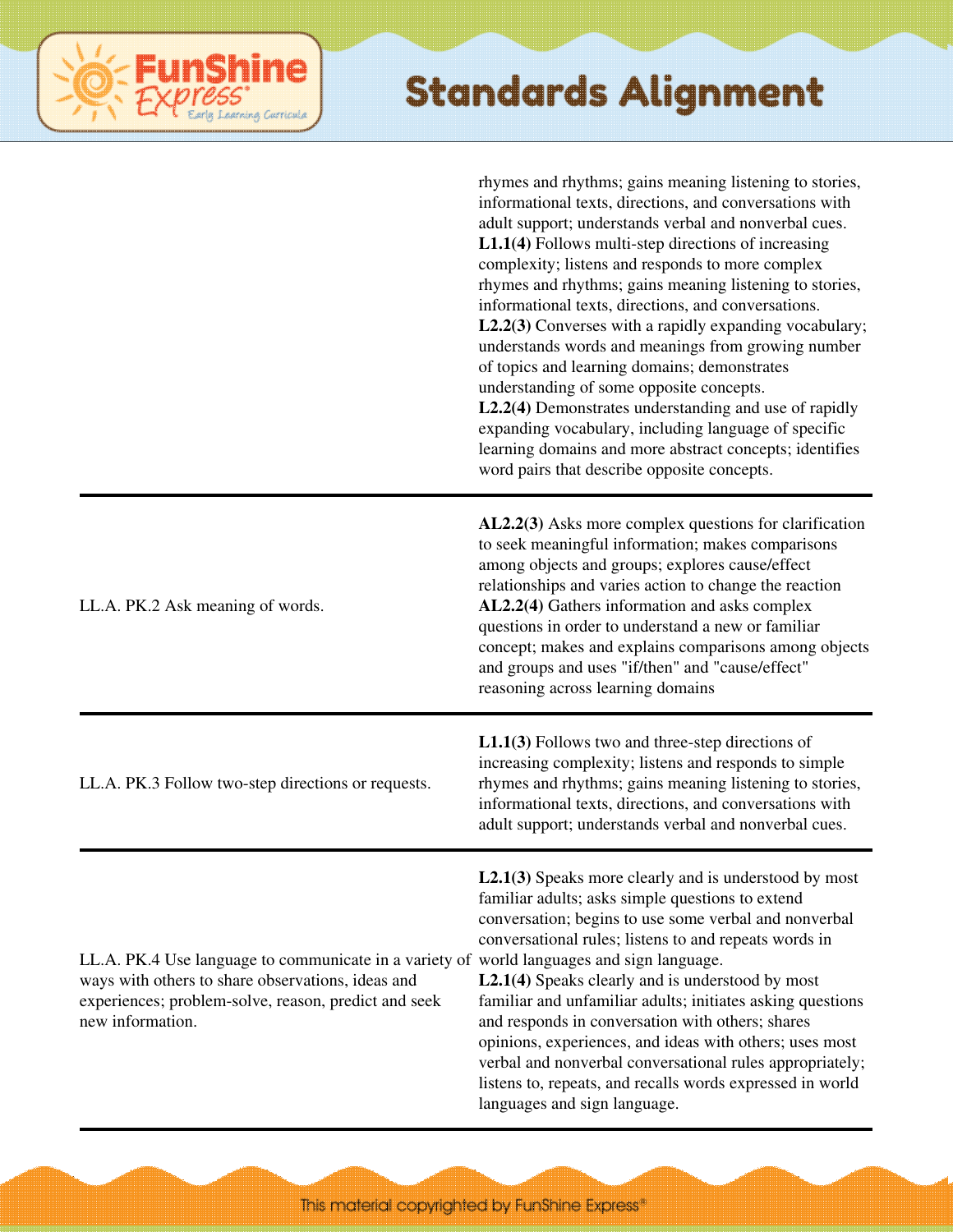

| LL.A. PK.5 Speak audibly and express thoughts, feelings L2.1(4) Speaks clearly and is understood by most<br>and ideas clearly. (Articulation)                                                                                                                                                                                                                                                                                                                                                                                                                                  | familiar and unfamiliar adults; initiates asking questions<br>and responds in conversation with others; shares<br>opinions, experiences, and ideas with others; uses most<br>verbal and nonverbal conversational rules appropriately;<br>listens to, repeats, and recalls words expressed in world<br>languages and sign language.                                                                                                                                                                                                                                                                                                             |
|--------------------------------------------------------------------------------------------------------------------------------------------------------------------------------------------------------------------------------------------------------------------------------------------------------------------------------------------------------------------------------------------------------------------------------------------------------------------------------------------------------------------------------------------------------------------------------|------------------------------------------------------------------------------------------------------------------------------------------------------------------------------------------------------------------------------------------------------------------------------------------------------------------------------------------------------------------------------------------------------------------------------------------------------------------------------------------------------------------------------------------------------------------------------------------------------------------------------------------------|
| LL.A. PK.6 Describe familiar people, places, things and<br>experiences.                                                                                                                                                                                                                                                                                                                                                                                                                                                                                                        | <b>L2.1(4)</b> Speaks clearly and is understood by most<br>familiar and unfamiliar adults; initiates asking questions<br>and responds in conversation with others; shares<br>opinions, experiences, and ideas with others; uses most<br>verbal and nonverbal conversational rules appropriately;<br>listens to, repeats, and recalls words expressed in world<br>languages and sign language.<br>SS2.1(4) Describes geography of places (home, school,<br>community); identifies familiar symbols and landmarks<br>(US flag, globe); creates drawings, makes simple maps,<br>and builds structures to represent people, places, and<br>things. |
| LL.A. PK.7 Use drawings or other visuals to add details<br>to verbal descriptions.                                                                                                                                                                                                                                                                                                                                                                                                                                                                                             | CA1.1(4) Creates art using various art media,<br>techniques, colors, textures, and shapes across learning<br>domains; responds to literature, depicts experiences, or<br>demonstrates feelings via art experiences                                                                                                                                                                                                                                                                                                                                                                                                                             |
| LL.A. PK.8 With modeling and support, use the<br>conventions of standard English (Grammar): - Use<br>familiar nouns and verbs to describe persons, animals,<br>places, events, actions etc. -i · Form regular plural nouns<br>orally by adding /s/ or /es/. - $\mathrm{i}$ · Understand and use<br>question words (interrogatives) (e.g., who, what, where,<br>when, why and how). $-i$ $\cdot$ Use frequently occurring<br>prepositions (e.g., to, from, in, out, on, off, for of, by,<br>with). $-i$ Produce and expand complete sentences in<br>shared language activities. | L2.3(3) Communicates in expanding sentences; uses<br>grammar rules that are age-appropriate.<br>L2.3(4) Connects phrases and sentences to build ideas;<br>speaks in complex sentences using some correct rules of<br>grammar.<br>M2.2(3) Uses simple positional words (top/bottom,<br>up/down, in/out, on/off, etc.) to describe location across<br>learning domains; uses simple directions to move from<br>place to place.                                                                                                                                                                                                                   |
| LL.A. PK.9 With modeling and support, use words<br>acquired through conversations and shared reading<br>experiences. (Vocabulary)                                                                                                                                                                                                                                                                                                                                                                                                                                              | <b>L2.1(4)</b> Speaks clearly and is understood by most<br>familiar and unfamiliar adults; initiates asking questions<br>and responds in conversation with others; shares<br>opinions, experiences, and ideas with others; uses most<br>verbal and nonverbal conversational rules appropriately;<br>listens to, repeats, and recalls words expressed in world<br>languages and sign language.<br>L2.2(3) Converses with a rapidly expanding vocabulary;<br>understands words and meanings from growing number                                                                                                                                  |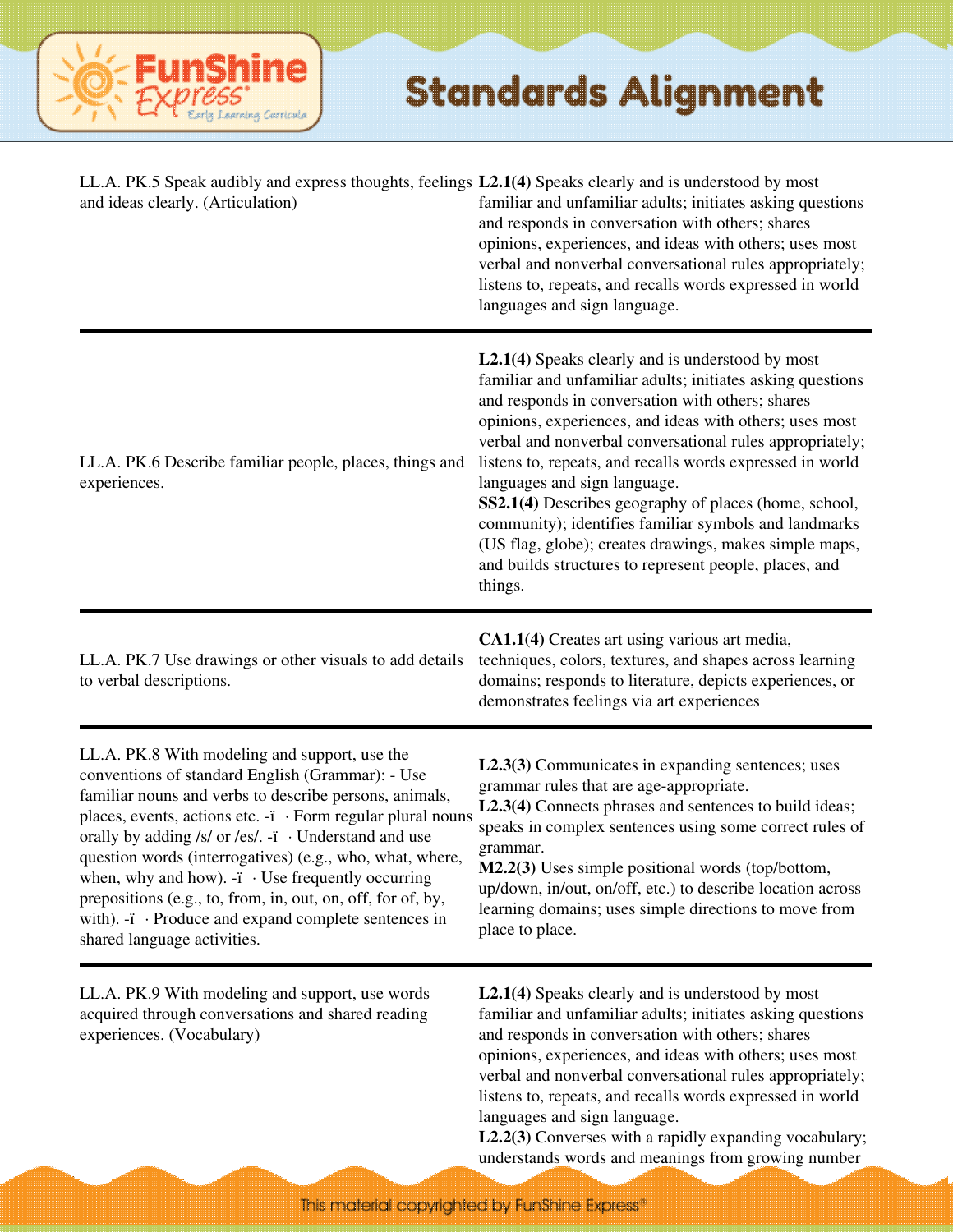

of topics and learning domains; demonstrates understanding of some opposite concepts. **AL2.2(4)** Gathers information and asks complex questions in order to understand a new or familiar concept; makes and explains comparisons among objects and groups and uses "if/then" and "cause/effect" reasoning across learning domains

| LL.A.PK.10 With modeling and support, determine the<br>meanings of unknown words/concepts using the context<br>of conversations, pictures that accompany text or<br>concrete objects. (Vocabulary) | $L1.1(3)$ Follows two and three-step directions of<br>increasing complexity; listens and responds to simple<br>rhymes and rhythms; gains meaning listening to stories,<br>informational texts, directions, and conversations with<br>adult support; understands verbal and nonverbal cues.<br>L2.2(3) Converses with a rapidly expanding vocabulary;<br>understands words and meanings from growing number<br>of topics and learning domains; demonstrates<br>understanding of some opposite concepts.<br>AL2.2(3) Asks more complex questions for clarification<br>to seek meaningful information; makes comparisons<br>among objects and groups; explores cause/effect<br>relationships and varies action to change the reaction |
|----------------------------------------------------------------------------------------------------------------------------------------------------------------------------------------------------|------------------------------------------------------------------------------------------------------------------------------------------------------------------------------------------------------------------------------------------------------------------------------------------------------------------------------------------------------------------------------------------------------------------------------------------------------------------------------------------------------------------------------------------------------------------------------------------------------------------------------------------------------------------------------------------------------------------------------------|
| LL.A.PK.11 Identify real-life connections between<br>words and their use. (Vocabulary)                                                                                                             | L2.1(4) Speaks clearly and is understood by most<br>familiar and unfamiliar adults; initiates asking questions<br>and responds in conversation with others; shares<br>opinions, experiences, and ideas with others; uses most<br>verbal and nonverbal conversational rules appropriately;<br>listens to, repeats, and recalls words expressed in world<br>languages and sign language.<br>L2.2(4) Demonstrates understanding and use of rapidly<br>expanding vocabulary, including language of specific<br>learning domains and more abstract concepts; identifies<br>word pairs that describe opposite concepts.                                                                                                                  |
| LL.A.PK.12 With modeling and support, explore<br>objects, opposites, verbs describing similar actions -<br>walk, march, prance, etc.). (Vocabulary)                                                | L2.2(3) Converses with a rapidly expanding vocabulary;<br>relationships between word meanings (e.g., categories of understands words and meanings from growing number<br>of topics and learning domains; demonstrates<br>understanding of some opposite concepts.<br>L2.2(4) Demonstrates understanding and use of rapidly<br>expanding vocabulary, including language of specific<br>learning domains and more abstract concepts; identifies<br>word pairs that describe opposite concepts.<br>AL2.2(3) Asks more complex questions for clarification<br>to seek meaningful information; makes comparisons<br>among objects and groups; explores cause/effect<br>relationships and varies action to change the reaction           |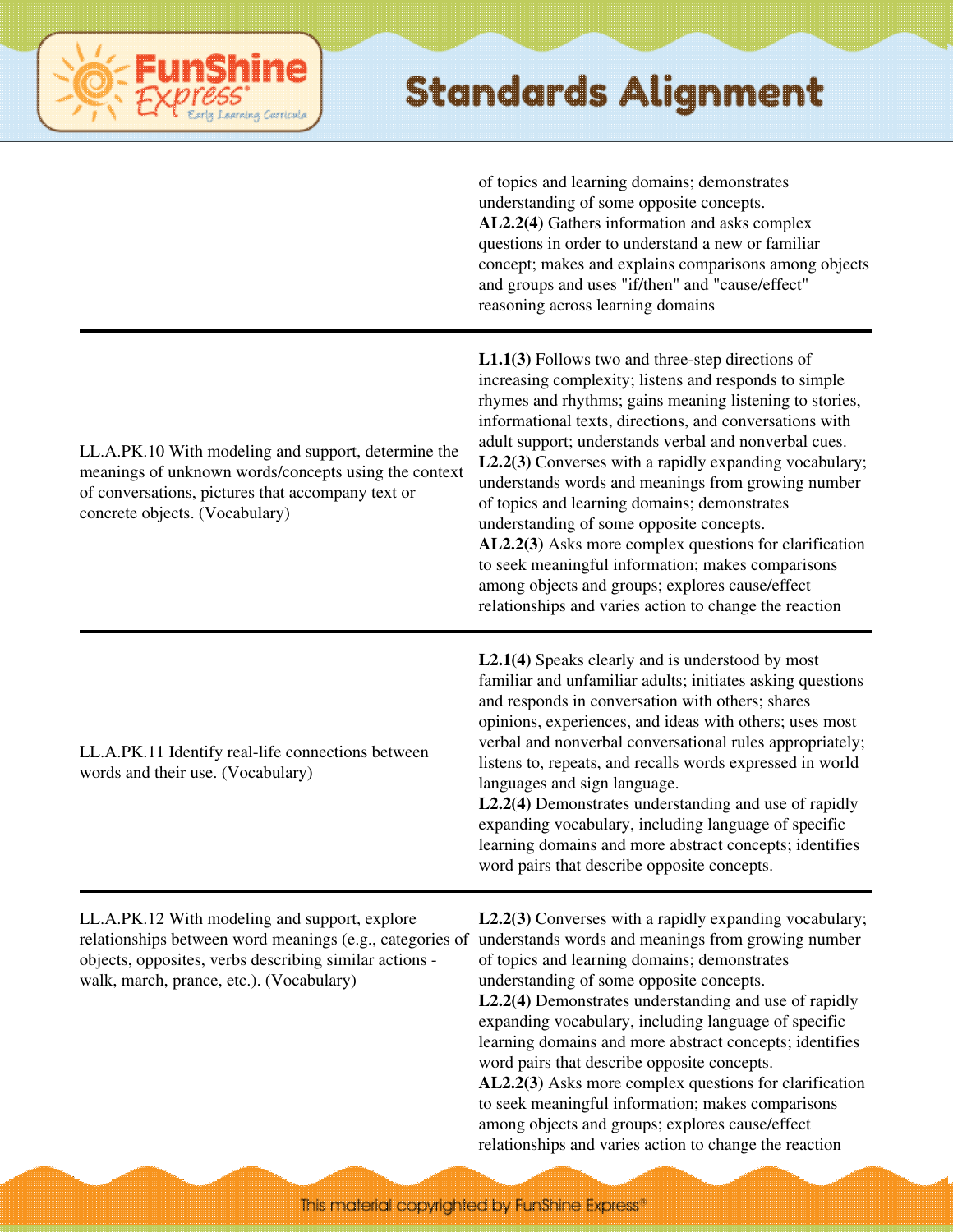

**AL2.2(4)** Gathers information and asks complex questions in order to understand a new or familiar concept; makes and explains comparisons among objects and groups and uses "if/then" and "cause/effect" reasoning across learning domains

| LL.A.PK.13 With modeling and support follow typical<br>patterns when communicating with others (e.g., listens to L2.1(4) Speaks clearly and is understood by most<br>others, takes turns talking and speaks about the topic or<br>text being discussed). | $L2.1(3)$ Speaks more clearly and is understood by most<br>familiar adults; asks simple questions to extend<br>conversation; begins to use some verbal and nonverbal<br>conversational rules; listens to and repeats words in<br>world languages and sign language.<br>familiar and unfamiliar adults; initiates asking questions<br>and responds in conversation with others; shares<br>opinions, experiences, and ideas with others; uses most<br>verbal and nonverbal conversational rules appropriately;<br>listens to, repeats, and recalls words expressed in world<br>languages and sign language.                                                     |
|----------------------------------------------------------------------------------------------------------------------------------------------------------------------------------------------------------------------------------------------------------|---------------------------------------------------------------------------------------------------------------------------------------------------------------------------------------------------------------------------------------------------------------------------------------------------------------------------------------------------------------------------------------------------------------------------------------------------------------------------------------------------------------------------------------------------------------------------------------------------------------------------------------------------------------|
| LL.A.PK.14 With modeling and support, continue a<br>conversation through multiple exchanges.                                                                                                                                                             | $L2.1(3)$ Speaks more clearly and is understood by most<br>familiar adults; asks simple questions to extend<br>conversation; begins to use some verbal and nonverbal<br>conversational rules; listens to and repeats words in<br>world languages and sign language.<br>L2.1(4) Speaks clearly and is understood by most<br>familiar and unfamiliar adults; initiates asking questions<br>and responds in conversation with others; shares<br>opinions, experiences, and ideas with others; uses most<br>verbal and nonverbal conversational rules appropriately;<br>listens to, repeats, and recalls words expressed in world<br>languages and sign language. |
| <b>B.</b> Reading                                                                                                                                                                                                                                        | CA4 Dramatic Play and Imagination, L3<br><b>Foundational Reading</b>                                                                                                                                                                                                                                                                                                                                                                                                                                                                                                                                                                                          |
| LL.B. PK.1 Ask and answer questions, and comment<br>about characters and major events in familiar stories.                                                                                                                                               | L3.2(3) With adult support and picture cues, shows<br>understanding of texts read aloud by answering simple<br>questions, acting out parts, and identifying characters<br>from literature or important facts from nonfiction texts.<br>L3.2(4) Shows understanding of texts read aloud by<br>recalling part or most and representing it with play or<br>media, asking and answering questions, connecting it<br>with personal experiences, making predictions and<br>comparing similar texts, discussing parts of a text (table<br>of contents, index, glossary, characters, etc).                                                                            |

LL.B. PK.2 Retell or re-enact familiar stories.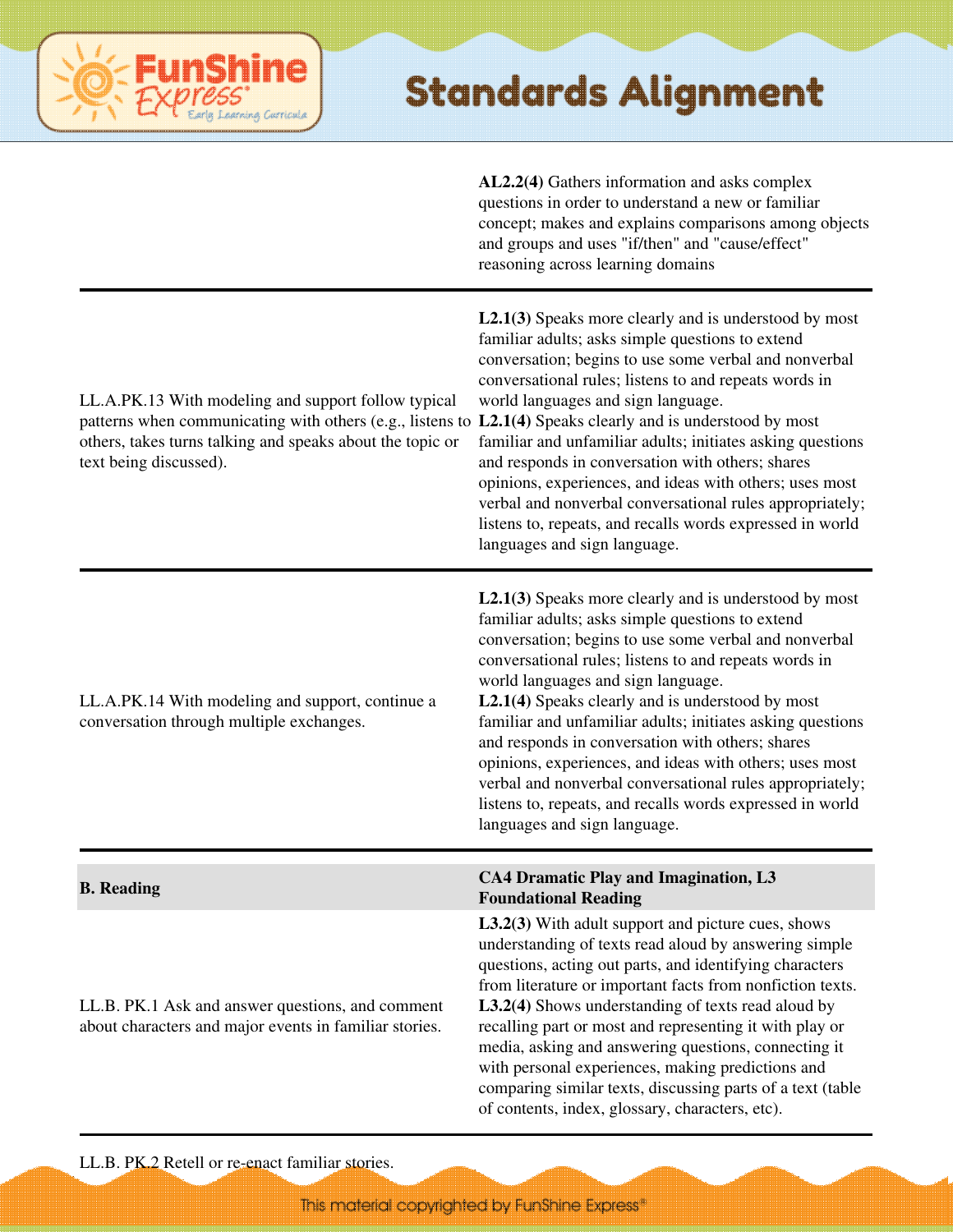|                                                                                                    | <b>L3.1(3)</b> Shows interest/motivation in reading<br>fiction/nonfiction; follows along as a book is read;<br>attempts to retell a story by looking at illustrations;<br>handles books appropriately; chooses books; identifies<br>cover of a book; begins to understand story structure<br>(beginning, middle, end).<br>L3.1(4) Shows increasing interest/motivation in reading<br>fiction/nonfiction; follows along as book is read; retells<br>or "reads" a story by reviewing illustrations or from<br>memory; demonstrates understanding of process of<br>reading (left to right, front to back, top to bottom);<br>describes the roles of author and illustrator; understands<br>story structure (beginning, middle, end).<br>L3.2(3) With adult support and picture cues, shows<br>understanding of texts read aloud by answering simple<br>questions, acting out parts, and identifying characters<br>from literature or important facts from nonfiction texts.<br>L3.2(4) Shows understanding of texts read aloud by<br>recalling part or most and representing it with play or<br>media, asking and answering questions, connecting it<br>with personal experiences, making predictions and<br>comparing similar texts, discussing parts of a text (table<br>of contents, index, glossary, characters, etc). |
|----------------------------------------------------------------------------------------------------|-------------------------------------------------------------------------------------------------------------------------------------------------------------------------------------------------------------------------------------------------------------------------------------------------------------------------------------------------------------------------------------------------------------------------------------------------------------------------------------------------------------------------------------------------------------------------------------------------------------------------------------------------------------------------------------------------------------------------------------------------------------------------------------------------------------------------------------------------------------------------------------------------------------------------------------------------------------------------------------------------------------------------------------------------------------------------------------------------------------------------------------------------------------------------------------------------------------------------------------------------------------------------------------------------------------------------|
| LL.B. PK.3 Identify characters and major events in a<br>story.                                     | <b>L3.2(3)</b> With adult support and picture cues, shows<br>understanding of texts read aloud by answering simple<br>questions, acting out parts, and identifying characters<br>from literature or important facts from nonfiction texts.                                                                                                                                                                                                                                                                                                                                                                                                                                                                                                                                                                                                                                                                                                                                                                                                                                                                                                                                                                                                                                                                              |
| LL.B. PK.4 Demonstrate an understanding of the<br>differences between fantasy and reality.         | CA4.1(4) Shows growing creativity and imagination in<br>assuming different roles in play situations across learning<br>domains; demonstrates understanding of difference<br>between pretend and reality                                                                                                                                                                                                                                                                                                                                                                                                                                                                                                                                                                                                                                                                                                                                                                                                                                                                                                                                                                                                                                                                                                                 |
| LL.B. PK.5 With modeling and support, describe what<br>part of the story the illustration depicts. | <b>L3.1(3)</b> Shows interest/motivation in reading<br>fiction/nonfiction; follows along as a book is read;<br>attempts to retell a story by looking at illustrations;<br>handles books appropriately; chooses books; identifies<br>cover of a book; begins to understand story structure<br>(beginning, middle, end).<br>L3.1(4) Shows increasing interest/motivation in reading<br>fiction/nonfiction; follows along as book is read; retells<br>or "reads" a story by reviewing illustrations or from<br>memory; demonstrates understanding of process of<br>reading (left to right, front to back, top to bottom);<br>describes the roles of author and illustrator; understands                                                                                                                                                                                                                                                                                                                                                                                                                                                                                                                                                                                                                                    |

**FunShine** 

Learning Curricula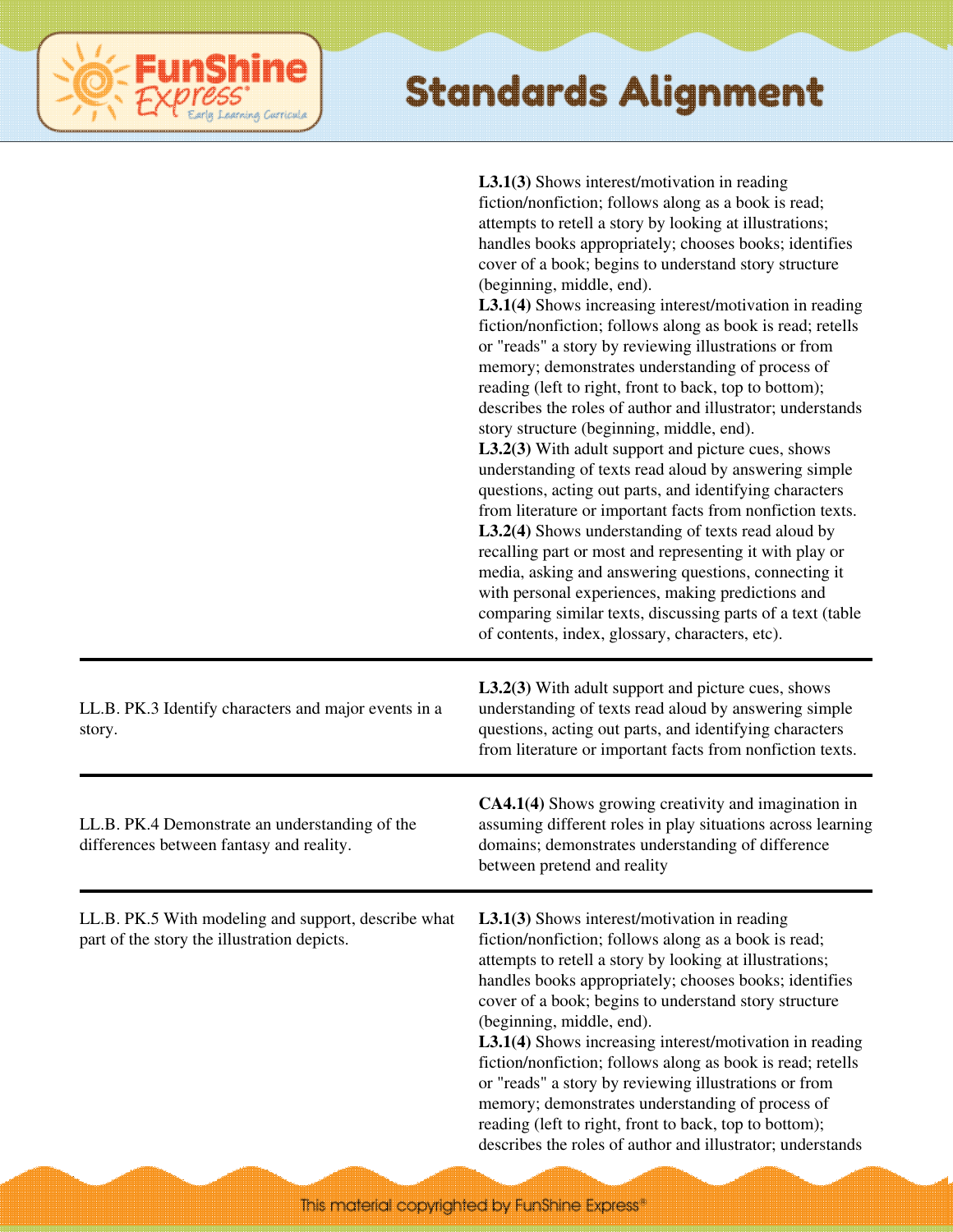story structure (beginning, middle, end).

| LL.B. PK.6 With modeling and support, name the author or "reads" a story by reviewing illustrations or from<br>and illustrator of a story and what part each person does<br>for a book. | L3.1(4) Shows increasing interest/motivation in reading<br>fiction/nonfiction; follows along as book is read; retells<br>memory; demonstrates understanding of process of<br>reading (left to right, front to back, top to bottom);<br>describes the roles of author and illustrator; understands<br>story structure (beginning, middle, end).                                                                                                                                                                                                                                            |
|-----------------------------------------------------------------------------------------------------------------------------------------------------------------------------------------|-------------------------------------------------------------------------------------------------------------------------------------------------------------------------------------------------------------------------------------------------------------------------------------------------------------------------------------------------------------------------------------------------------------------------------------------------------------------------------------------------------------------------------------------------------------------------------------------|
| LL.B. PK.7 With modeling and support, identify the<br>topic of an informational text that has been read aloud.                                                                          | <b>L3.2(3)</b> With adult support and picture cues, shows<br>understanding of texts read aloud by answering simple<br>questions, acting out parts, and identifying characters<br>from literature or important facts from nonfiction texts.<br>L3.2(4) Shows understanding of texts read aloud by<br>recalling part or most and representing it with play or<br>media, asking and answering questions, connecting it<br>with personal experiences, making predictions and<br>comparing similar texts, discussing parts of a text (table<br>of contents, index, glossary, characters, etc). |
| LL.B. PK.8 With modeling and support, describe,<br>categorize and compare and contrast information in<br>informational text.                                                            | <b>L3.2(4)</b> Shows understanding of texts read aloud by<br>recalling part or most and representing it with play or<br>media, asking and answering questions, connecting it<br>with personal experiences, making predictions and<br>comparing similar texts, discussing parts of a text (table<br>of contents, index, glossary, characters, etc).                                                                                                                                                                                                                                        |
| LL.B. PK.9 With modeling and support, discuss some<br>similarities and differences between two texts on the<br>same topic (e.g., illustrations, descriptions).                          | <b>L3.2(4)</b> Shows understanding of texts read aloud by<br>recalling part or most and representing it with play or<br>media, asking and answering questions, connecting it<br>with personal experiences, making predictions and<br>comparing similar texts, discussing parts of a text (table<br>of contents, index, glossary, characters, etc).                                                                                                                                                                                                                                        |
| LL.B.PK.10 Actively engage in group reading with<br>purpose and understanding.                                                                                                          | <b>L3.2(3)</b> With adult support and picture cues, shows<br>understanding of texts read aloud by answering simple<br>questions, acting out parts, and identifying characters<br>from literature or important facts from nonfiction texts.                                                                                                                                                                                                                                                                                                                                                |
| LL.B.PK.11 With modeling and support use phrasing,<br>intonation and expression in shared reading of familiar<br>books, poems, chants, songs, nursery rhymes or other                   | L3.1(3) Shows interest/motivation in reading<br>fiction/nonfiction; follows along as a book is read;<br>attempts to retell a story by looking at illustrations;                                                                                                                                                                                                                                                                                                                                                                                                                           |

handles books appropriately; chooses books; identifies cover of a book; begins to understand story structure

repetitious or predictable texts.

ine

erning Carricula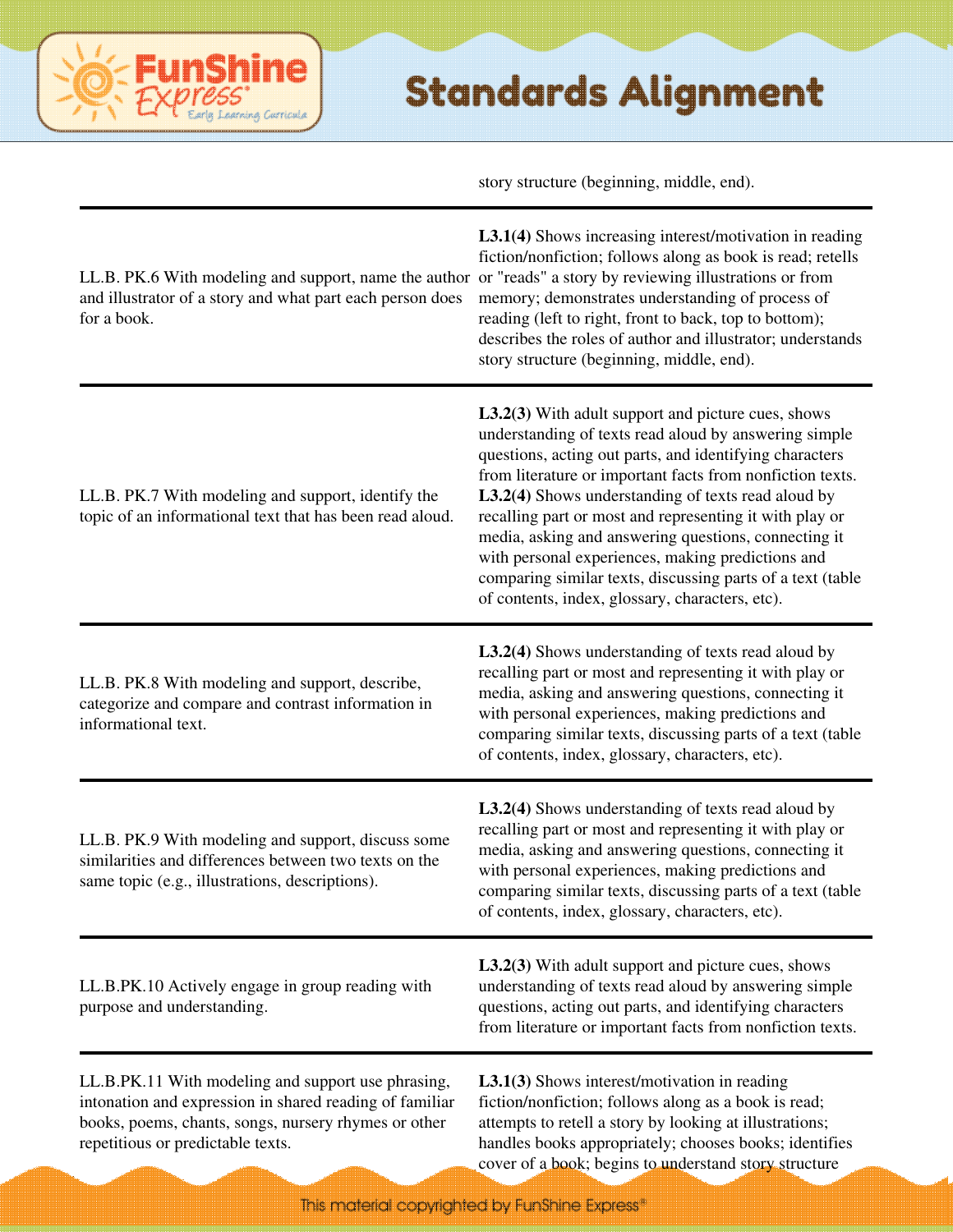# ining Curricula

#### **Standards Alignment**

(beginning, middle, end).

**L3.1(4)** Shows increasing interest/motivation in reading fiction/nonfiction; follows along as book is read; retells or "reads" a story by reviewing illustrations or from memory; demonstrates understanding of process of reading (left to right, front to back, top to bottom); describes the roles of author and illustrator; understands story structure (beginning, middle, end).

| LL.B.PK.12 Demonstrate an understanding of basic<br>conventions of print in English and other languages. | L3.1(3) Shows interest/motivation in reading<br>fiction/nonfiction; follows along as a book is read;<br>attempts to retell a story by looking at illustrations;<br>handles books appropriately; chooses books; identifies<br>cover of a book; begins to understand story structure<br>(beginning, middle, end).<br>L3.1(4) Shows increasing interest/motivation in reading<br>fiction/nonfiction; follows along as book is read; retells<br>or "reads" a story by reviewing illustrations or from<br>memory; demonstrates understanding of process of<br>reading (left to right, front to back, top to bottom);<br>describes the roles of author and illustrator; understands<br>story structure (beginning, middle, end). |
|----------------------------------------------------------------------------------------------------------|----------------------------------------------------------------------------------------------------------------------------------------------------------------------------------------------------------------------------------------------------------------------------------------------------------------------------------------------------------------------------------------------------------------------------------------------------------------------------------------------------------------------------------------------------------------------------------------------------------------------------------------------------------------------------------------------------------------------------|
| LL.B.PK.13 Orient books correctly for reading and turn<br>pages one at a time.                           | $L3.1(3)$ Shows interest/motivation in reading<br>fiction/nonfiction; follows along as a book is read;<br>attempts to retell a story by looking at illustrations;<br>handles books appropriately; chooses books; identifies<br>cover of a book; begins to understand story structure<br>(beginning, middle, end).                                                                                                                                                                                                                                                                                                                                                                                                          |
| LL.B.PK.14 Demonstrate an understanding that print<br>carries meaning.                                   | $L3.1(3)$ Shows interest/motivation in reading<br>fiction/nonfiction; follows along as a book is read;<br>attempts to retell a story by looking at illustrations;<br>handles books appropriately; chooses books; identifies<br>cover of a book; begins to understand story structure<br>(beginning, middle, end).<br>L3.4(4) Demonstrates growing alphabetic knowledge<br>(recites alphabet; names and recognizes most letters and<br>sounds); shows awareness of the uses and functions of<br>environmental print, symbols, and other forms of print to<br>convey meaning; recognizes that different text forms are<br>used for different purposes.                                                                       |
| LL.B.PK.15 With modeling and support, recognize and                                                      | L3.3(3) Begins to exhibit phonological awareness                                                                                                                                                                                                                                                                                                                                                                                                                                                                                                                                                                                                                                                                           |

produce rhyming words.

(recognizes and produces rhyming words with support, pronounces and segments syllables with support using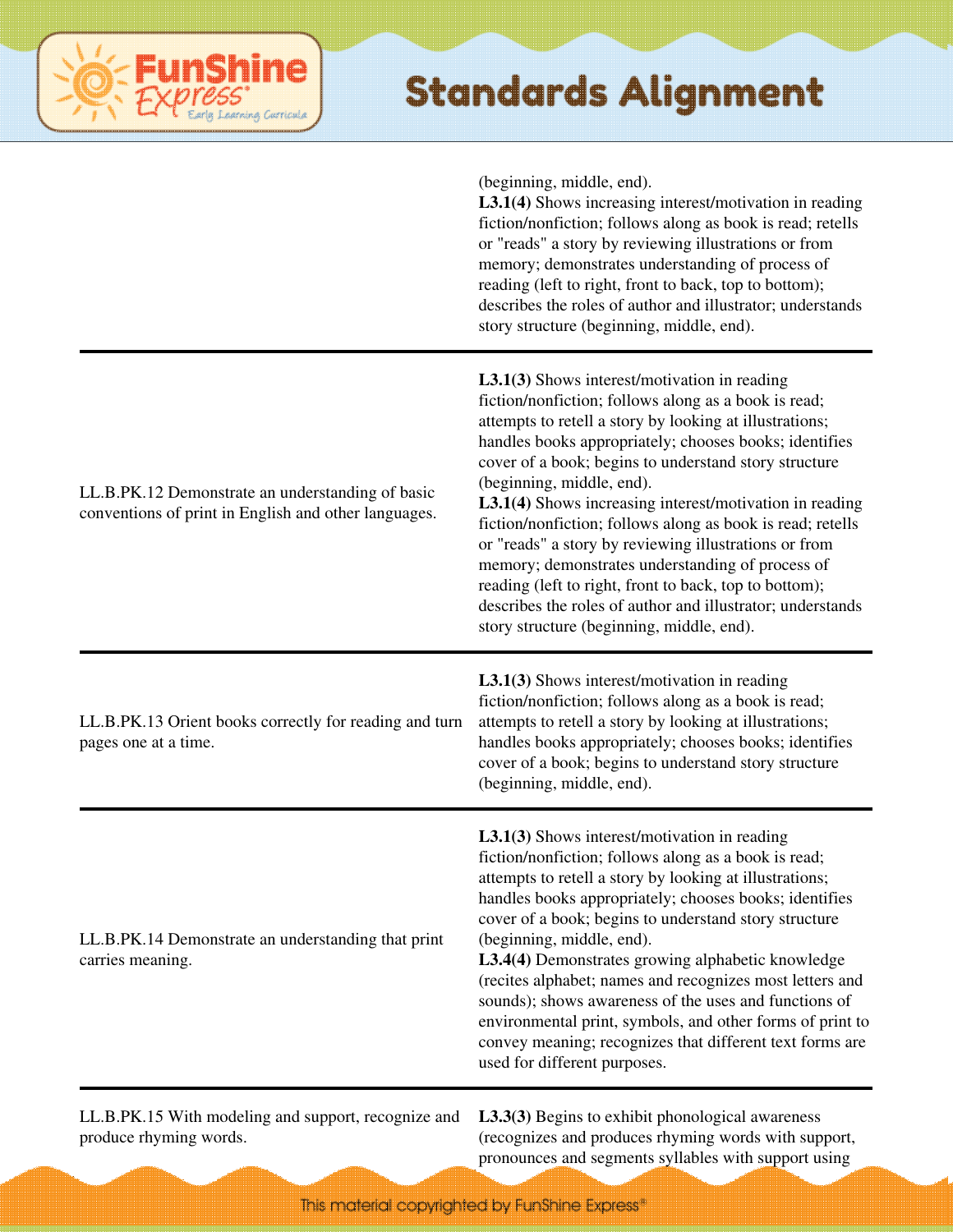|                                                                                                            | actions [clapping], repeats alliteration [series of words<br>beginning with same letter sound in a text] during word<br>play and recognizes words with common beginning<br>sound).                                                                                                                                                                                                                                                                                                                                                                                                            |
|------------------------------------------------------------------------------------------------------------|-----------------------------------------------------------------------------------------------------------------------------------------------------------------------------------------------------------------------------------------------------------------------------------------------------------------------------------------------------------------------------------------------------------------------------------------------------------------------------------------------------------------------------------------------------------------------------------------------|
| LL.B.PK.16 With modeling and support recognize words<br>in spoken sentences.                               | L3.3(3) Begins to exhibit phonological awareness<br>(recognizes and produces rhyming words with support,<br>pronounces and segments syllables with support using<br>actions [clapping], repeats alliteration [series of words<br>beginning with same letter sound in a text] during word<br>play and recognizes words with common beginning<br>sound).                                                                                                                                                                                                                                        |
| LL.B.PK.17 With modeling and support identify, blend<br>and segment syllables in spoken words.             | L3.3(3) Begins to exhibit phonological awareness<br>(recognizes and produces rhyming words with support,<br>pronounces and segments syllables with support using<br>actions [clapping], repeats alliteration [series of words<br>beginning with same letter sound in a text] during word<br>play and recognizes words with common beginning<br>sound).<br>L3.3(4) Exhibits age-appropriate phonological awareness<br>(combines syllables to make a word, combines words to<br>make compound words, associate sounds with letters and<br>words, recognizes alliteration and words that rhyme). |
| LL.B.PK.18 With modeling and support, orally blend<br>and segment familiar compound words.                 | L3.3(3) Begins to exhibit phonological awareness<br>(recognizes and produces rhyming words with support,<br>pronounces and segments syllables with support using<br>actions [clapping], repeats alliteration [series of words<br>beginning with same letter sound in a text] during word<br>play and recognizes words with common beginning<br>sound).<br>L3.3(4) Exhibits age-appropriate phonological awareness<br>(combines syllables to make a word, combines words to<br>make compound words, associate sounds with letters and<br>words, recognizes alliteration and words that rhyme). |
| LL.B.PK.19 With modeling and support, blend and<br>segment onset and rime in single-syllable spoken words. | L3.3(3) Begins to exhibit phonological awareness<br>(recognizes and produces rhyming words with support,<br>pronounces and segments syllables with support using<br>actions [clapping], repeats alliteration [series of words<br>beginning with same letter sound in a text] during word<br>play and recognizes words with common beginning<br>sound).<br>L3.3(4) Exhibits age-appropriate phonological awareness<br>(combines syllables to make a word, combines words to                                                                                                                    |

**FunShine** 

Learning Curricula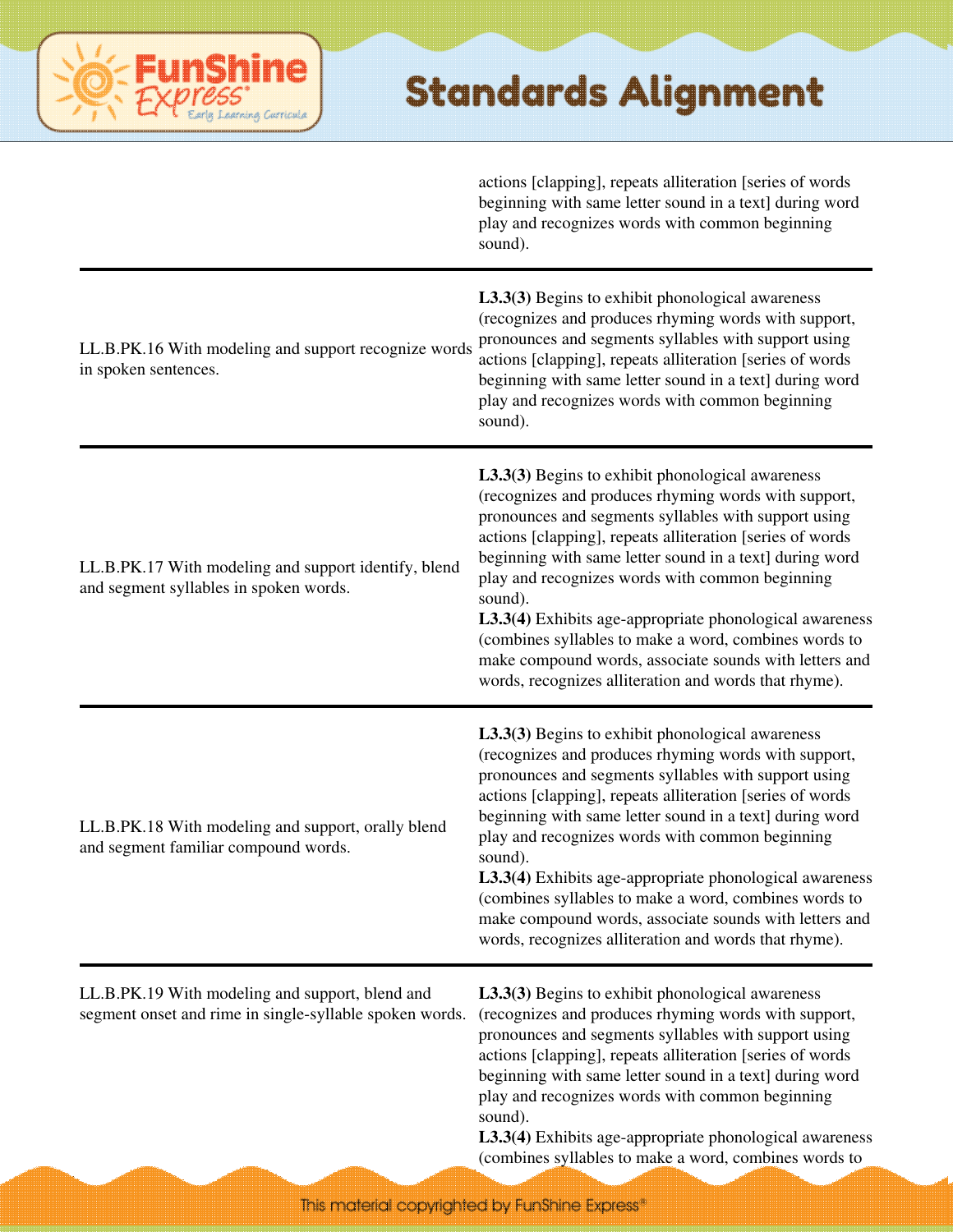|                                                                                                                                                                 | make compound words, associate sounds with letters and<br>words, recognizes alliteration and words that rhyme).                                                                                                                                                                                                                                                                                                                                                                                                                                                                               |
|-----------------------------------------------------------------------------------------------------------------------------------------------------------------|-----------------------------------------------------------------------------------------------------------------------------------------------------------------------------------------------------------------------------------------------------------------------------------------------------------------------------------------------------------------------------------------------------------------------------------------------------------------------------------------------------------------------------------------------------------------------------------------------|
| LL.B.PK.20 With modeling and support identify initial<br>and final sounds in spoken words.                                                                      | L3.3(3) Begins to exhibit phonological awareness<br>(recognizes and produces rhyming words with support,<br>pronounces and segments syllables with support using<br>actions [clapping], repeats alliteration [series of words<br>beginning with same letter sound in a text] during word<br>play and recognizes words with common beginning<br>sound).<br>L3.3(4) Exhibits age-appropriate phonological awareness<br>(combines syllables to make a word, combines words to<br>make compound words, associate sounds with letters and<br>words, recognizes alliteration and words that rhyme). |
| LL.B.PK.21 With modeling and support recognize and<br>"read" familiar words or environmental print.                                                             | L3.4(3) Begins to develop alphabetic knowledge (sings<br>the alphabet song, may identify some letters, especially<br>those in own name, recognizes and names some letters)<br>and identifies some environmental print when prompted.<br>L3.4(4) Demonstrates growing alphabetic knowledge<br>(recites alphabet; names and recognizes most letters and<br>sounds); shows awareness of the uses and functions of<br>environmental print, symbols, and other forms of print to<br>convey meaning; recognizes that different text forms are<br>used for different purposes.                       |
| LL.B.PK.22 With modeling and support, recognize and<br>name some upper and lower case letters in addition to<br>those in first name.                            | L3.4(3) Begins to develop alphabetic knowledge (sings<br>the alphabet song, may identify some letters, especially<br>those in own name, recognizes and names some letters)<br>and identifies some environmental print when prompted.<br>L3.4(4) Demonstrates growing alphabetic knowledge<br>(recites alphabet; names and recognizes most letters and<br>sounds); shows awareness of the uses and functions of<br>environmental print, symbols, and other forms of print to<br>convey meaning; recognizes that different text forms are<br>used for different purposes.                       |
| LL.B.PK.23 With modeling and support, demonstrate<br>understanding that alphabet letters are a special category<br>of symbols that can be named and identified. | <b>L3.4(3)</b> Begins to develop alphabetic knowledge (sings<br>the alphabet song, may identify some letters, especially<br>those in own name, recognizes and names some letters)<br>and identifies some environmental print when prompted.<br>L3.4(4) Demonstrates growing alphabetic knowledge<br>(recites alphabet; names and recognizes most letters and<br>sounds); shows awareness of the uses and functions of<br>environmental print, symbols, and other forms of print to<br>convey meaning; recognizes that different text forms are                                                |

ine

sarning Corricula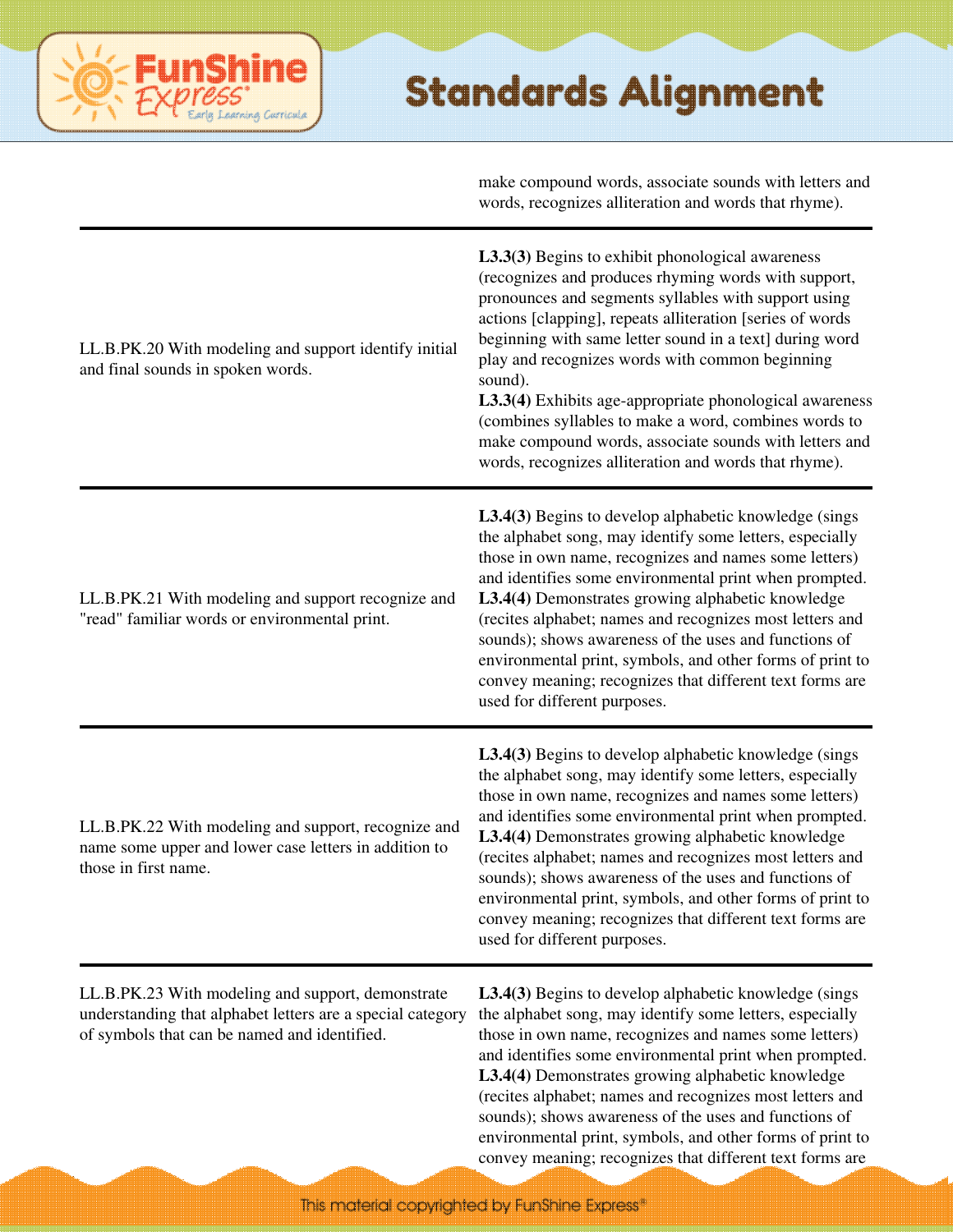used for different purposes.

| LL.B.PK.24 With modeling and support, recognize the<br>sounds associated with letters.                                                                                                                                          | L3.3(4) Exhibits age-appropriate phonological awareness<br>(combines syllables to make a word, combines words to<br>make compound words, associate sounds with letters and<br>words, recognizes alliteration and words that rhyme).<br>L3.4(4) Demonstrates growing alphabetic knowledge<br>(recites alphabet; names and recognizes most letters and<br>sounds); shows awareness of the uses and functions of<br>environmental print, symbols, and other forms of print to<br>convey meaning; recognizes that different text forms are<br>used for different purposes.                                           |
|---------------------------------------------------------------------------------------------------------------------------------------------------------------------------------------------------------------------------------|------------------------------------------------------------------------------------------------------------------------------------------------------------------------------------------------------------------------------------------------------------------------------------------------------------------------------------------------------------------------------------------------------------------------------------------------------------------------------------------------------------------------------------------------------------------------------------------------------------------|
| C. Writing                                                                                                                                                                                                                      | L3 Foundational Reading, L4 Writing, PD3 Fine<br><b>Motor Development</b>                                                                                                                                                                                                                                                                                                                                                                                                                                                                                                                                        |
| LL.C. PK.7 With modeling and support, notice and<br>sporadically use punctuation in writing.                                                                                                                                    | L3.4(4) Demonstrates growing alphabetic knowledge<br>(recites alphabet; names and recognizes most letters and<br>sounds); shows awareness of the uses and functions of<br>environmental print, symbols, and other forms of print to<br>convey meaning; recognizes that different text forms are<br>used for different purposes.<br>L4.1(4) Engages in written expression; draws people,<br>responds to texts, describes or dictates experiences and<br>events; prints some letters in meaningful words with<br>adult modeling; uses invented spelling; writes most<br>numerals to 20; copies or writes own name. |
| LL.C. PK.8 With modeling and support, use a<br>combination of drawing, dictating and emergent writing<br>for a variety of purposes (e.g., letters, greeting cards,<br>menus, lists, books).                                     | $L4.1(3)$ Shows interest in written expression: scribbling<br>and letter-like forms, drawing shapes or people, retelling<br>recent events; shows awareness that a word is made up<br>of letters; demonstrates age-appropriate writing (tracing,<br>copying letters in own name and numbers, copying<br>shapes and symbols).<br>L4.1(4) Engages in written expression; draws people,<br>responds to texts, describes or dictates experiences and<br>events; prints some letters in meaningful words with<br>adult modeling; uses invented spelling; writes most<br>numerals to 20; copies or writes own name.     |
| LL.C. PK.9 With modeling and support, use a<br>combination of drawing, dictating and emergent writing<br>to tell a story, to express ideas, and to share information<br>about an experience or topic of interest. (Composition) | L4.1(4) Engages in written expression; draws people,<br>responds to texts, describes or dictates experiences and<br>events; prints some letters in meaningful words with<br>adult modeling; uses invented spelling; writes most<br>numerals to 20; copies or writes own name.                                                                                                                                                                                                                                                                                                                                    |

FunShine

Learning Corricula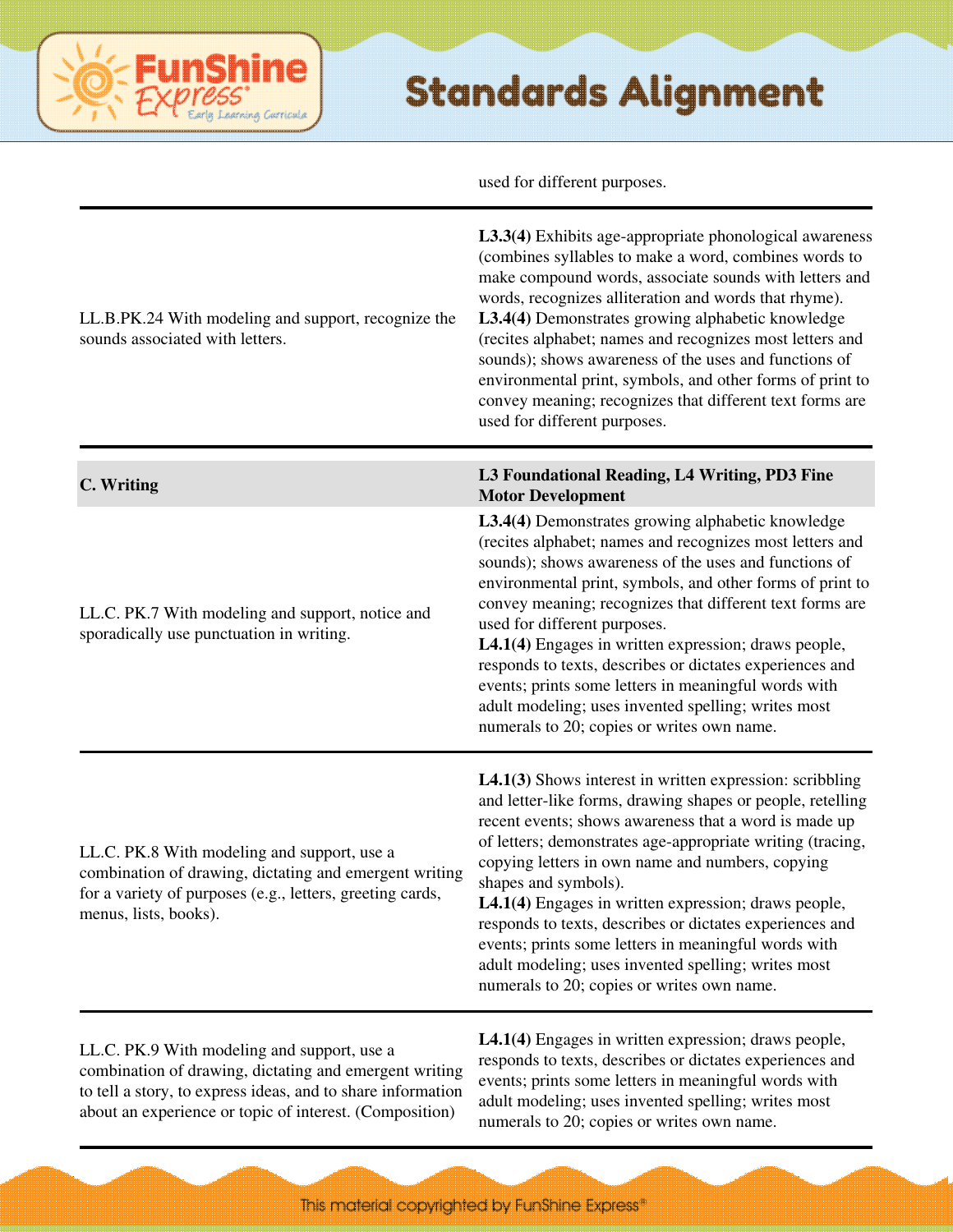

L4.1(4) Engages in written expression; draws people,

| LL.C.PK.10 With modeling and support, discuss and<br>respond to questions from others about writing/drawing.                                                                | responds to texts, describes or dictates experiences and<br>events; prints some letters in meaningful words with<br>adult modeling; uses invented spelling; writes most<br>numerals to 20; copies or writes own name.<br>CA1.1(4) Creates art using various art media,<br>techniques, colors, textures, and shapes across learning<br>domains; responds to literature, depicts experiences, or<br>demonstrates feelings via art experiences                                                                                                                                                                                                                  |
|-----------------------------------------------------------------------------------------------------------------------------------------------------------------------------|--------------------------------------------------------------------------------------------------------------------------------------------------------------------------------------------------------------------------------------------------------------------------------------------------------------------------------------------------------------------------------------------------------------------------------------------------------------------------------------------------------------------------------------------------------------------------------------------------------------------------------------------------------------|
| LL.C.PK.11 With modeling and support, participate in<br>shared research and writing projects using a variety of<br>resources to gather information or to answer a question. | AL2.2(4) Gathers information and asks complex<br>questions in order to understand a new or familiar<br>concept; makes and explains comparisons among objects<br>and groups and uses "if/then" and "cause/effect"<br>reasoning across learning domains                                                                                                                                                                                                                                                                                                                                                                                                        |
| LL.C.PK.12 With modeling and support, explore a<br>variety of digital tools to express ideas.                                                                               | SS4.3(4) Uses technology and media for a variety of<br>purposes with adult guidance across learning domains<br>(uses a mouse to point and click; uses keyboard or<br>touchscreen to enter simple words)                                                                                                                                                                                                                                                                                                                                                                                                                                                      |
| LL.C. PK.1 Use a 3-finger grasp of dominant hand to<br>hold a writing tool.                                                                                                 | PD3.3(3) Uses tools requiring small muscle dexterity<br>(crayons, markers, scissors to cut straight lines, eating<br>utensils)<br>PD3.1(4) Uses small, precise hand movements to<br>complete tasks (fastens clothing, folds paper with<br>accuracy and symmetry; begins attempting to tie shoes,<br>uses a dominant hand)<br><b>PD3.3(4)</b> Uses tools that require strength and dexterity of<br>small muscles with moderate control (holds scissors<br>correctly to cut shapes and curved lines; controls use of<br>writing, drawing, art tools, and art/craft media; uses<br>spray bottles, paper punch)                                                  |
| LL.C. PK.2 Demonstrate an understanding of the<br>structure and function of print.                                                                                          | L3.4(4) Demonstrates growing alphabetic knowledge<br>(recites alphabet; names and recognizes most letters and<br>sounds); shows awareness of the uses and functions of<br>environmental print, symbols, and other forms of print to<br>convey meaning; recognizes that different text forms are<br>used for different purposes.<br>L4.1(3) Shows interest in written expression: scribbling<br>and letter-like forms, drawing shapes or people, retelling<br>recent events; shows awareness that a word is made up<br>of letters; demonstrates age-appropriate writing (tracing,<br>copying letters in own name and numbers, copying<br>shapes and symbols). |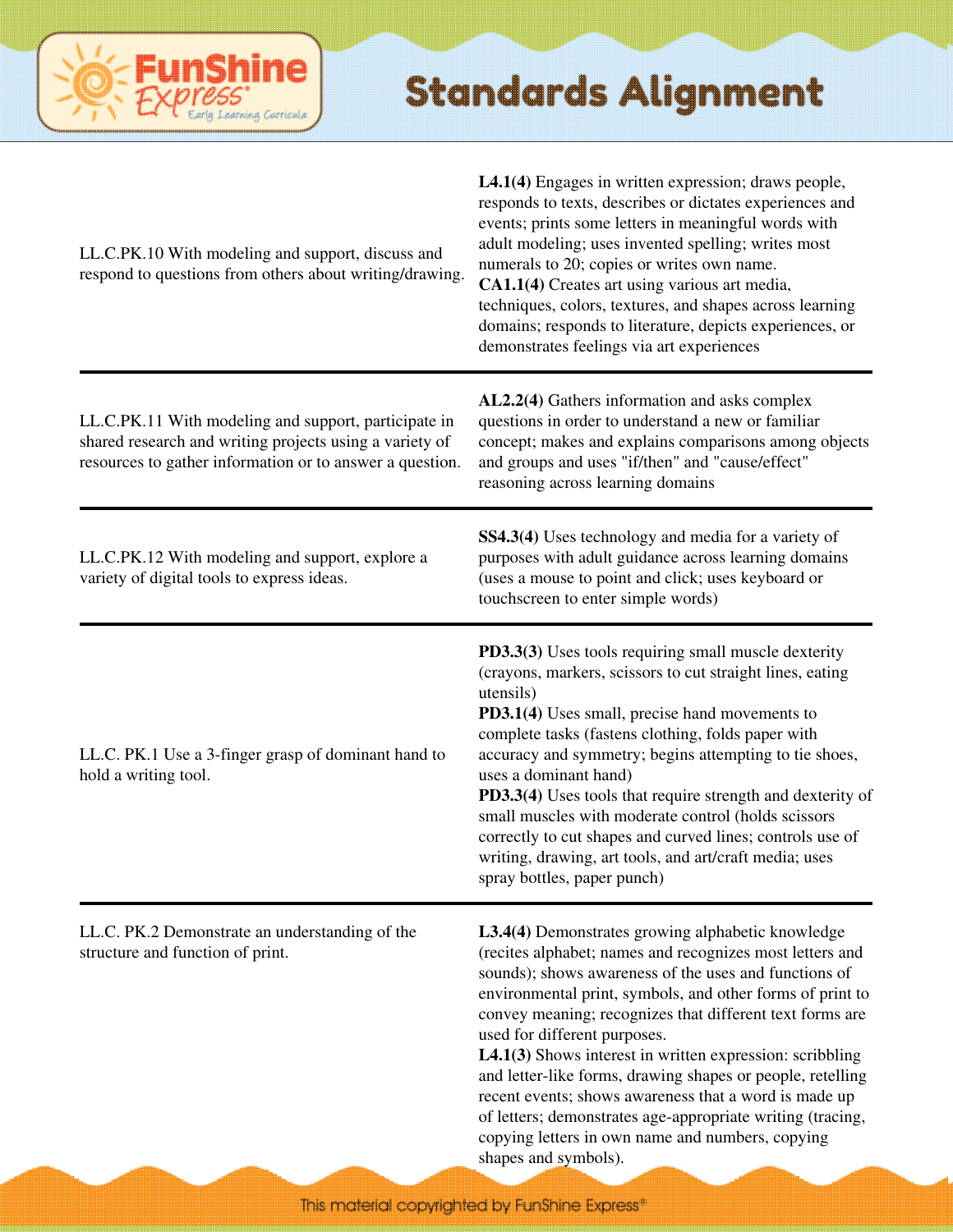

**L4.1(4)** Engages in written expression; draws people, responds to texts, describes or dictates experiences and events; prints some letters in meaningful words with adult modeling; uses invented spelling; writes most numerals to 20; copies or writes own name.

| LL.C. PK.3 With modeling and support, print letters of<br>own name and other meaningful words with mock letters<br>and some actual letters. | $L4.1(3)$ Shows interest in written expression: scribbling<br>and letter-like forms, drawing shapes or people, retelling<br>recent events; shows awareness that a word is made up<br>of letters; demonstrates age-appropriate writing (tracing,<br>copying letters in own name and numbers, copying<br>shapes and symbols).<br>L4.1(4) Engages in written expression; draws people,<br>responds to texts, describes or dictates experiences and<br>events; prints some letters in meaningful words with<br>adult modeling; uses invented spelling; writes most<br>numerals to 20; copies or writes own name.      |
|---------------------------------------------------------------------------------------------------------------------------------------------|-------------------------------------------------------------------------------------------------------------------------------------------------------------------------------------------------------------------------------------------------------------------------------------------------------------------------------------------------------------------------------------------------------------------------------------------------------------------------------------------------------------------------------------------------------------------------------------------------------------------|
| LL.C. PK.4 With modeling and support, demonstrate<br>letter formation in "writing."                                                         | <b>L4.1(3)</b> Shows interest in written expression: scribbling<br>and letter-like forms, drawing shapes or people, retelling<br>recent events; shows awareness that a word is made up<br>of letters; demonstrates age-appropriate writing (tracing,<br>copying letters in own name and numbers, copying<br>shapes and symbols).<br>L4.1(4) Engages in written expression; draws people,<br>responds to texts, describes or dictates experiences and<br>events; prints some letters in meaningful words with<br>adult modeling; uses invented spelling; writes most<br>numerals to 20; copies or writes own name. |
| LL.C. PK.5 With modeling and support show awareness<br>that one letter or cluster of letters represents one word.                           | <b>L4.1(4)</b> Engages in written expression; draws people,<br>responds to texts, describes or dictates experiences and<br>events; prints some letters in meaningful words with<br>adult modeling; uses invented spelling; writes most<br>numerals to 20; copies or writes own name.                                                                                                                                                                                                                                                                                                                              |
| LL.C. PK.6 "Read" what he/she has written.                                                                                                  | $L4.1(3)$ Shows interest in written expression: scribbling<br>and letter-like forms, drawing shapes or people, retelling<br>recent events; shows awareness that a word is made up<br>of letters; demonstrates age-appropriate writing (tracing,<br>copying letters in own name and numbers, copying<br>shapes and symbols).<br>L4.1(4) Engages in written expression; draws people,<br>responds to texts, describes or dictates experiences and<br>events; prints some letters in meaningful words with<br>adult modeling; uses invented spelling; writes most                                                    |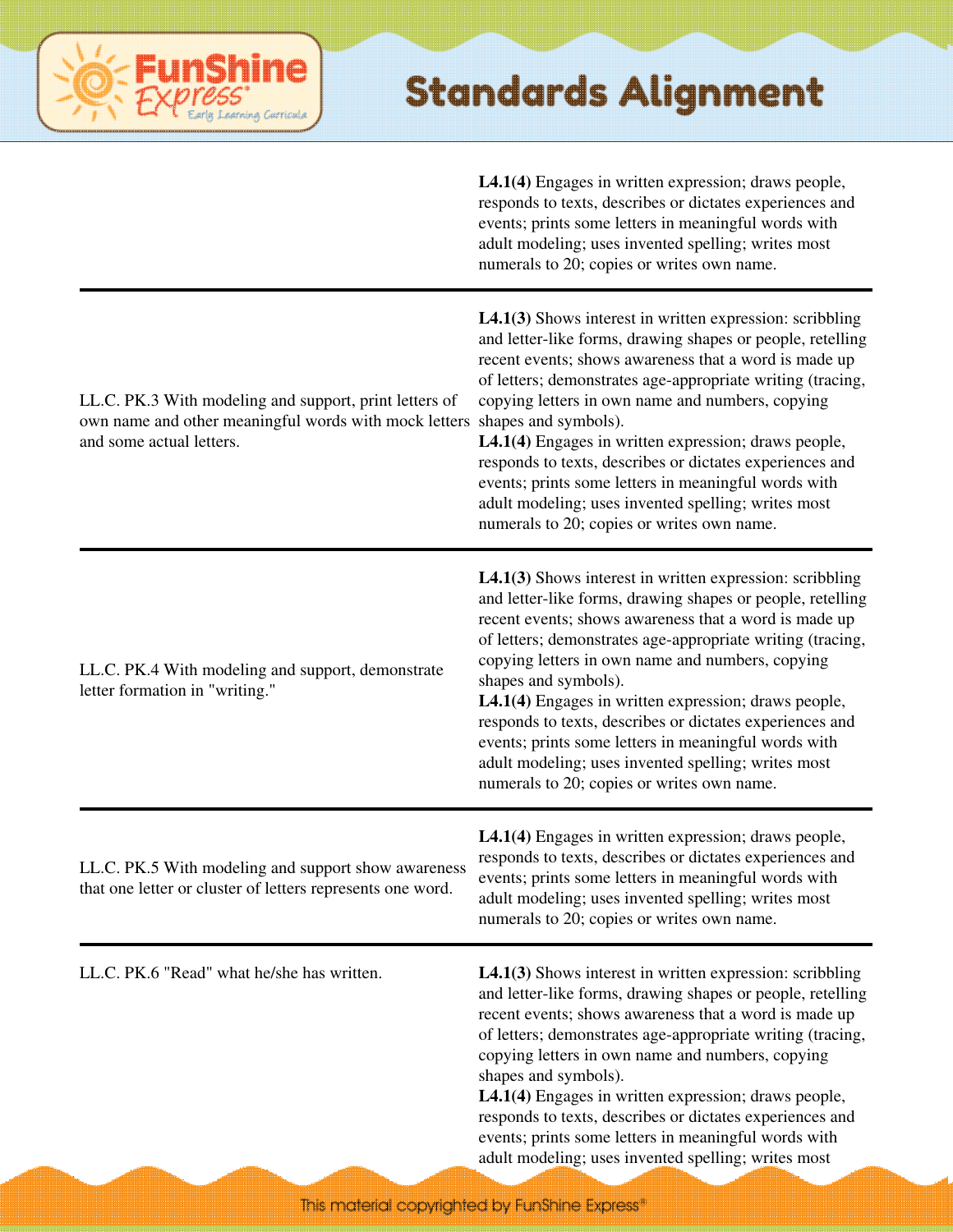#### ine irning Curricula

#### **Standards Alignment**

numerals to 20; copies or writes own name.

| PD Physical Well-Being and Motor Development                                                                                                  | 7: Physical Development and Health                                                                                                                                                                                                                                                                                                                                                                                                                                                                                                                                                                                                |
|-----------------------------------------------------------------------------------------------------------------------------------------------|-----------------------------------------------------------------------------------------------------------------------------------------------------------------------------------------------------------------------------------------------------------------------------------------------------------------------------------------------------------------------------------------------------------------------------------------------------------------------------------------------------------------------------------------------------------------------------------------------------------------------------------|
| <b>A. Motor Development</b>                                                                                                                   | PD1 Physical Health, Growth, PD2 Gross Motor<br><b>Development, PD3 Fine Motor Development</b>                                                                                                                                                                                                                                                                                                                                                                                                                                                                                                                                    |
| PD.A. PK.1 Demonstrate locomotor skills with control,<br>coordination and balance during active play (e.g.,<br>running, hopping, skipping).   | PD1.1(3) Chooses to participate in active play and<br>exercise for extended periods of time; develops strength,<br>flexibility, and stamina; plays familiar games<br>PD2.1(3) Moves body to travel/play games (runs well,<br>jumps on two feet; gallops); refines flexibility and<br>balance (stands on one foot for up to 3 seconds, performs<br>stretching exercises, walks on uneven surfaces; walks<br>backward, walks in straight line)<br>PD2.2(3) Coordinates body movements with increasing<br>skill (throws overhand at target, crosses the midline,<br>kicks a ball at a target, uses                                   |
| PD.A. PK.2 Demonstrate coordination in using objects<br>during active play (e.g., throwing, catching, kicking<br>balls, riding tricycle).     | PD2.2(3) Coordinates body movements with increasing<br>skill (throws overhand at target, crosses the midline,<br>kicks a ball at a target, uses                                                                                                                                                                                                                                                                                                                                                                                                                                                                                   |
| PD.A. PK.3 Use non-locomotor skills with control,<br>balance and coordination during active play (e.g.,<br>bending, stretching and twisting). | PD1.1(3) Chooses to participate in active play and<br>exercise for extended periods of time; develops strength,<br>flexibility, and stamina; plays familiar games<br>PD2.1(3) Moves body to travel/play games (runs well,<br>jumps on two feet; gallops); refines flexibility and<br>balance (stands on one foot for up to 3 seconds, performs<br>stretching exercises, walks on uneven surfaces; walks<br>backward, walks in straight line)                                                                                                                                                                                      |
| PD.A. PK.4 Demonstrate spatial awareness in physical<br>activity or movement.                                                                 | PD2.1(3) Moves body to travel/play games (runs well,<br>jumps on two feet; gallops); refines flexibility and<br>balance (stands on one foot for up to 3 seconds, performs<br>stretching exercises, walks on uneven surfaces; walks<br>backward, walks in straight line)<br>PD2.1(4) Refines mobility and moves with a purpose:<br>(walks backward, runs smoothly, jumps with two feet,<br>hops on one foot, gallops, skips); demonstrates<br>flexibility, strength, and balance through play (stretches<br>limbs, walks on straight line/balance board, walks<br>heel-to-toe, stands on one foot for three seconds and<br>longer) |

PD.A. PK.5 Coordinate the use of hands, fingers and wrists to manipulate objects and perform tasks requiring control (pours without spilling from small container,

**PD3.1(3)** Refines wrist and finger movements for more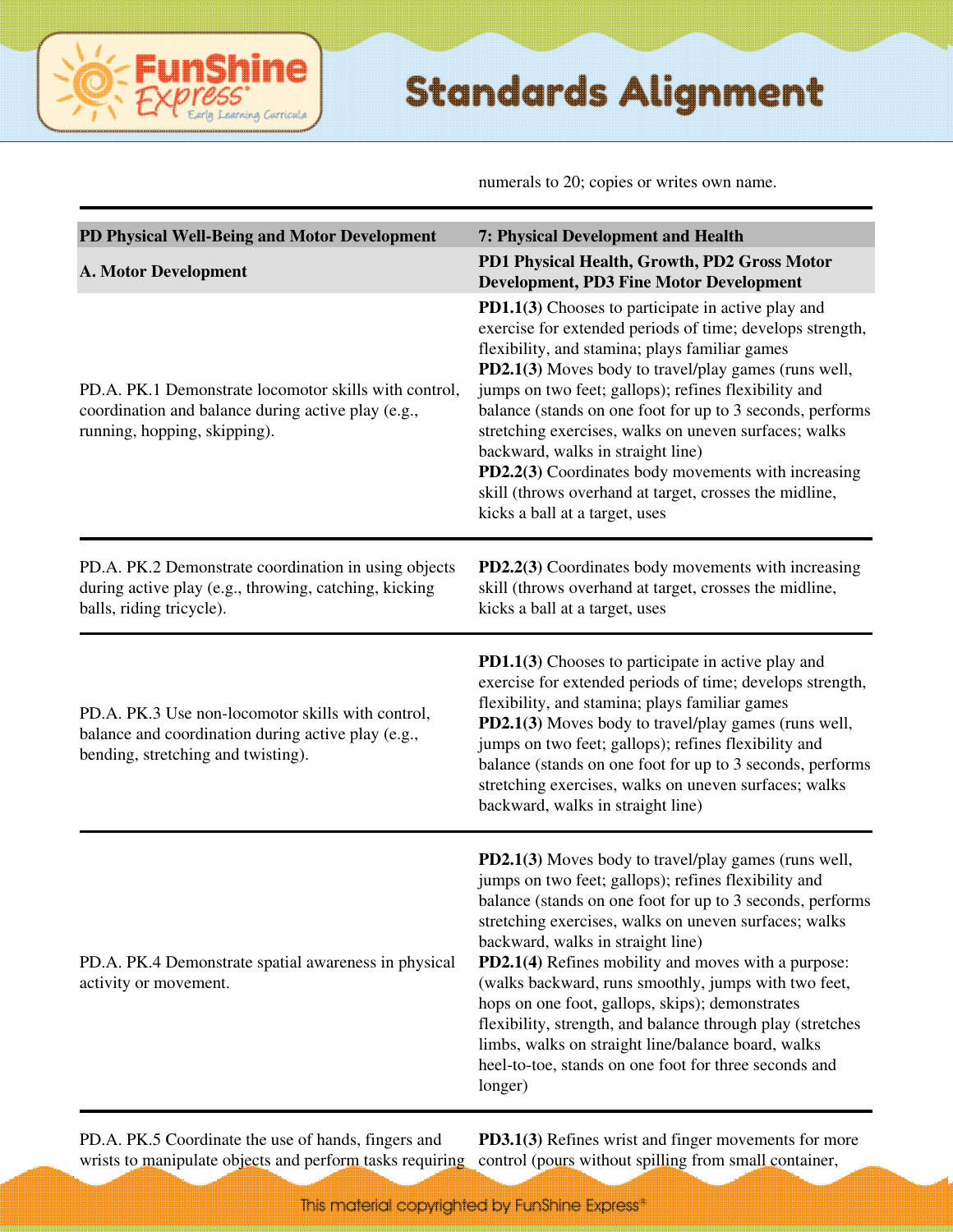

| precise movements.                                                                                                                                   | successful with some fasteners on clothing, folds paper,<br>manipulates playdough and clay)<br>PD3.1(4) Uses small, precise hand movements to<br>complete tasks (fastens clothing, folds paper with<br>accuracy and symmetry; begins attempting to tie shoes,<br>uses a dominant hand)                                                                                                                                                                                                          |
|------------------------------------------------------------------------------------------------------------------------------------------------------|-------------------------------------------------------------------------------------------------------------------------------------------------------------------------------------------------------------------------------------------------------------------------------------------------------------------------------------------------------------------------------------------------------------------------------------------------------------------------------------------------|
| PD.A. PK.6 Use classroom and household tools<br>independently with eye-hand coordination to carry out<br>activities.                                 | <b>PD3.2(3)</b> Demonstrates growing hand-eye coordination<br>(strings beads, completes multi-piece puzzles, uses<br>lacing cards, tears paper, uses a keyboard)<br>PD3.2(4) Demonstrates more precise hand-eye<br>coordination (uses connecting blocks, small pop beads,<br>Lego bricks, forms playdough into more recognizable<br>shapes, builds more intricate block structures, weaves)                                                                                                     |
| PD.A. PK.7 Demonstrate increasingly complex<br>oral-motor skills such as drinking through a straw,<br>blowing bubbles or repeating a tongue-twister. | PD1.2(4) Exhibits knowledge about healthy eating and<br>good nutrition; expresses some benefits of a healthy diet;<br>tries new foods; shows willingness to eat a well-balanced<br>diet; interested in various tastes, colors, and textures of<br>food; helps with food preparation (mixing, measuring,<br>$etc.$ )                                                                                                                                                                             |
| PD.A. PK.8 Regulate reactions to external sensory<br>stimuli in order to focus on complex tasks or activities.                                       | AL3.1(3) Attends to tasks even when challenged; seeks<br>help to overcome problems; ignores some interruptions<br>and distractions<br>AL3.1(4) Works at a task despite problems, distractions,<br>or interruptions; completes reasonable tasks or stays<br>engaged; works independently and seeks help when<br>needed                                                                                                                                                                           |
| <b>B. Physical Well-Being</b>                                                                                                                        | PD1 Physical Health, Growth, PD4 Safety Awareness<br>and Self-Care                                                                                                                                                                                                                                                                                                                                                                                                                              |
| PD.B. PK.1 Identify and describe the function of body<br>parts.                                                                                      | SE1.1(4) Recognizes similarities and differences<br>between self and others; (gender, cultural identity, self<br>and family characteristics); develops positive self-image;<br>knows and can say first, middle, and last name<br>PD1.2(3) Begins to identify healthy and unhealthy foods;<br>tries new foods, expressing preferences for some foods<br>over others; explains that some foods help our bodies<br>grow and remain healthy; begins to help with food<br>preparation (mixing, etc.) |
| PD.B. PK.2 Participate in structured and unstructured                                                                                                | <b>PD1.1(3)</b> Chooses to participate in active play and                                                                                                                                                                                                                                                                                                                                                                                                                                       |

active physical play exhibiting strength and stamina.

exercise for extended periods of time; develops strength, flexibility, and stamina; plays familiar games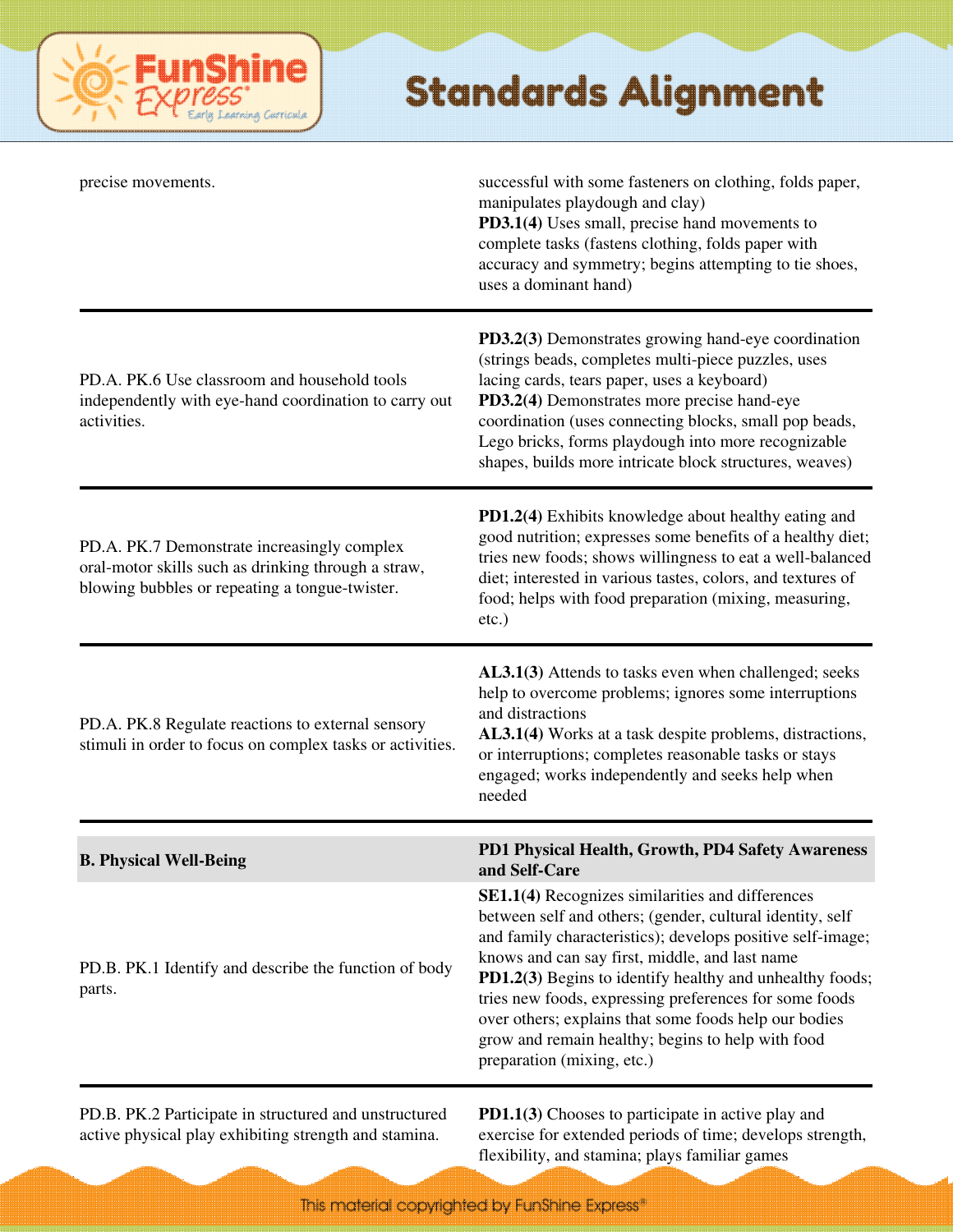**PD1.1(4)** Chooses to participate in moderate to vigorous physical activities and exercise for extended time; continues to develop strength, flexibility, and stamina while playing on equipment and creating new games

| PD.B. PK.3 Demonstrate basic understanding that<br>physical activity helps the body grow and be healthy.         | PD1.1(4) Chooses to participate in moderate to vigorous<br>physical activities and exercise for extended time;<br>continues to develop strength, flexibility, and stamina<br>while playing on equipment and creating new games<br>PD1.2(4) Exhibits knowledge about healthy eating and<br>good nutrition; expresses some benefits of a healthy diet;<br>tries new foods; shows willingness to eat a well-balanced<br>diet; interested in various tastes, colors, and textures of<br>food; helps with food preparation (mixing, measuring,<br>$etc.$ )                                        |
|------------------------------------------------------------------------------------------------------------------|----------------------------------------------------------------------------------------------------------------------------------------------------------------------------------------------------------------------------------------------------------------------------------------------------------------------------------------------------------------------------------------------------------------------------------------------------------------------------------------------------------------------------------------------------------------------------------------------|
| PD.B. PK.4 Demonstrate basic understanding that eating<br>a variety of foods helps the body grow and be healthy. | PD1.2(3) Begins to identify healthy and unhealthy foods;<br>tries new foods, expressing preferences for some foods<br>over others; explains that some foods help our bodies<br>grow and remain healthy; begins to help with food<br>preparation (mixing, etc.)<br>PD1.2(4) Exhibits knowledge about healthy eating and<br>good nutrition; expresses some benefits of a healthy diet;<br>tries new foods; shows willingness to eat a well-balanced<br>diet; interested in various tastes, colors, and textures of<br>food; helps with food preparation (mixing, measuring,<br>etc.)           |
| PD.B. PK.5 Distinguish nutritious from non-nutritious<br>foods.                                                  | <b>PD1.2(3)</b> Begins to identify healthy and unhealthy foods;<br>tries new foods, expressing preferences for some foods<br>over others; explains that some foods help our bodies<br>grow and remain healthy; begins to help with food<br>preparation (mixing, etc.)<br>PD1.2(4) Exhibits knowledge about healthy eating and<br>good nutrition; expresses some benefits of a healthy diet;<br>tries new foods; shows willingness to eat a well-balanced<br>diet; interested in various tastes, colors, and textures of<br>food; helps with food preparation (mixing, measuring,<br>$etc.$ ) |
|                                                                                                                  | PD4.2(4) Exhibits independent self-care in daily routines                                                                                                                                                                                                                                                                                                                                                                                                                                                                                                                                    |

PD.B. PK.6 Independently complete personal care tasks (e.g., toileting, teeth-brushing, hand-washing, dressing etc.).

ming Curricula

(dresses and undresses except some difficult fasteners, uses tissues for nose and napkins for face appropriately, washes hands and face, brushes teeth, cares for toileting needs, etc.)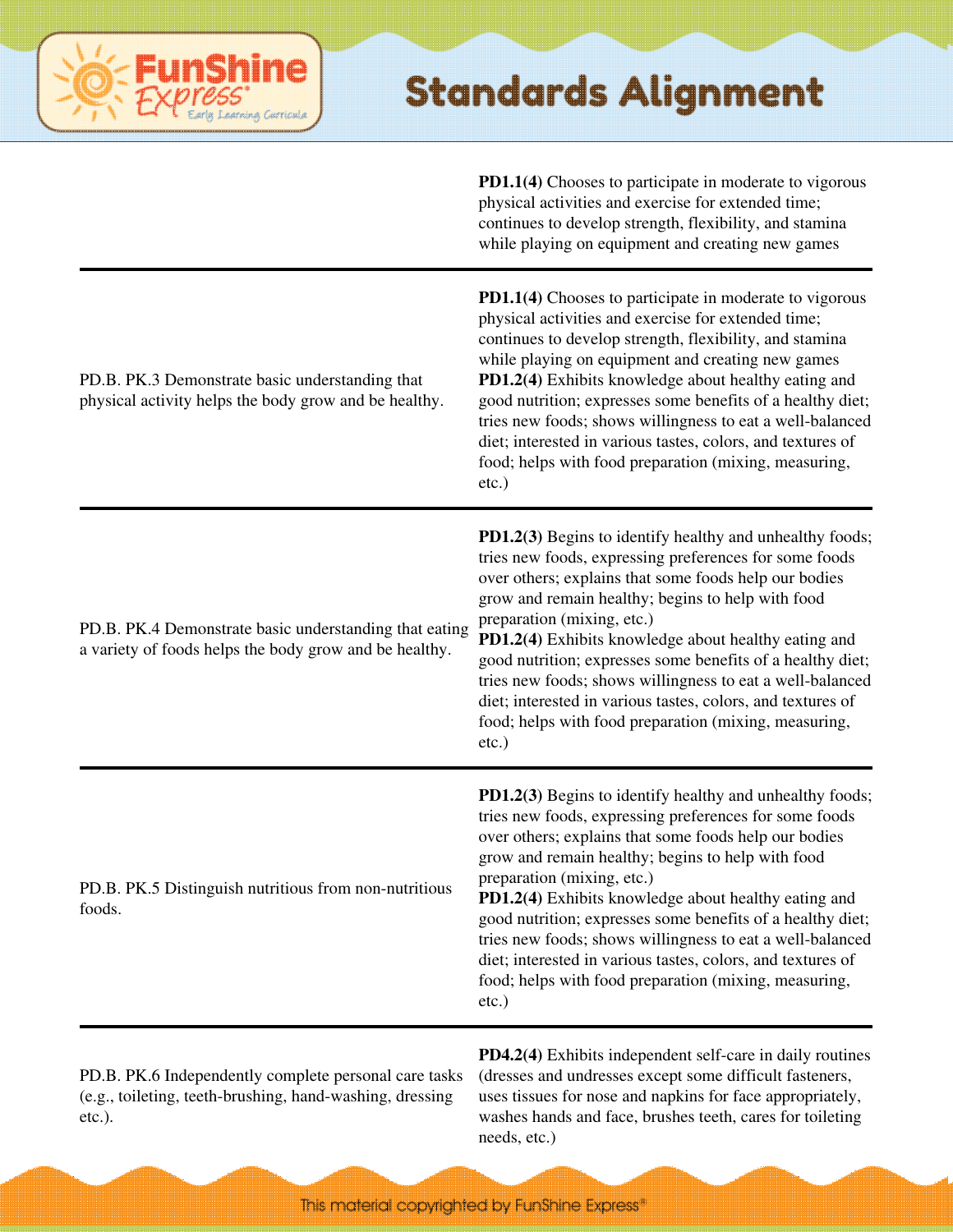

| PD.B. PK.7 Follow basic health practices.                                                                                   | <b>PD4.1(4)</b> Identifies and alerts others to potentially<br>harmful items, behaviors, situations with guidance;<br>identifies and follows basic safety and health rules<br>PD4.2(4) Exhibits independent self-care in daily routines<br>(dresses and undresses except some difficult fasteners,<br>uses tissues for nose and napkins for face appropriately,<br>washes hands and face, brushes teeth, cares for toileting<br>needs, etc.) |
|-----------------------------------------------------------------------------------------------------------------------------|----------------------------------------------------------------------------------------------------------------------------------------------------------------------------------------------------------------------------------------------------------------------------------------------------------------------------------------------------------------------------------------------------------------------------------------------|
| PD.B. PK.8 With modeling and support, identify and<br>follow basic safety rules.                                            | PD4.1(3) Recognizes and avoids potentially harmful<br>items and situations with guidance; begins to follow<br>basic safety and health rules                                                                                                                                                                                                                                                                                                  |
| PD.B. PK.9 Identify ways adults help to keep us safe.                                                                       | <b>PD4.1(4)</b> Identifies and alerts others to potentially<br>harmful items, behaviors, situations with guidance;<br>identifies and follows basic safety and health rules                                                                                                                                                                                                                                                                   |
| PD.B.PK.10 With modeling and support, identify the<br>consequences of unsafe behavior.                                      | <b>PD4.1(4)</b> Identifies and alerts others to potentially<br>harmful items, behaviors, situations with guidance;<br>identifies and follows basic safety and health rules                                                                                                                                                                                                                                                                   |
| PD.B.PK.11 With modeling and support, demonstrate<br>ability to follow emergency routines (e.g., fire or tornado<br>drill). | PD4.1(3) Recognizes and avoids potentially harmful<br>items and situations with guidance; begins to follow<br>basic safety and health rules<br>PD4.1(4) Identifies and alerts others to potentially<br>harmful items, behaviors, situations with guidance;<br>identifies and follows basic safety and health rules                                                                                                                           |
| PD.B.PK.12 With modeling and support, demonstrate<br>ability to follow transportation and pedestrian safety<br>rules.       | <b>PD4.1(4)</b> Identifies and alerts others to potentially<br>harmful items, behaviors, situations with guidance;<br>identifies and follows basic safety and health rules                                                                                                                                                                                                                                                                   |
| <b>SE Social and Emotional Development</b>                                                                                  | 5: Social-Emotional Development                                                                                                                                                                                                                                                                                                                                                                                                              |
| A. Self                                                                                                                     | <b>SE1 Self-Awareness and Self-Concept, SE3 Feelings</b><br>and Emotions, SE4 Self-Regulation, SS3 Culture,<br><b>Family, and Community</b>                                                                                                                                                                                                                                                                                                  |
| SE.A. PK.1 Recognize and identify own emotions and<br>the emotions of others.                                               | SE3.2(3) Explores emotions through play, art, music,<br>and dance; uses variety of words to express and manage<br>feelings; provides reasoning for feelings<br>SE3.2(4) Recognizes and describes a wide range of<br>emotions in self and others; provides reasoning for<br>feelings and problem-solving strategies for dealing with<br>negative emotions                                                                                     |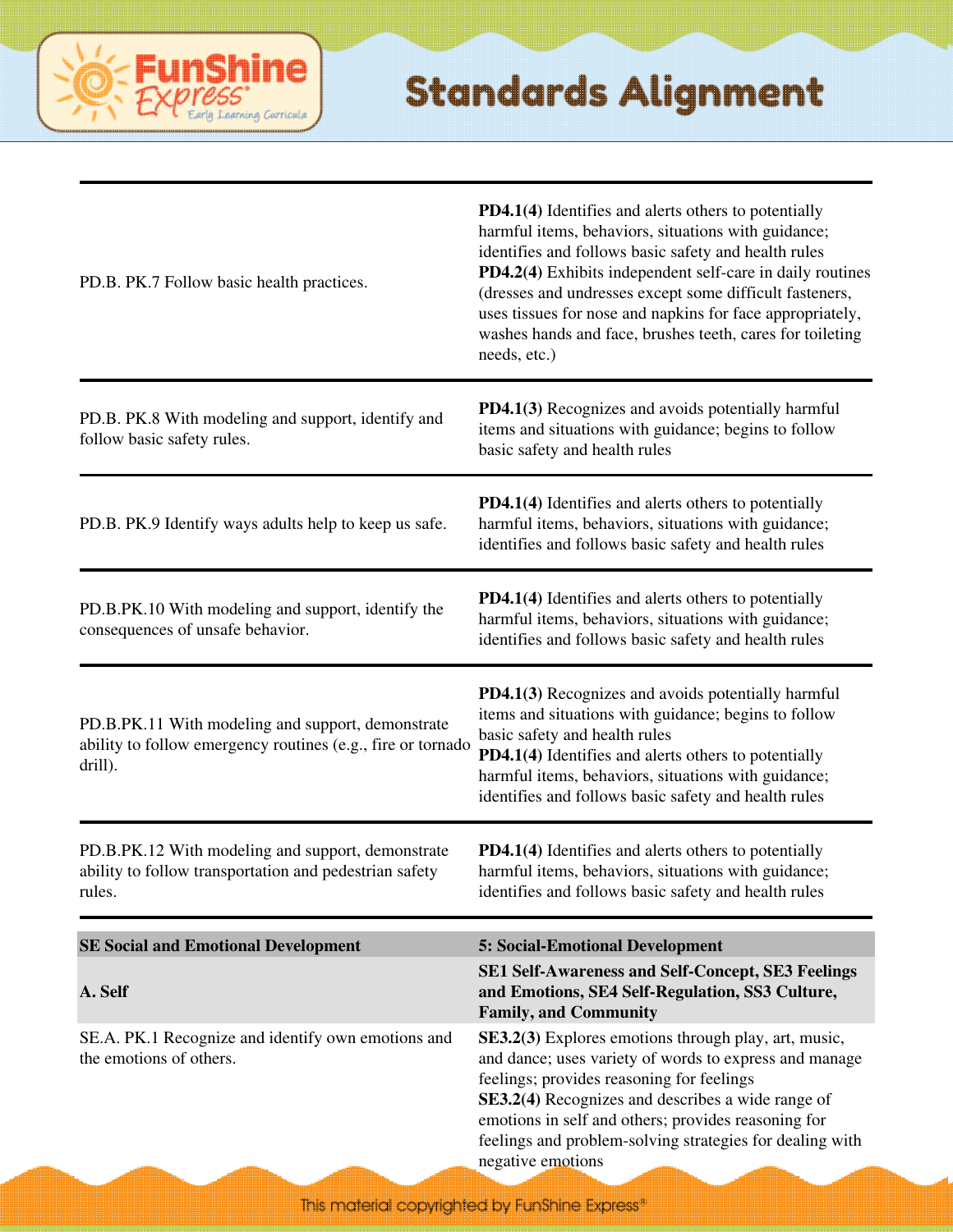#### ine Fun saming Curricula

|                                                                                                                         | <b>SE3.1(3)</b> Acknowledges various emotions and feelings<br>of others; may offer to help meet the needs of others                                                                                                                                                                                                                                                                                                                                                                                                                                                                                                    |
|-------------------------------------------------------------------------------------------------------------------------|------------------------------------------------------------------------------------------------------------------------------------------------------------------------------------------------------------------------------------------------------------------------------------------------------------------------------------------------------------------------------------------------------------------------------------------------------------------------------------------------------------------------------------------------------------------------------------------------------------------------|
| SE.A. PK.2 Communicate a range of emotions in<br>socially accepted ways.                                                | <b>SE3.2(3)</b> Explores emotions through play, art, music,<br>and dance; uses variety of words to express and manage<br>feelings; provides reasoning for feelings<br>SE3.2(4) Recognizes and describes a wide range of<br>emotions in self and others; provides reasoning for<br>feelings and problem-solving strategies for dealing with<br>negative emotions<br>SE4.1(4) Manages own behavior and shows<br>age-appropriate self-regulation; calms self and shares<br>strategies with others; considers social standards of<br>environment before responding to emotions or actions of<br>others                     |
| SE.A. PK.3 Identify the diversity in human<br>characteristics and how people are similar and different.                 | <b>SS3.1(4)</b> Shows awareness of diverse backgrounds<br>among the cultural characteristics of people, families,<br>and communities; demonstrates an appreciation for arts,<br>music, and world culture<br>SE1.1(4) Recognizes similarities and differences<br>between self and others; (gender, cultural identity, self<br>and family characteristics); develops positive self-image;<br>knows and can say first, middle, and last name                                                                                                                                                                              |
| SE.A. PK.4 Compare own characteristics to those of<br>others.                                                           | <b>SS3.1(3)</b> Shows awareness of and appreciation for<br>family and cultural stories, music, and rhymes; identifies<br>cultural characteristics of self, family, and community<br>SS3.1(4) Shows awareness of diverse backgrounds<br>among the cultural characteristics of people, families,<br>and communities; demonstrates an appreciation for arts,<br>music, and world culture<br>SE1.1(4) Recognizes similarities and differences<br>between self and others; (gender, cultural identity, self<br>and family characteristics); develops positive self-image;<br>knows and can say first, middle, and last name |
| SE.A. PK.5 Manage the expression of feelings, thoughts,<br>impulses and behaviors with minimal guidance from<br>adults. | <b>SE4.1(3)</b> Demonstrates increasing self-direction,<br>independence, and control; calms self with minimal adult<br>support; increasingly handles transitions appropriately<br>SE4.1(4) Manages own behavior and shows<br>age-appropriate self-regulation; calms self and shares<br>strategies with others; considers social standards of<br>environment before responding to emotions or actions of<br>others                                                                                                                                                                                                      |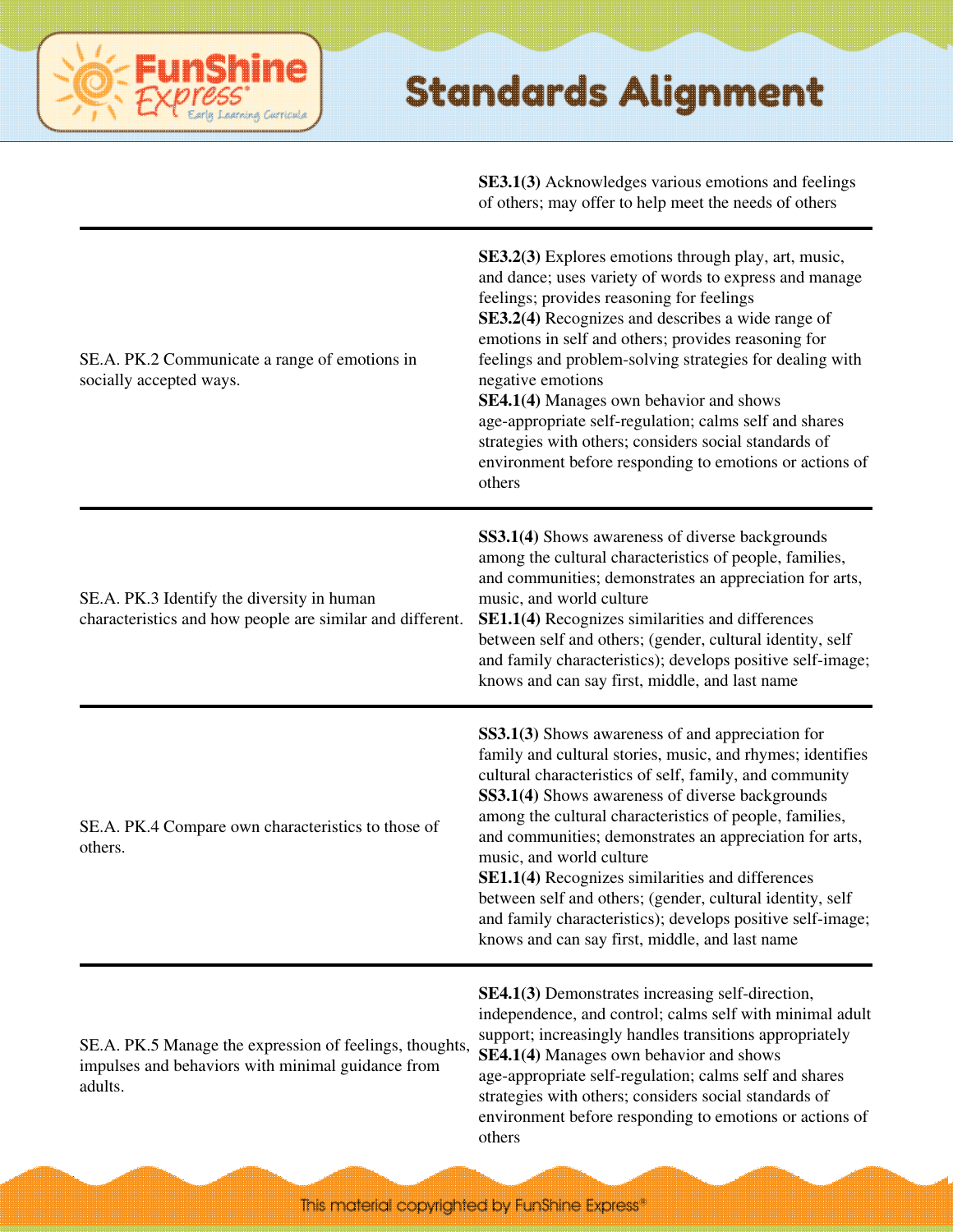

| SE.A. PK.6 Demonstrate the ability to delay gratification SE4.1(4) Manages own behavior and shows<br>for short periods of time. | <b>SE4.1(3)</b> Demonstrates increasing self-direction,<br>independence, and control; calms self with minimal adult<br>support; increasingly handles transitions appropriately<br>age-appropriate self-regulation; calms self and shares<br>strategies with others; considers social standards of<br>environment before responding to emotions or actions of<br>others                                                                                                                                                                                                                                                                                                                                 |
|---------------------------------------------------------------------------------------------------------------------------------|--------------------------------------------------------------------------------------------------------------------------------------------------------------------------------------------------------------------------------------------------------------------------------------------------------------------------------------------------------------------------------------------------------------------------------------------------------------------------------------------------------------------------------------------------------------------------------------------------------------------------------------------------------------------------------------------------------|
| SE.A. PK.7 With modeling and support, show awareness democracy<br>of the consequences for his/her actions.                      | SS4.1(4) Recognizes classroom and community rules;<br>follows established rules and talks about importance of<br>rules/consequences, rights of self and others; begins to<br>understand fairness and personal responsibilities; carries<br>out classroom responsibilities with reminders;<br>demonstrates growing awareness of governance,<br>SE3.2(3) Explores emotions through play, art, music,<br>and dance; uses variety of words to express and manage<br>feelings; provides reasoning for feelings<br>SE3.2(4) Recognizes and describes a wide range of<br>emotions in self and others; provides reasoning for<br>feelings and problem-solving strategies for dealing with<br>negative emotions |
| SE.A. PK.8 Show confidence in own abilities and<br>accomplish routine and familiar tasks independently.                         | <b>SE1.3(3)</b> Shows awareness of ability to do many things<br>and interest in work of others; begins to clean up<br>work/play space with adult prompting<br>SE1.3(4) Shows confidence of self as having certain<br>abilities; displays interest and respect for the work of<br>others; exhibits increasing awareness of own character<br>traits; takes pride in cleaning up work/play space<br>independently                                                                                                                                                                                                                                                                                         |
| <b>B.</b> Relationships                                                                                                         | L2 Expressive Language (Speaking), SE2 Trust and<br><b>Relationships, SE3 Feelings and Emotions</b>                                                                                                                                                                                                                                                                                                                                                                                                                                                                                                                                                                                                    |
| SE.B. PK.1 Express affection for familiar adults.                                                                               | SE2.1(3) Interacts comfortably with familiar adults;<br>engages in interactions with less familiar adults; accepts<br>guidance                                                                                                                                                                                                                                                                                                                                                                                                                                                                                                                                                                         |
| SE.B. PK.2 Seek security and support from familiar<br>adults in anticipation of challenging situations.                         | SE2.1(3) Interacts comfortably with familiar adults;<br>engages in interactions with less familiar adults; accepts<br>guidance<br>SE2.1(4) Seeks help, approval, or information from a<br>widening group of adults in trusted roles; uses socially                                                                                                                                                                                                                                                                                                                                                                                                                                                     |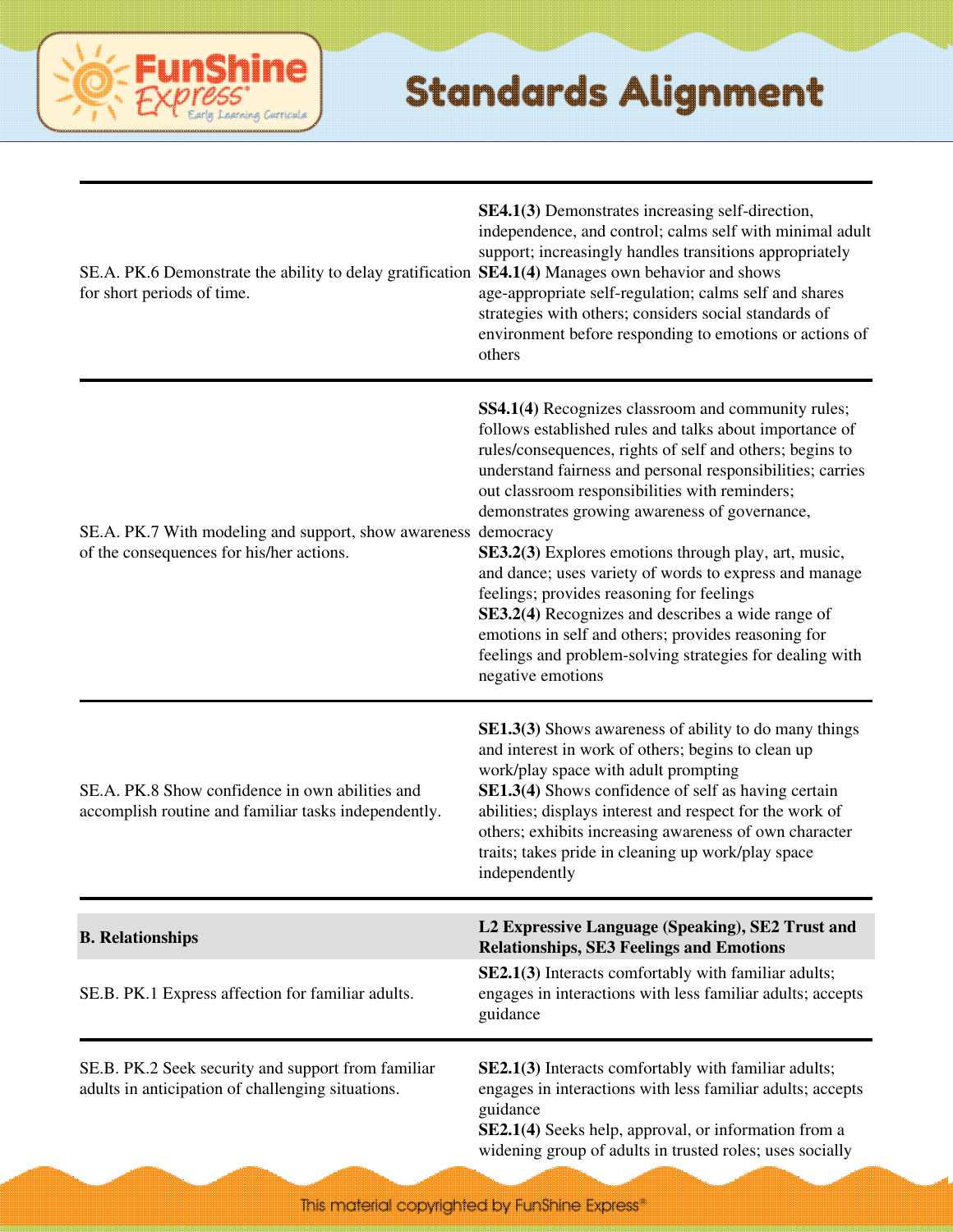|                                                                                                                              | appropriate behavior with adults                                                                                                                                                                                                                                                                                                                                                                                                                                                                                                                                                                                                                                                                                                                                                                |
|------------------------------------------------------------------------------------------------------------------------------|-------------------------------------------------------------------------------------------------------------------------------------------------------------------------------------------------------------------------------------------------------------------------------------------------------------------------------------------------------------------------------------------------------------------------------------------------------------------------------------------------------------------------------------------------------------------------------------------------------------------------------------------------------------------------------------------------------------------------------------------------------------------------------------------------|
| SE.B. PK.3 Separate from familiar adults in a familiar<br>setting with minimal distress.                                     | SE2.1(3) Interacts comfortably with familiar adults;<br>engages in interactions with less familiar adults; accepts<br>guidance<br>SE2.1(4) Seeks help, approval, or information from a<br>widening group of adults in trusted roles; uses socially<br>appropriate behavior with adults                                                                                                                                                                                                                                                                                                                                                                                                                                                                                                          |
| SE.B. PK.4 Engage in extended, reciprocal conversations<br>with familiar adults.                                             | $L2.1(3)$ Speaks more clearly and is understood by most<br>familiar adults; asks simple questions to extend<br>conversation; begins to use some verbal and nonverbal<br>conversational rules; listens to and repeats words in<br>world languages and sign language.<br>L2.1(4) Speaks clearly and is understood by most<br>familiar and unfamiliar adults; initiates asking questions<br>and responds in conversation with others; shares<br>opinions, experiences, and ideas with others; uses most<br>verbal and nonverbal conversational rules appropriately;<br>listens to, repeats, and recalls words expressed in world<br>languages and sign language.<br>SE2.1(3) Interacts comfortably with familiar adults;<br>engages in interactions with less familiar adults; accepts<br>guidance |
| SE.B. PK.5 Request and accept guidance from familiar<br>adults.                                                              | SE2.1(3) Interacts comfortably with familiar adults;<br>engages in interactions with less familiar adults; accepts<br>guidance<br><b>SE2.1(4)</b> Seeks help, approval, or information from a<br>widening group of adults in trusted roles; uses socially<br>appropriate behavior with adults                                                                                                                                                                                                                                                                                                                                                                                                                                                                                                   |
| SE.B. PK.6 Interact with peers in more complex pretend<br>play including planning, coordination of roles and<br>cooperation. | SE2.2(3) Interacts with one or more children; develops<br>special friendships; participates in group song, dance,<br>acting/role-play; uses play to explore and practice social<br>roles and relationships; seeks and accepts adult help to<br>solve conflicts with peers<br>SE2.2(4) Begins to participate as a member of a group;<br>takes turns and shares; sustains interaction by helping,<br>cooperating, expressing interest; plays cooperatively<br>with others; resolves some conflicts, uses constructive<br>language; offers and seeks help from peers                                                                                                                                                                                                                               |
| SE.B. PK.7 Demonstrate socially competent behavior                                                                           | <b>SE2.2(3)</b> Interacts with one or more children; develops                                                                                                                                                                                                                                                                                                                                                                                                                                                                                                                                                                                                                                                                                                                                   |

hine

erning Carricula

Fun

e

with peers.

special friendships; participates in group song, dance,